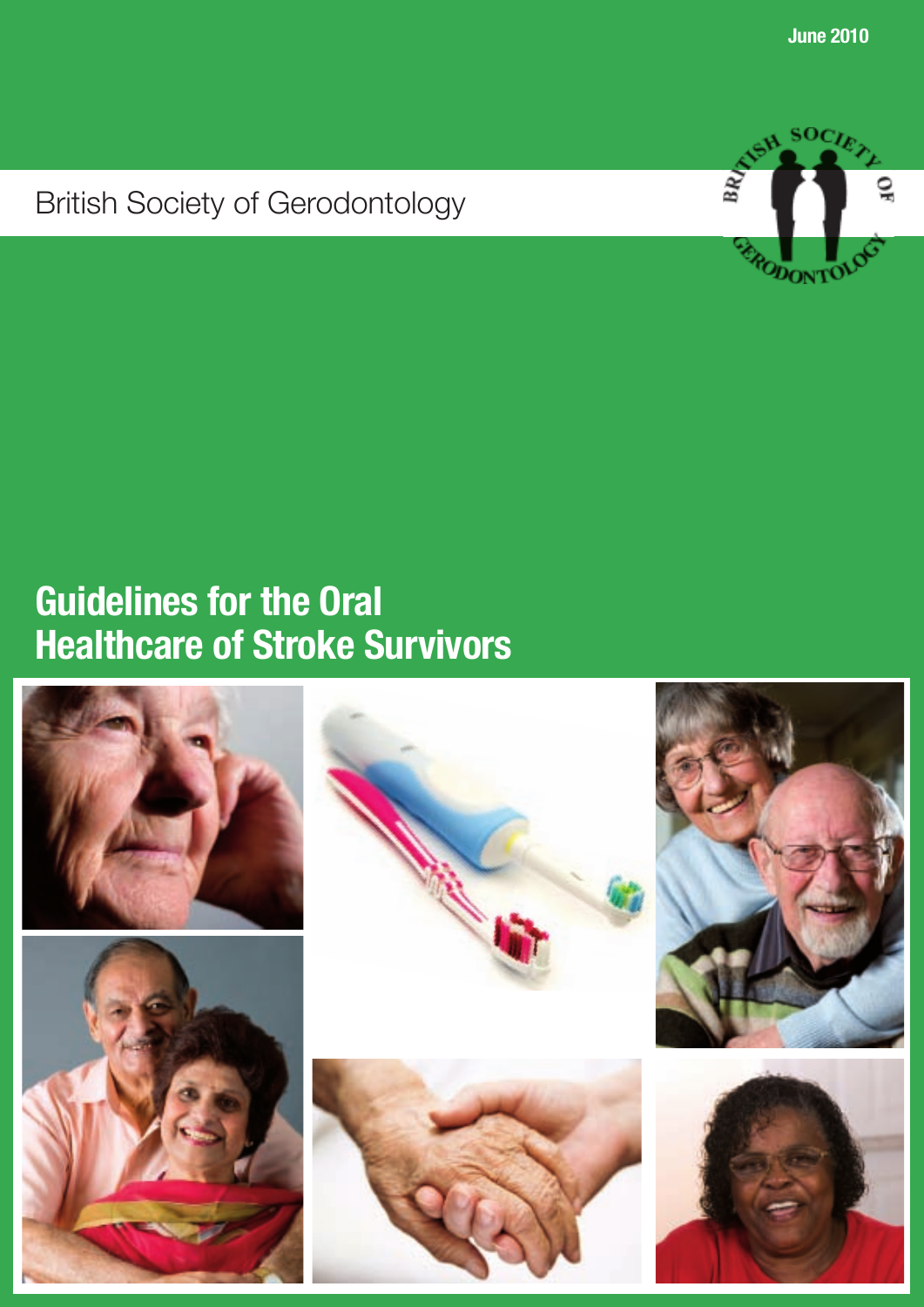

#### **Navigating electronic documents**

This document is best viewed electronically using a PDF viewer such as Adobe Acrobat Viewer. This will allow you to take advantage of the built in features for navigating pages.

You can move directly from the contents page to any chapter in the document by clicking on the title. When an electronic link is available you will see the mouse cursor

change from the hand symbol  $\sqrt[8^n]{ }$  to the point symbol  $\sqrt[8^n]{ }$ 

Activate the link with a left-click of your mouse.

You will also find links on numbers in the text which will take you directly to details of the references quoted.

> - 50% in studies∭. It is use of different study

You can return to the main contents page at any time by clicking on the BSG logo which can be found at the top of each page.

In the References list, if a paper is available on the Internet, clicking on the reference will open a link in your Web Browser (you will need an active Internet connection to use this feature.

BSG welcomes comments on its publications, you can contact us by email **guidelines@gerodontology.com**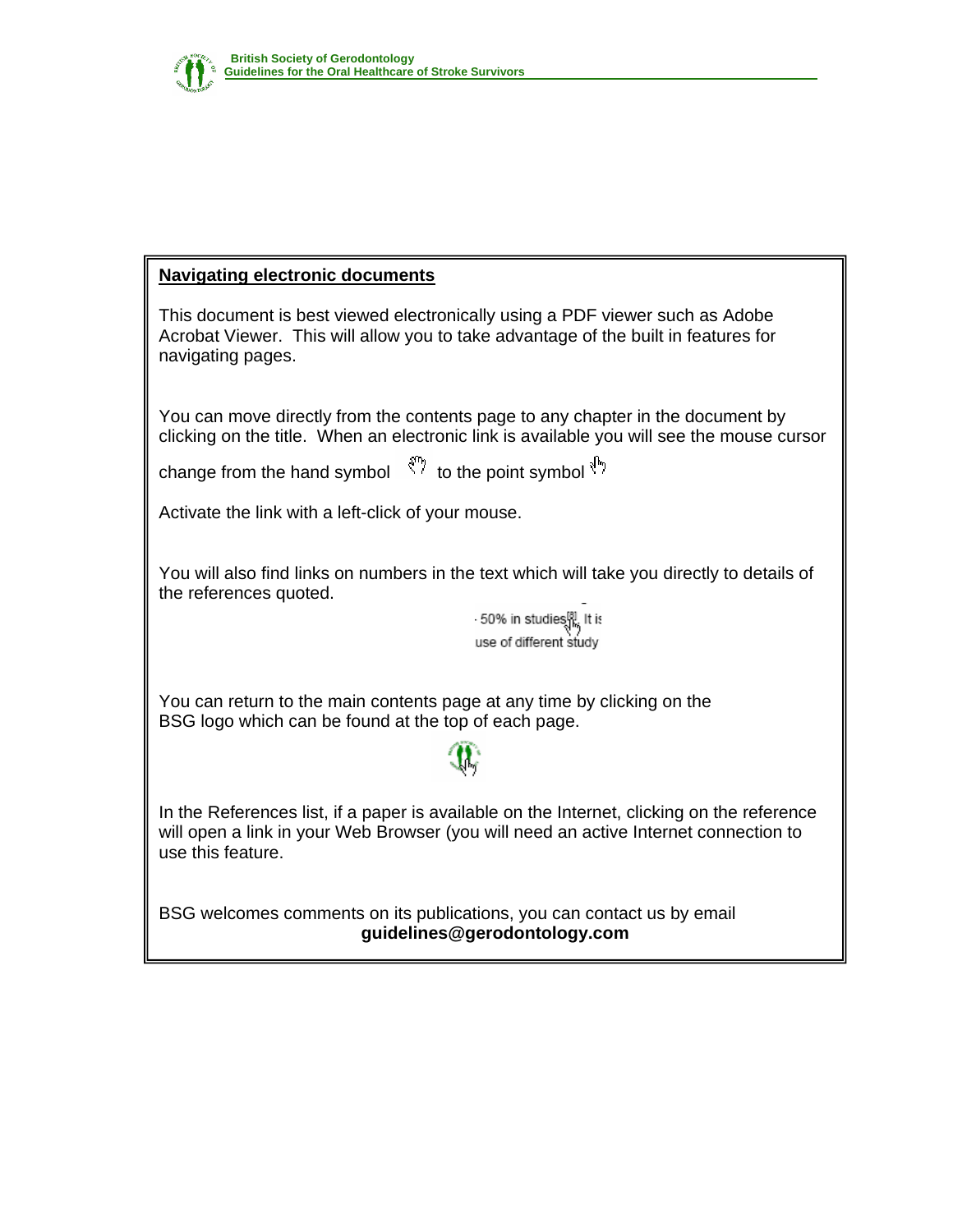

# **Guidelines for the Oral Healthcare of Stroke Survivors**

#### **Introduction**

The impact of stroke on individuals and their families cannot be underestimated as it is the largest cause of disability in adults. 900,000 people in England have survived a stroke and 300,000 are living with moderate to severe disability as a result. Early recognition of stroke is vital to reduce the degree of brain damage it causes. Identifying people at risk of stroke and implementing appropriate prevention will also reduce the incidence. The dental team has a role to play in the prevention of stroke and the rehabilitation of survivors. Prevention may include advice about diet, alcohol consumption and smoking cessation; it may include a simple reminder to patients to have their blood pressure measured; it may even involve recognising a history of transient ischemic attack (TIA) and directing patients towards appropriate medical services.

Stroke survival is linked to rapid implementation of high quality specialist services. The dental team forms part of a multidisciplinary approach to care. This will involve advising and assisting acute care services in maintaining proper oral healthcare during the early stages following stroke. In the subsequent period of rehabilitation it may include the provision of preventative and restorative care. There is a perception that dentistry is left out of the equation of stroke care provision. The National Stroke Strategy (2007) does not mention dentistry specifically although it does emphasise the importance of establishing a network of care. The onus is therefore on the 'stroke skilled dental team' to identify itself as a specialist service provider and form part of this network of care. Bearing in mind the problems that stroke survivors may have in gaining access to and accepting dental care the skills of Special Care Dentistry will be of particular importance. So it is timely that Special Care Dentistry is now recognised as a speciality in its own right.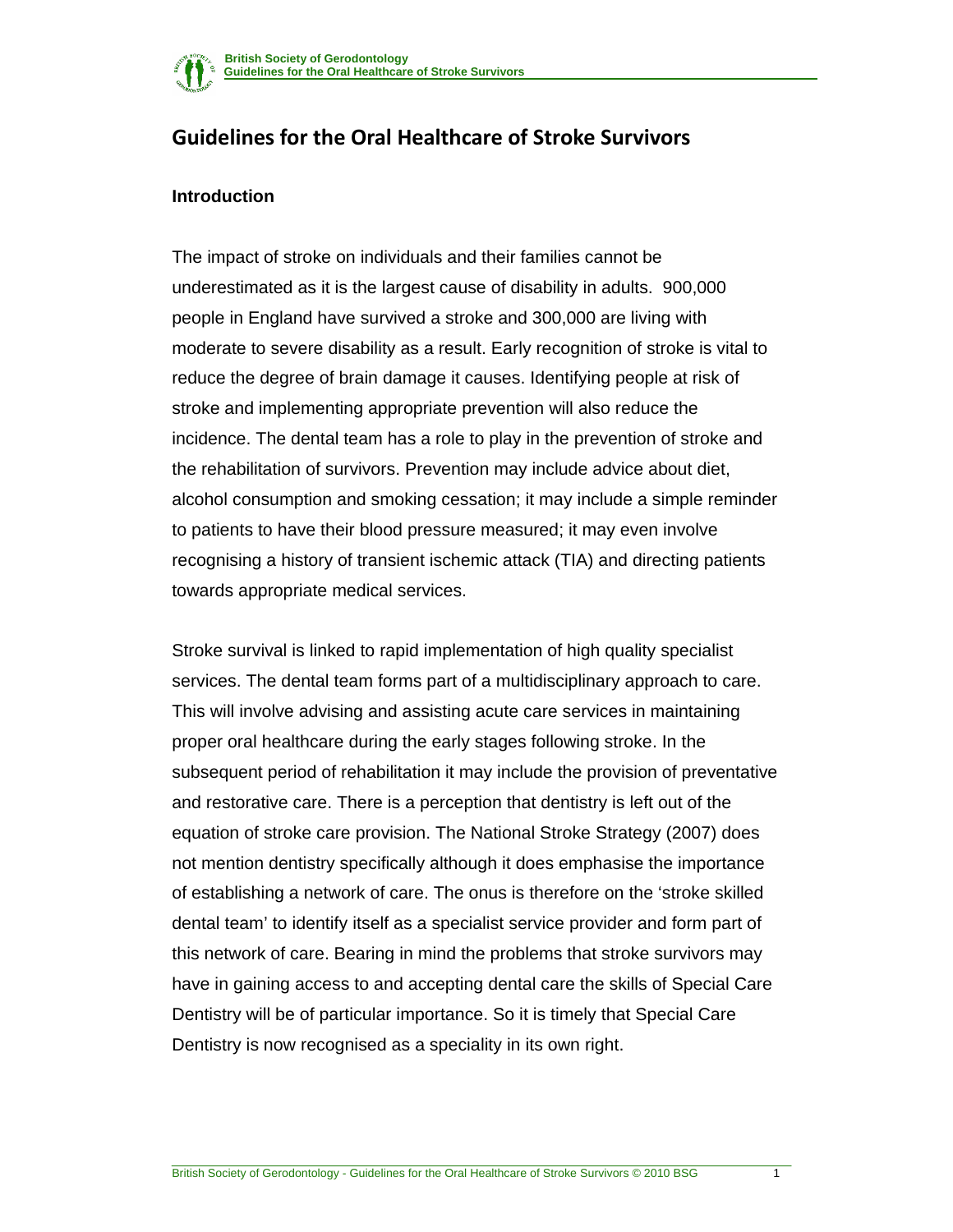

As most strokes occur in older people, their oral health care is of concern to the sub-specialty of Gerodontology and meet the aims of the British Society of Gerodontology (BSG) which are to protect, maintain and improve the oral health of older people by providing a forum for further knowledge and increased awareness relating to oral health, dental needs and treatment of older people (BSG, Registered Charity 1118671).

Although this guideline is aimed primarily at the dental team it is hoped that it will provide all health professionals with comprehensive guidance on oral health care for people with a stroke.

The purpose of the guideline is to

- Emphasise the importance of oral healthcare in the rehabilitation of stroke survivors
- Assist the dental team in planning the oral healthcare of stroke survivors
- Provide guidance for the commissioning of appropriate dental services for stroke survivors

In July 2007 a small working party was convened by the British Society of Gerodontology consisting of Tim Friel, Janet Griffiths, Vicky Jones and Mark Taylor. We were later joined by Ilona Johnson who has also contributed material to this document. The working party acknowledge the assistance of other parties who have contributed advice and material for this document. In particular we acknowledge Alison Dougall and Janice Fiske for allowing us to modify an article they published on communication; the British Society of Disability and Oral Health for allowing the use of guidelines; and committee members of the British Society of Gerodontology for their assistance and advice.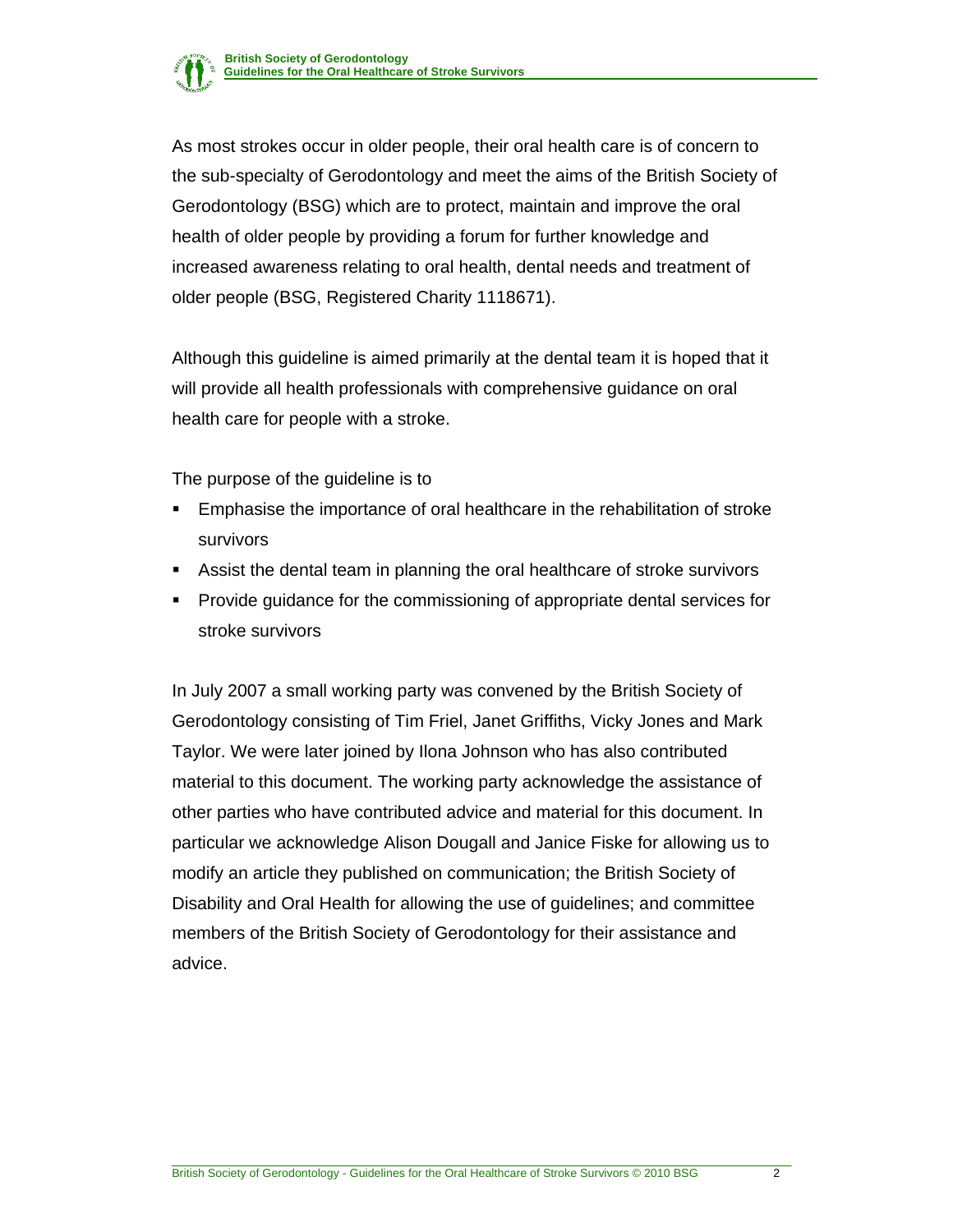<span id="page-4-0"></span>

#### GUIDELINES FOR THE ORAL HEALTHCARE OF STROKE SURVIVORS

| APPENDIX 1. ORAL MANAGEMENT OF DEPENDENT OR DYSPHAGIC PATIENTS  50<br>APPENDIX 2. TIPS FOR COMMUNICATING WITH INDIVIDUALS WITH APHASIA 51<br>APPENDIX 5. ORAL CARE FOR PEOPLE ON FOOD SUPPLEMENTS AND SIP FEEDING 56<br>APPENDIX 6. NURSING STANDARDS FOR ORAL HEALTH IN CONTINUING CARE 57<br>APPENDIX 7. RECOMMENDATIONS TO DEVELOP LOCAL STANDARDS FOR ORAL HEALTH IN |  |
|--------------------------------------------------------------------------------------------------------------------------------------------------------------------------------------------------------------------------------------------------------------------------------------------------------------------------------------------------------------------------|--|
|                                                                                                                                                                                                                                                                                                                                                                          |  |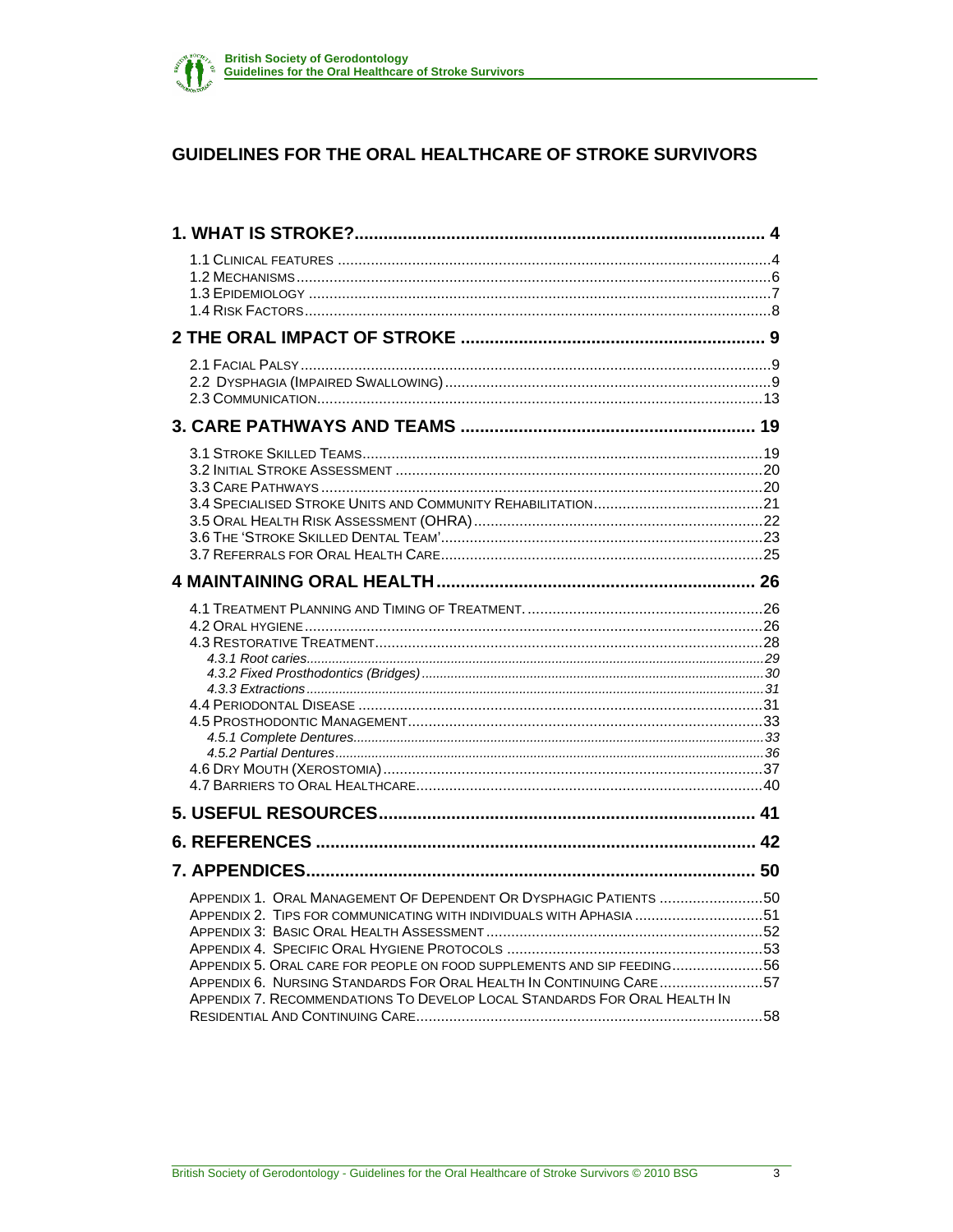# <span id="page-5-0"></span>*1. What Is Stroke?*

Stroke, or cerebrovascular accident (CVA), is defined by the World Health Organisation as: *a clinical syndrome of rapid onset of focal (or global, as in Coma and subarachnoid haemorrhage) cerebral deficit lasting more than 24 hours or leading to death with no apparent cause other than a vascular one[.\[1\]](#page-43-0)*

By defining the period beyond which the neurological signs must continue this definition excludes transient ischaemic attack (TIA). TIA is a *clinical syndrome characterised by an acute loss of focal cerebral or monocular function with symptoms lasting less than 24 hours and which is thought to be due to inadequate cerebral or ocular blood supply as a result of low blood flow, arterial thrombosis or embolism associated with disease of the arteries, heart or blood[. \[2\]](#page-43-0)*

A 24 hour cut off point is somewhat arbitrary and in fact the majority of TIAs last less than one hour. Therefore, some clinicians also describe a reversible ischaemic neurological deficit (RIND) which lasts for more than 24 hours but where signs and symptoms resolve within three weeks.

## *1.1 Clinical features*

When someone has a stroke the initial presentation usually includes the loss of a combination of sensory and motor functions or, less commonly, a sudden loss of consciousness. The presentation may vary according to the region of the brain affected but may include one or more of the following:

- Weakness or clumsiness on one side of the body (Hemiparesis)
- Simultaneous bilateral weakness (Paraparesis)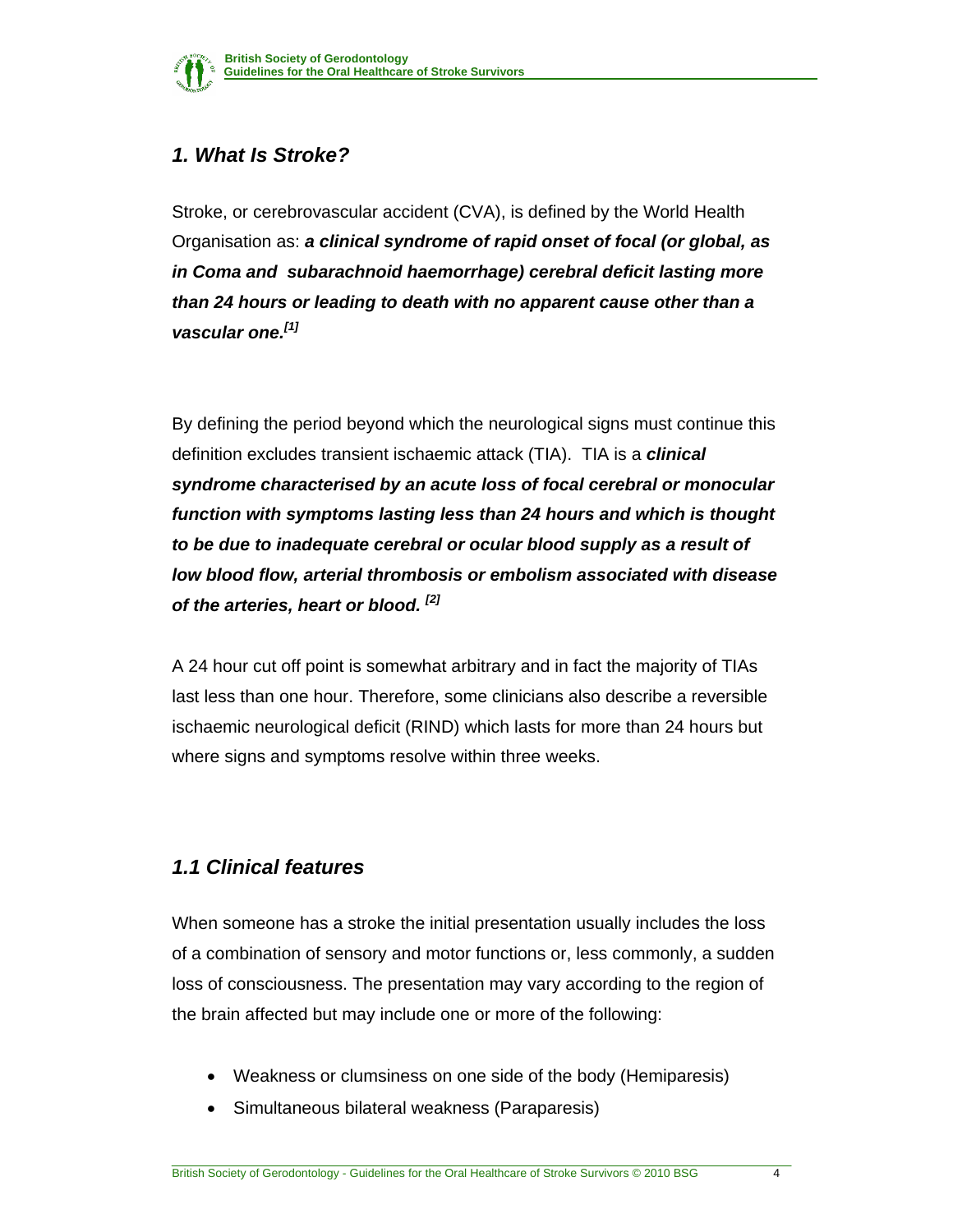<span id="page-6-0"></span>

- Difficulty in swallowing (Dysphagia)
- Imbalance (Ataxia)
- Difficulty in understanding or expressing language (Aphasia)
- Slurred speech (Dysarthria)
- Loss of vision in one (transient monocular blindness) or both eyes
- Double vision (diplopia)
- Loss of consciousness

Lesions in the dominant hemisphere of the brain tend to result in speech and vision deficit while non-dominant hemisphere lesions are associated with self neglect.

A TIA is diagnosed by clinical features and not specific diagnostic tests. These features are similar to those that present in stroke but it is important to rule out symptoms which are not commonly caused by ischemia. Examples of the latter include vertigo, amnesia, deafness, dysarthria, faintness, non specific dizziness, confusion, mental deterioration, incontinence and loss of consciousness. TIA's tend to recur and often precede another form of embolic stroke.

Early detection of stroke is important so the acronym FAST has been proposed by the Stroke Association as an easily remembered way of assessment:

**F**acial weakness - can the person smile? Has their mouth or eye drooped? **A**rm weakness - can the person raise both arms? **S**peech problems - can the person speak clearly and understand what you say

**T**ime to call **999**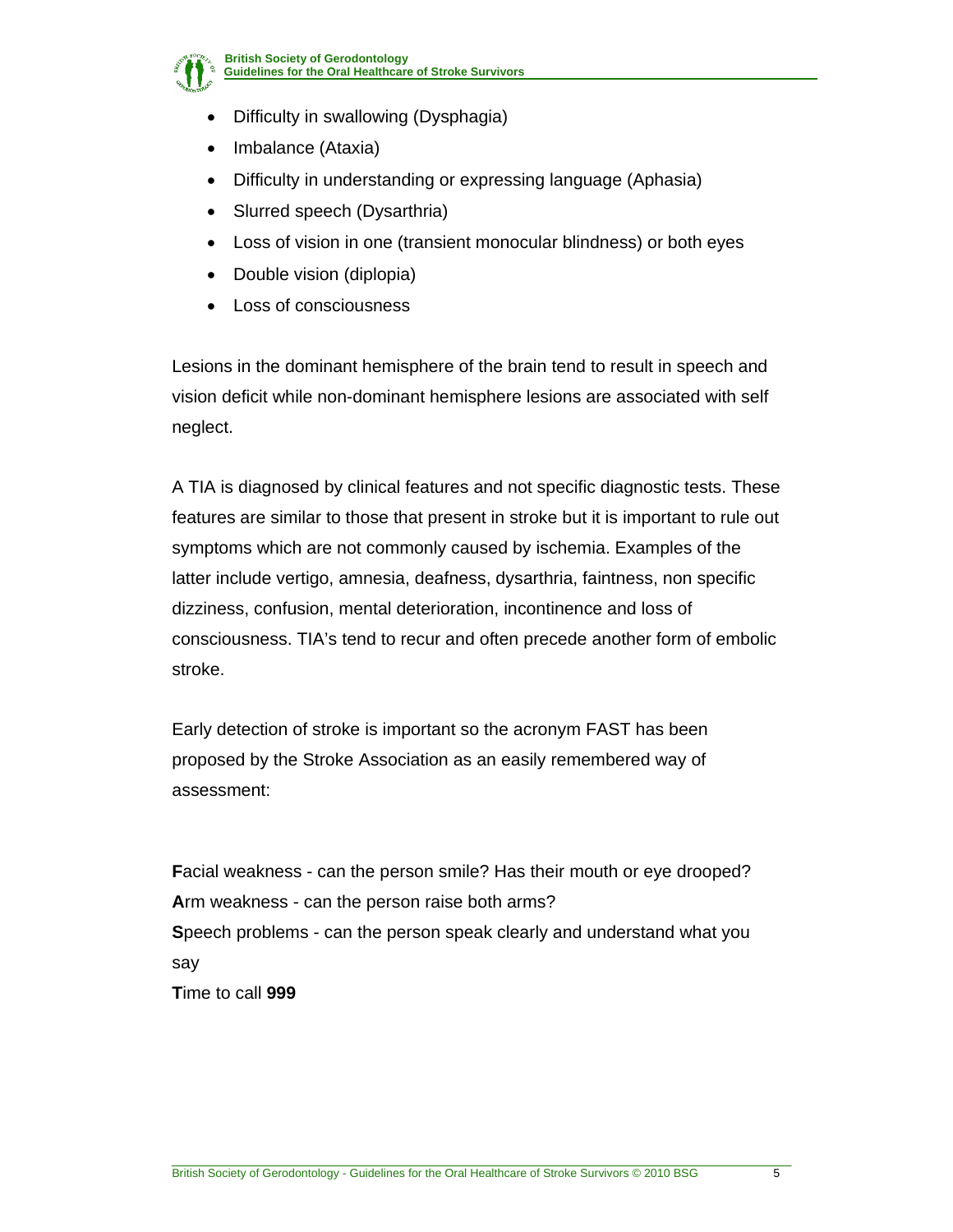<span id="page-7-0"></span>

## *1.2 Mechanisms*

There are three forms of completed stroke caused by of loss of blood flow to the brain:

- Ischaemic stroke IS (approximately 80% of all occurrences)
- Primary intracerebral haemorrhage PICH (approximately15%)
- Sub arachnoid haemorrhage SAH (approximately 5%)

**Ischaemic stroke** is caused by atherosclerosis in the cerebral artery system which leads to stagnation of blood flow, local thrombosis and eventual occlusion (thrombotic stroke). As blood flow is reduced in the carotid arteries infarction may occur at the furthest reaches of the arterial system. Alternatively a thrombus may become detached in whole or part and form an embolus which obstructs a smaller distal artery (embolic stroke). Emboli most commonly arise from the bifurcation of the common carotid artery and the heart.

**Haemorrhagic strokes** are caused by rupture of a cerebral artery. The main cause of this is hypertension. It has been shown that older people with raised systolic blood pressure are at significantly greater risk of stroke so there is an important rationale for treating this condition. A number of studies also show a relationship between systolic hypertension, stroke and multi infarct dementia.<sup>[3]</sup>

**Sub arachnoid haemorrhage** is most commonly caused by the rupture of an aneurysm at the base of the brain (85% of cases). Cerebral aneurysms develop throughout life. They may be associated with some connective tissue disorders, hypertension, local anatomical defects and angiogenesis defects but often the cause is unknown.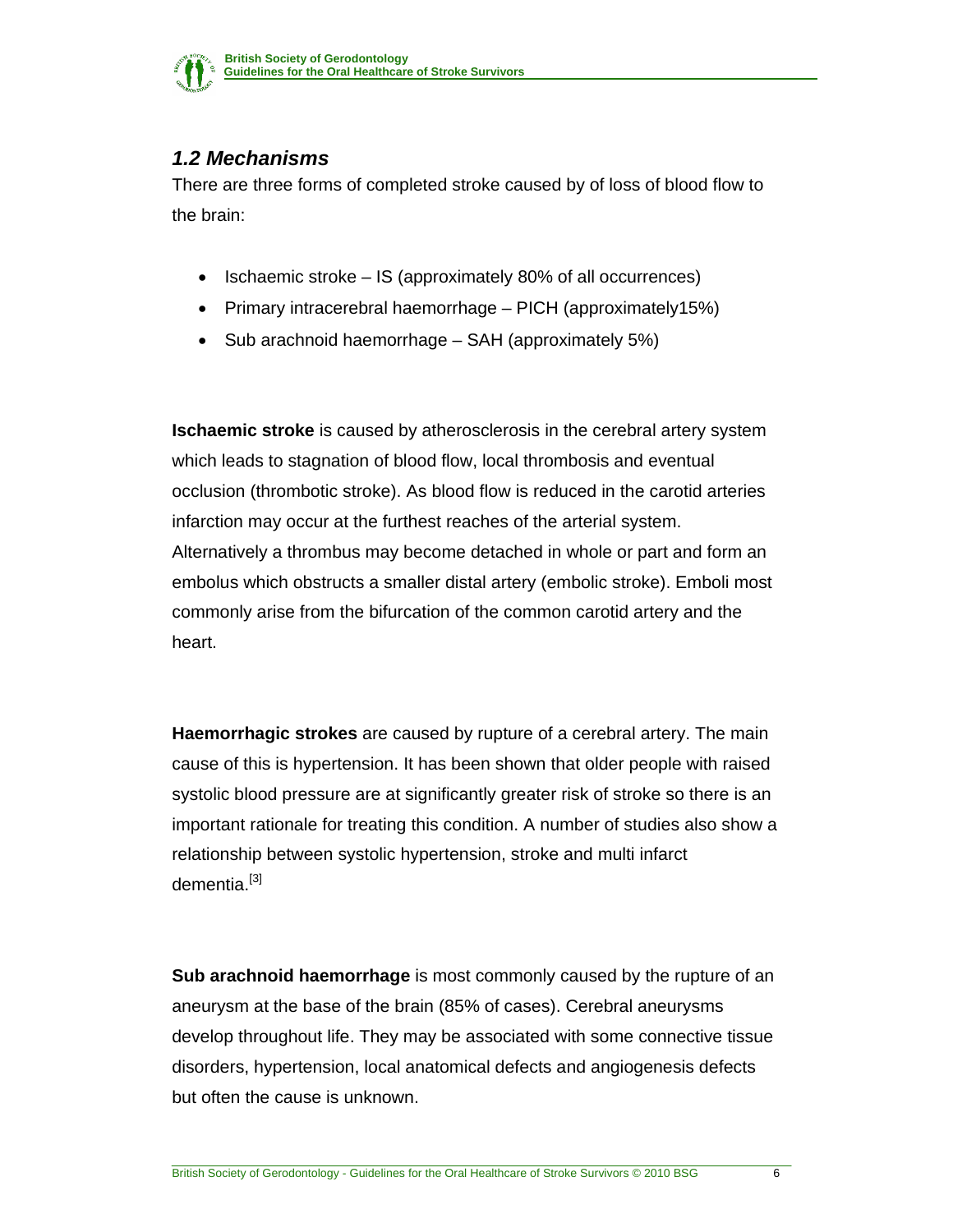<span id="page-8-0"></span>

#### **Other forms of stroke:**

**Stroke in evolution** describes a variation in degree of symptoms in the 24 hours following onset.

**Minor stroke** describes a situation where stroke symptoms resolve completely, usually within a week. Reversible ischaemic neurological deficit is a variant of this where the recovery time can be as much as 3 weeks

# *1.3 Epidemiology*

The impact of stroke on society cannot be underestimated; it is the 2nd commonest cause of death worldwide  $(3<sup>rd</sup>$  commonest in developed countries) whilst morbidity due to stroke accounts for more than 3% of all disabilities.

- In 1999 approximately 56000 people in England and Wales died of a stroke<sup>[4]</sup> representing 11% of all deaths.
- $20 30$  per cent of people who have a stroke die within a month
- Three-quarters of all strokes occur in people who are 65 years of age or older. They are rare below the age of 40.
- As diagnosis of hypertension and appropriate therapy improves, the incidence of stroke between the ages of 40 and 60 is now decreasing.
- In 2005 it was estimated that there were over 900,000 people in England who have had a stroke of which a third have been left with moderate to severe disability<sup>[5]</sup>. The overall cost to society at the time was thought to be £7bn per year which included £1.8bn of lost earnings and increased benefit payments and costs for carers of £4bn.
- It is the single largest cause of adult disability.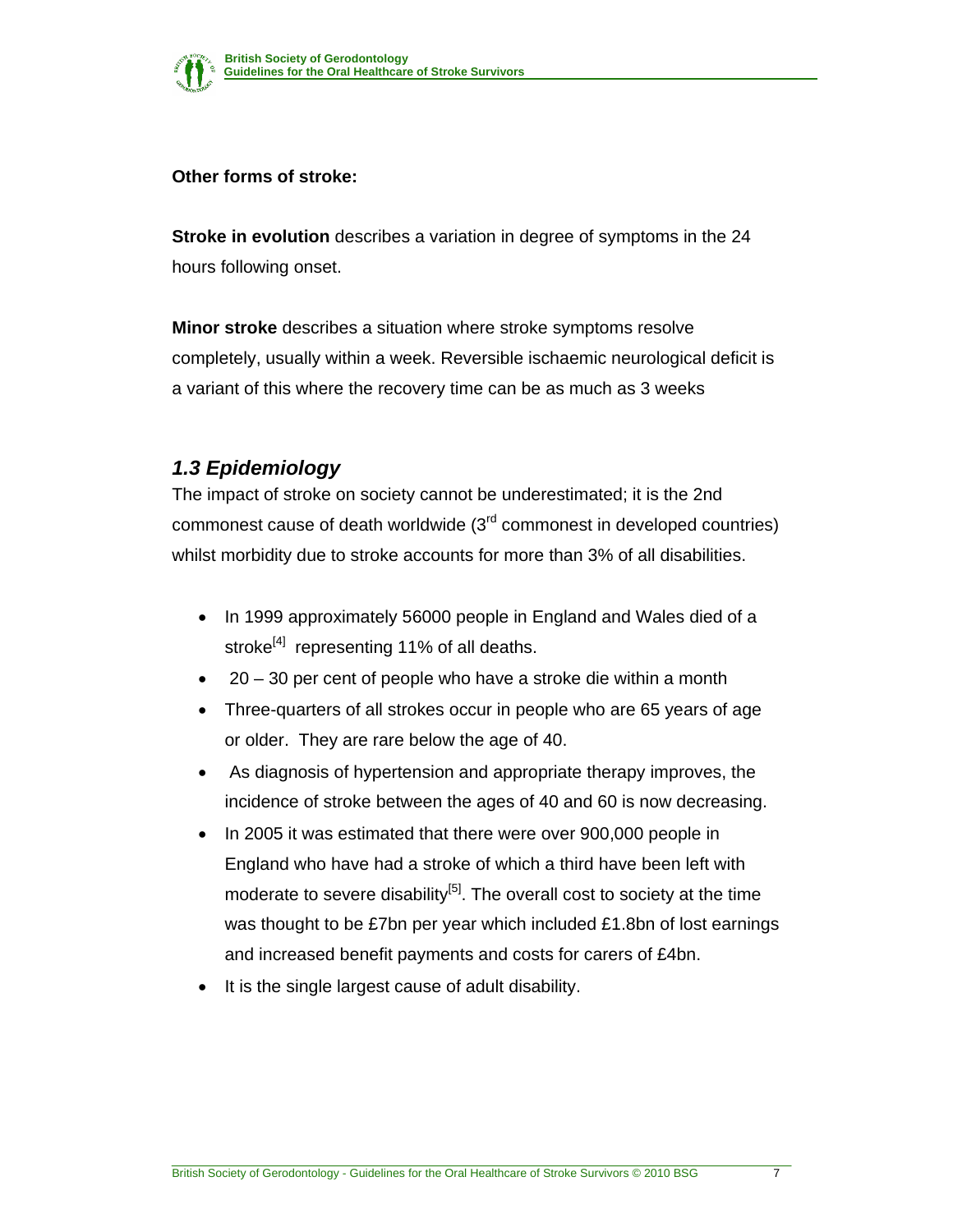<span id="page-9-0"></span>

# *1.4 Risk Factors*

There are a number of known risk factors for stroke which are outlined in Table 1. It is important for the dental professional to be aware of these because of the role that he or she has to play in the prevention of stroke. Furthermore, stroke survivors often present with a complex medical history which is likely to affect treatment planning.

There is a higher incidence of stroke in economically disadvantaged groups and amongst certain ethnic groups.

People of African or Caribbean ethnicity are twice as likely to have a stroke compared with their white peers.

Although stroke is more common in men they are more likely to survive than women.

| Table 1: Risk factors for stroke |  |  |  |  |  |
|----------------------------------|--|--|--|--|--|
|                                  |  |  |  |  |  |
| <b>Family history</b>            |  |  |  |  |  |
| Country of origin                |  |  |  |  |  |
| Smoking                          |  |  |  |  |  |
| Hypertension                     |  |  |  |  |  |
| Obesity                          |  |  |  |  |  |
| Sedentary lifestyle              |  |  |  |  |  |
| High cholesterol                 |  |  |  |  |  |
| Polycythaemias                   |  |  |  |  |  |
| Antiphospholipid syndrome        |  |  |  |  |  |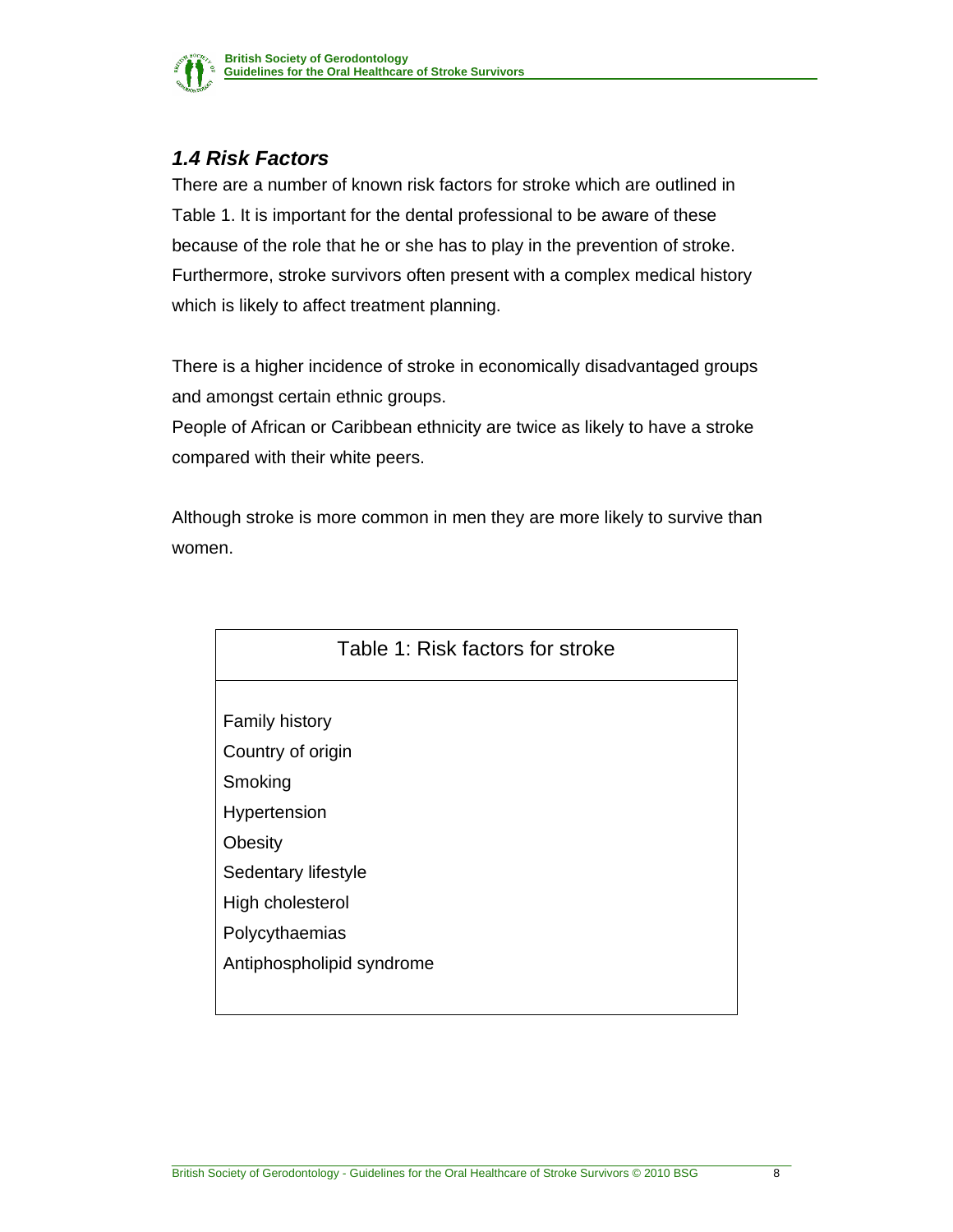# <span id="page-10-0"></span>**2 The Oral Impact Of Stroke**

A stroke can have a profound effect on the oral and facial tissues resulting in difficulties in the most basic daily tasks such as eating, drinking swallowing and communication. The impact of stroke on the oral structures varies from person to person. Some individuals have very little or no problems after a stroke whereas others have severe difficulties as a result of the duration of the stroke and its direct and indirect effects. A stroke can affect basic oral functions and can contribute to oral infection and decay. It can have a major impact on nutrition<sup>[6]</sup>, quality of life and subsequently general health and recovery<sup>[7]</sup>.

# *2.1 Facial Palsy*

Motor nerve supply to the face is provided by the seventh cranial (facial) nerve. Damage to this nerve following stroke may occur in the brain (upper motor neurone damage) resulting in loss of voluntary muscle movement. The face may sag on the affected side with associated problems of speech, swallowing and chewing. Motor response to emotion such as smiling may be retained however, and taste and crying are usually normal.

# *2.2 Dysphagia (Impaired Swallowing)*

Dysphagia is the interruption of the passage of a food and liquids through the mouth, pharynx and oesophagus. It is a common finding in stroke survivors with an incidence ranging from 23% - 50% in studies<sup>[8]</sup>. It is thought that the large variation observed occurs because of different study designs and criteria used to diagnose the condition. The major problem with dysphagia is the potential for aspiration and the associated risk of developing pneumonia  $[9]$ . Loss of sensation in the mouth also affects the swallow reflex<sup>[10]</sup> and contributes to a reduction in the protection of the airway. Poor lip seal can be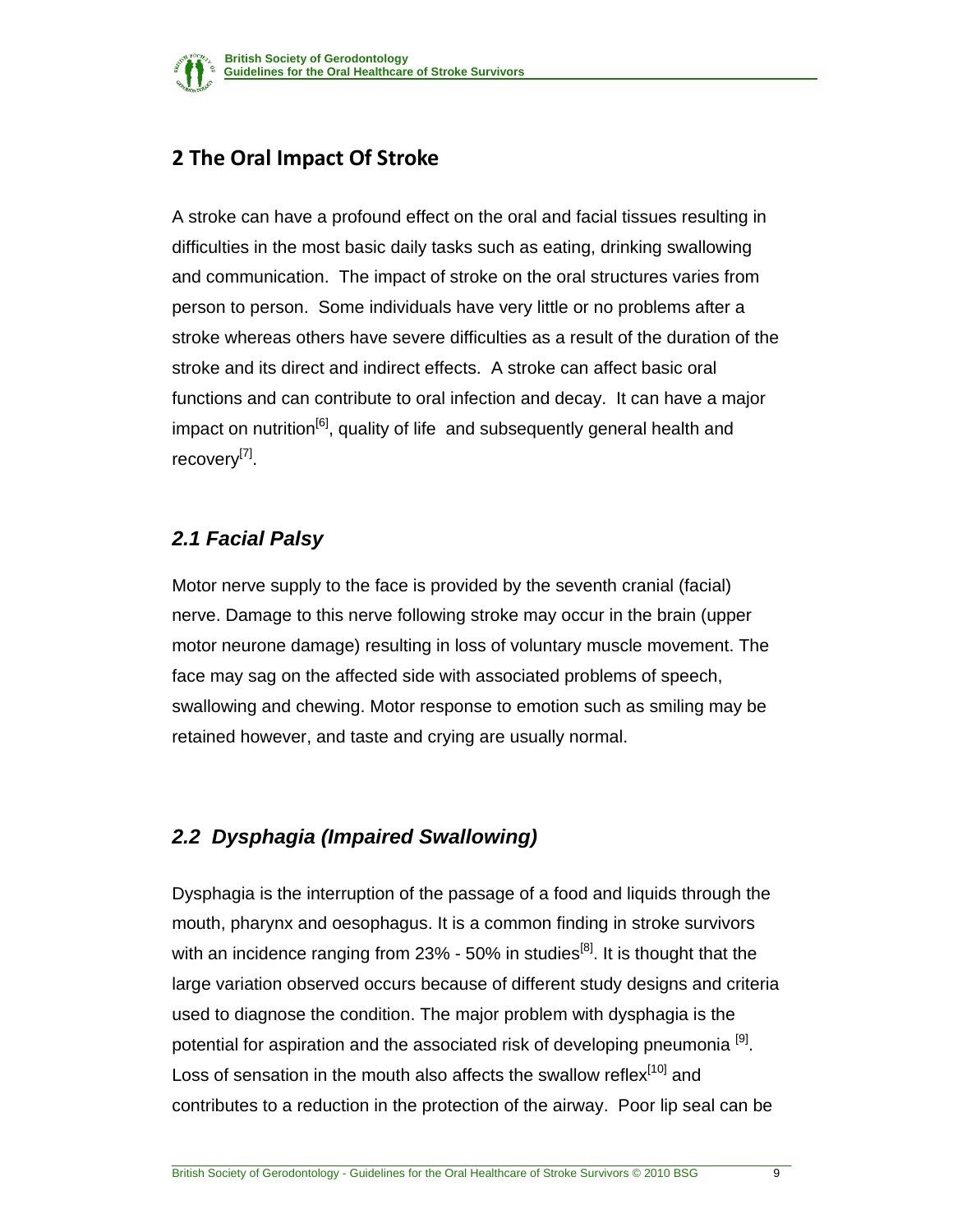<span id="page-11-0"></span>

a problem too, so that it can be difficult for the individual in keeping food and fluids within the mouth.

Normal swallowing occurs in a number of stages. Food is introduced into the mouth and broken down to an appropriate size. The tongue sweeps into the buccal and labial sulci to collect broken down food and gather it up to the back of the mouth where it is propelled rapidly into the pharynx. When the food enters the pharynx, breathing is stopped; the soft palate rises to seal the nasopharynx; the glottis (opening of the larynx) closes and the larynx is pulled up while the epiglottis tilts back to cover it. When the bolus enters the oesophagus the above actions are reversed and food is propelled into the stomach by a combination of peristalsis and gravity<sup>[11, 12</sup>].

Impairment following a stroke usually affects one or more of the first three stages of swallowing (oropharyngeal dysphagia) as they are more reliant on the action of skeletal muscle. This can result in regurgitation of the bolus into the nose or aspiration into the airway. Movement of the tongue towards the affected side following a stroke and loss of oro facial muscle control can result in food pooling in the sulci of the mouth<sup>[13]</sup>. This together with a decrease in speed and efficiency of clearance increases the risk of decay in dentate individuals and contributes to inhalation of food. Reduced tongue pressure<sup>[\[14\]](#page-44-0)</sup> and altered lateral movements during chewing, increase the time taken to chew food<sup>[15]</sup>. Loss of sensation in the mouth can also affect the swallow reflex<sup>[10]</sup> and contribute to a reduction in the protection of the airway.

#### Diagnosis of Dysphagia

Dysphagia is diagnosed by clinical examination and by the use of special tests. Clinical examination may involve obtaining a history of swallowing problems and observing the individual perform a swallow on foods and drinks of varying consistency. Special tests included video fluoroscopy (VFS) and nasendoscopy. These tests are more accurate at diagnosing dysphagia and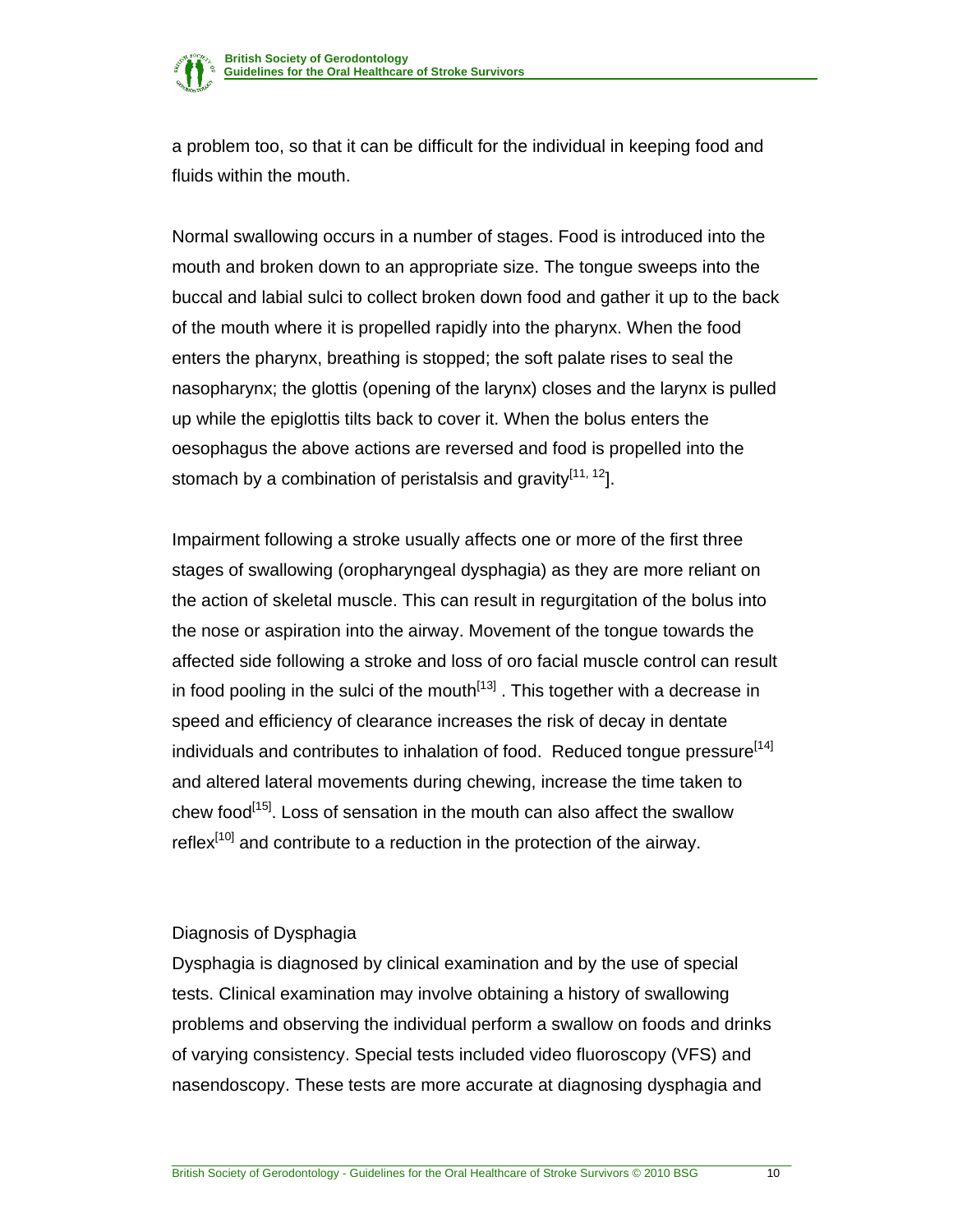

identifying aspiration of food and drink. Following an initial assessment of swallowing, referral to a Speech and Language Therapist (S&LT) is made as part of the Stroke Care Pathway.

#### Management of Dysphagia

Most stroke survivors who develop dysphagia recover a safe swallow within one month of onset<sup>[16]</sup>. The control of swallowing appears to come from both sides of the brain and it is thought that spontaneous improvement results from compensation by the non affected side  $[16]$ . Stroke survivors who develop aspiration pneumonia, which may be related to dysphagia, are at three times the risk from death<sup>[17]</sup> than those who don't. The mouth and pharynx act as a reservoir for bacteria which cause lung infection so the importance of maintaining good oral hygiene for people with dysphagia cannot be overstated. Poor oral hygiene and periodontal disease have also been shown to be associated with an increase risk of pneumonia<sup>[18]</sup>.

Management of dysphagia consists of compensatory and rehabilitative strategies[. Appendix 1](#page-51-0) summarises advice on the management of patients with dysphagia.

Compensatory strategies.

These provide short term solutions to the problems caused by dysphagia but do not contribute to recovery of normal swallowing. Such strategies may include altering the consistency of food and fluid with thickening agents to aid swallowing. Thickening agents contribute to reduced oral clearance. They do not usually contain sugar themselves but may be added to sugar containing foods and potentially increase the caries risk for dentate individuals. Alternatively, feeding by non oral means via a naso gastric (NG) tube or Percutaneous Endoscopic Gastrostomy (PEG) may be necessary. Other

strategies include encouraging the individual to tuck the chin into the chest when swallowing thereby allowing the epiglottis to cover the larynx ; and the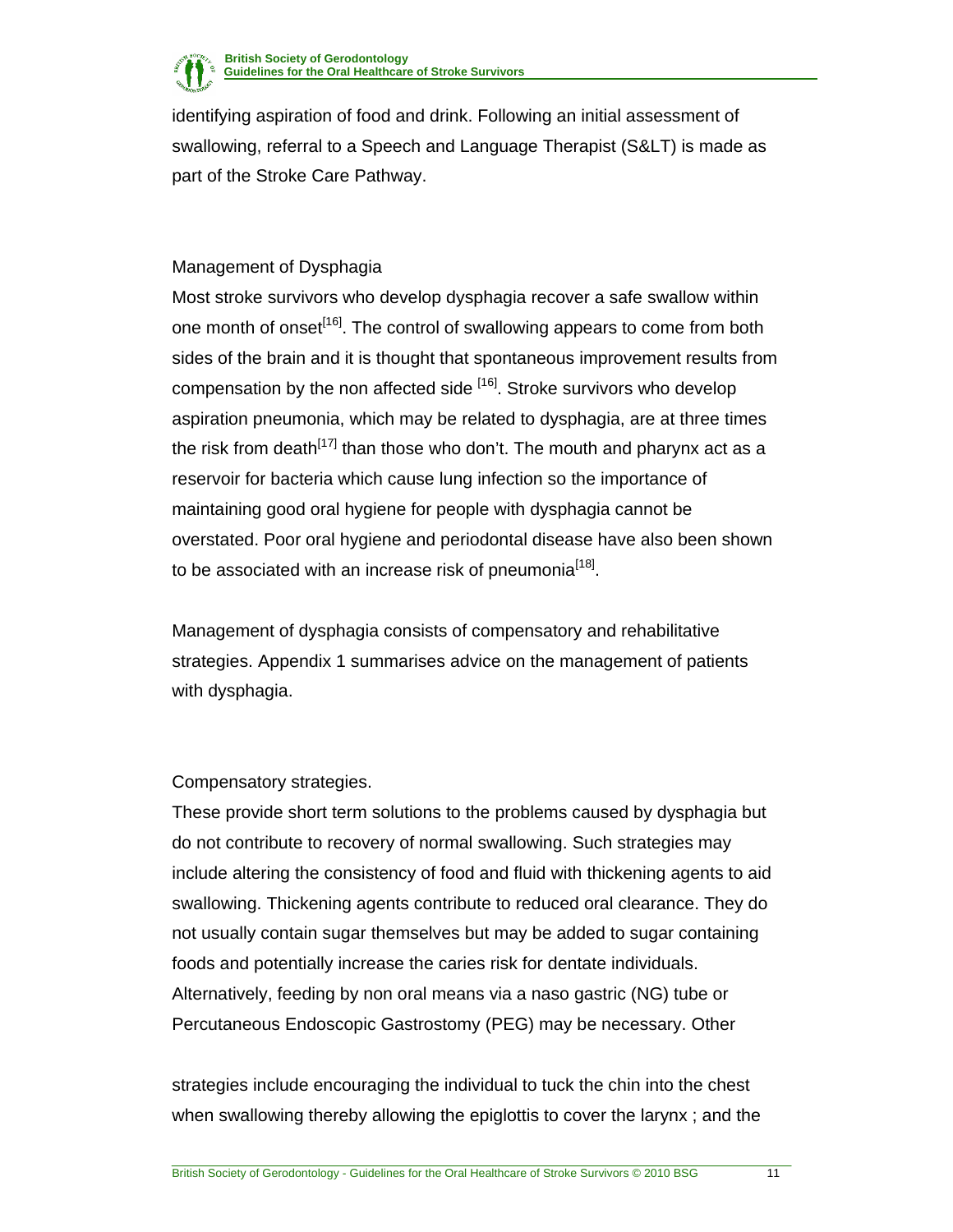

'Mendelsohn Manoeuvre' which involves encouraging the individual to maintain a raised laryngeal position while swallowing.

#### Rehabilitative Strategies

These aim to provide a long term improvement in dysphagia and may include exercises designed to improve the strength of the suprahyoid muscles. Such exercises are usually carried out in conjunction with a speech and language therapist e.g. repeated raising and maintaining the head while lying flat<sup>[19]</sup>.

A more recent development is pharyngeal electrical stimulation PES to improve muscle activity which has shown some encouraging results but requires further study<sup>[20]</sup>.

There may be reluctance on behalf of nursing staff to clean the teeth of people with dysphagia because of the potential for aspiration. It is important to stress the necessity for maintaining oral hygiene. Tooth brushing for patients with dysphagia should be carried out while the patient is upright and using suction or alternatively an aspirating tooth brush. Low foaming toothpastes may also be helpful in reducing the risk of aspiration. Toothpaste should be rubbed into the bristles of the toothbrush and excess water removed before placing it in the mouth.

Key Points:

- Dysphagia may lead to aspiration pneumonia
- Poor oral clearance leads to higher caries risk
- The dental team should work in conjunction with S&LT and nursing care staff to provide appropriate oral healthcare for people with dysphagia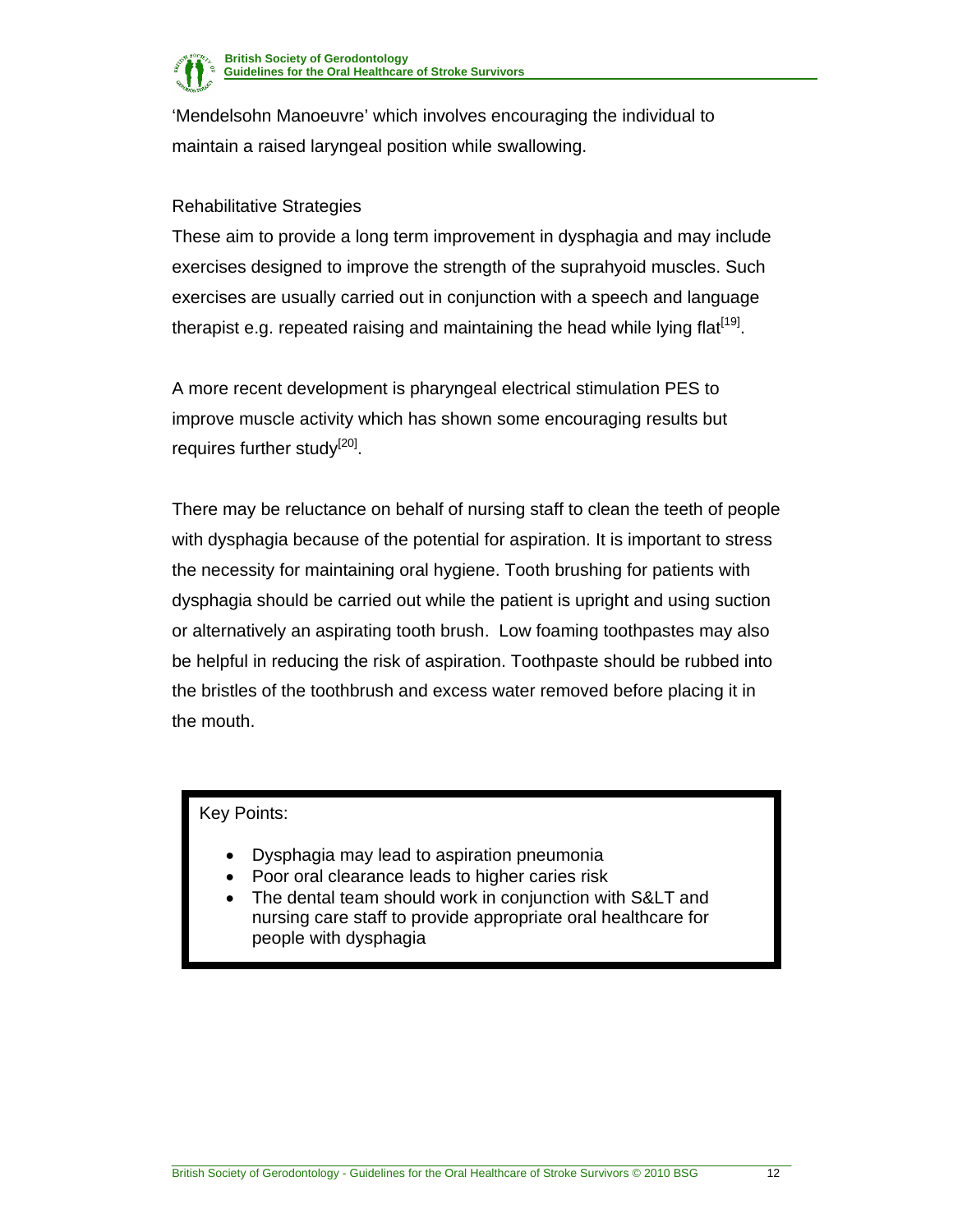<span id="page-14-0"></span>

# *2.3 Communication*

*Adapted from: Access to Special Care Dentistry - Part 2: Communication. British Dental Journal (2008) and reproduced with kind permission of the authors* 

There are a number of cognitive and communication disorders associated with strokes including aphasia, dysphasia, dysarthria.<sup>[21]</sup> In the early stages following a stroke survivors may exhibit agnosia which results in confusion and an inability to recognize the function of everyday objects such as a toothbrush or denture<sup>[22, 23]</sup> These disorders limit the individual's ability to communicate and to express their wishes. Communication becomes more time consuming and it can be frustrating for the individual who knows what they want to say but is unable to express themselves, sometimes leading to emotional outbursts. Various aids can be used to facilitate communication and engaging the assistance of a carer who understands the individual well is prudent.

Neurological disease can affect communication in different ways depending on the function of the area of the brain affected by the deficit<sup>[24]</sup>. Additionally, impairment of the right hemisphere or frontal lobe may result in very poor or even absent nonverbal skills leading to poor facial expression and lack of intonation. Almost any acquired brain injury, however slight, may cause memory problems, contributing to language, spatial-perceptual and attention span difficulties. For most stroke survivors, remembering old information (from before the stroke) remains easy, while new learning is difficult.<sup>[25]</sup> Commonly occurring neurological communication impairments include aphasia and dysarthria.

#### **Aphasia**

Aphasia is an acquired communication impairment resulting from damage to portions of the brain responsible for speech. It is a disorder that impairs a person's ability to process language and has a huge negative social, physical and emotional impact on the individual<sup>[26]</sup>. In spite of the fact that it is a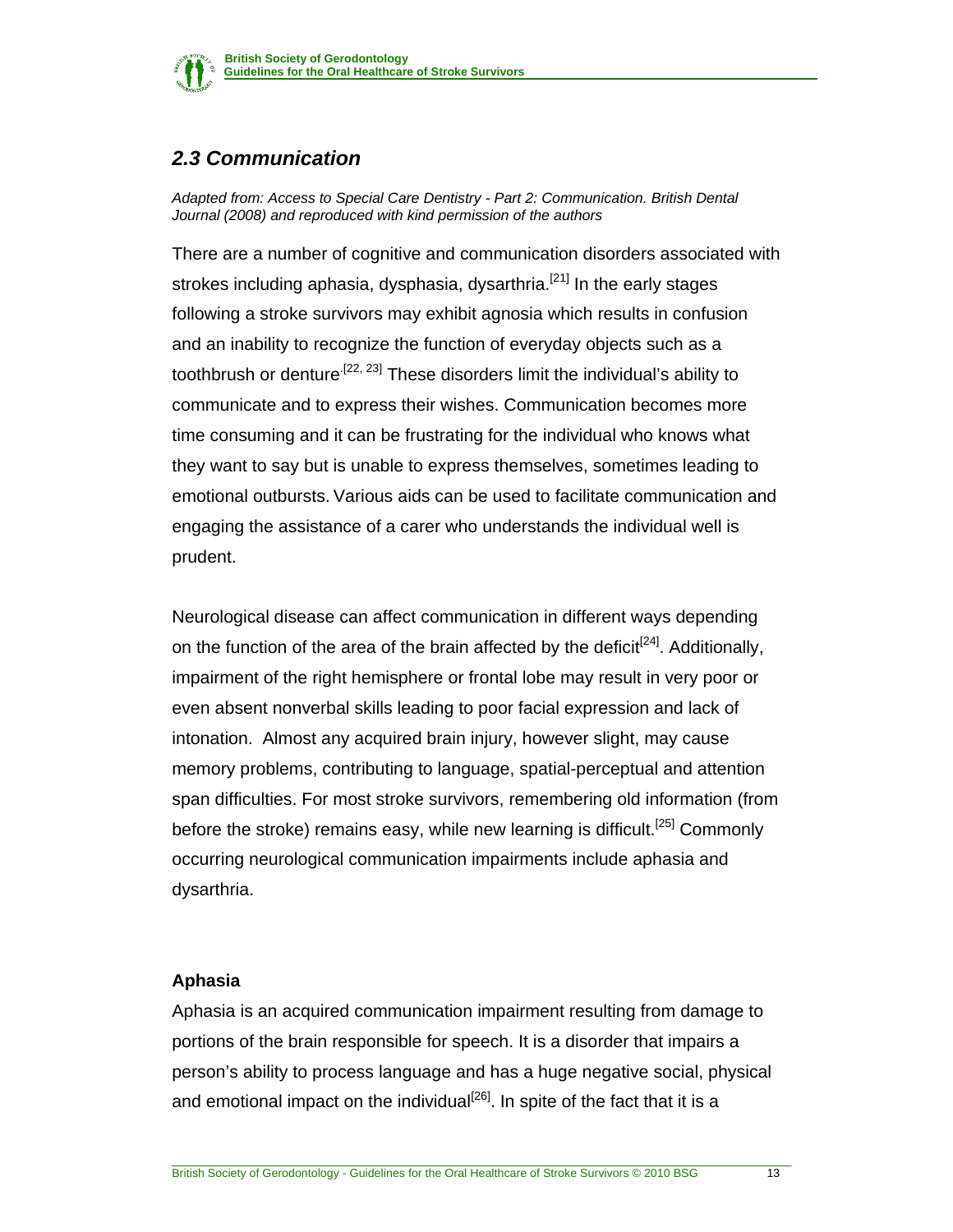

common and severely disabling condition, several international surveys reveal that there is low awareness of it.<sup>[27, 28]</sup>

Aphasia usually occurs suddenly following a stroke. Stroke is the most common cause where 23-40% of survivors acquire long-term aphasia<sup>[29, 30]</sup>. The condition does not affect intelligence but it can affect reading, writing, comprehension and expression to varying degrees. Some people with aphasia have problems primarily with how they speak, while others have their major problems with how they understand. The nature of the problem varies from person to person and depends on many factors, but most importantly on the degree and location of the damage to the brain. Usually reading and writing are more impaired than oral communication.<sup>[21]</sup>

Aphasia affects each person differently and their communication difficulties can also change from day to day or even hour to hour. They are likely to be worse when tired or under pressure<sup>[31]</sup>, and guidance from several aphasia associations recommend a number of strategies for communicating more effectively with people with aphasia.<sup>[29, 31, 32]</sup> [Appendix 2](#page-52-0) outlines recommendations for communicating with individuals with aphasia. It is important to recognise and understand the type of aphasia a person has, how it affects their communication and to adapt techniques accordingly. Dental professionals should not hesitate to ask the assistance of a Speech and Language Therapist (S&LT) in this respect.

The commonly recognised types of aphasia are outlined in [Table 2:](#page-16-0)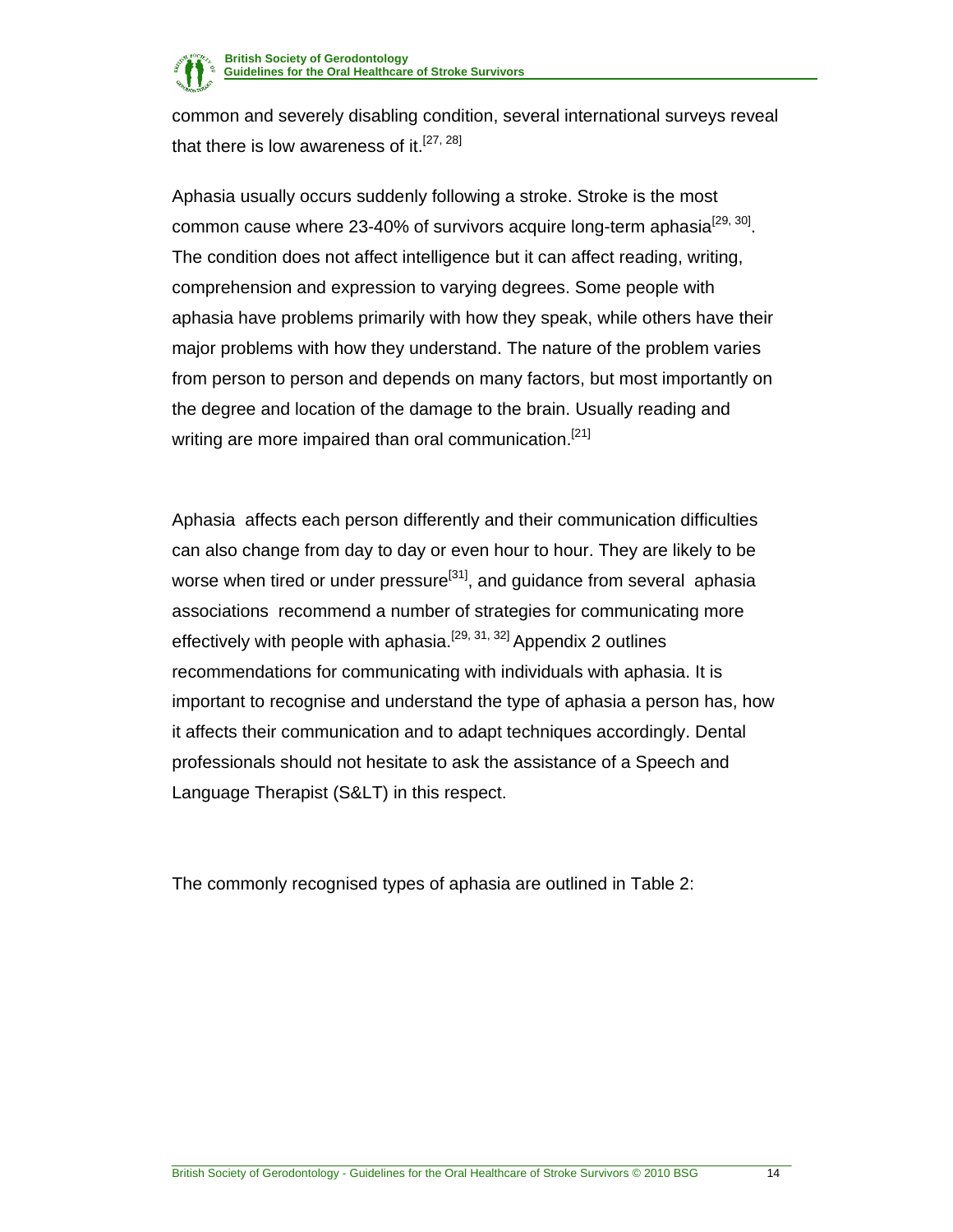<span id="page-16-0"></span>

| <b>Table 2: Key Features of Aphasia</b> |                                                                                                                                                                                                                                                                                                                                                    |  |  |  |  |  |
|-----------------------------------------|----------------------------------------------------------------------------------------------------------------------------------------------------------------------------------------------------------------------------------------------------------------------------------------------------------------------------------------------------|--|--|--|--|--|
| <b>Type</b>                             | <b>Features</b>                                                                                                                                                                                                                                                                                                                                    |  |  |  |  |  |
| Global Aphasia                          | Most severe form of Aphasia<br>Individual produces very few recognisable words<br>$\bullet$<br>Individual is unable to read or write                                                                                                                                                                                                               |  |  |  |  |  |
| Broca's<br>(Expressive)<br>Aphasia      | Caused by damage to frontal lobe of the brain<br>Mild difficulty understanding speech<br>٠<br>Limited speech output<br>Speech may be open to interpretation<br>Small words may be omitted e.g. person may say "Walk<br>Dog" which could mean "I will walk the dog" or "You take<br>the dog for a walk" depending on circumstances. <sup>[32]</sup> |  |  |  |  |  |
| Wernicke's<br>(Receptive)<br>Aphasia    | Caused by damage to the temporal lobe of the brain<br>Comprehension of speech is impaired<br>Speech may be fluent but have no meaning<br>Individual may invent new words and be unaware of<br>$\bullet$<br>mistakes                                                                                                                                |  |  |  |  |  |
| Anomic<br>(Amnesic)<br>Aphasia          | Comprehension of speech is good<br>Inability to provide words for things that the individual<br>wants to talk about<br>May be subtle and manifest in unfamiliar surroundings or<br>stressful situations<br>Language may include words that the individual may be<br>$\bullet$<br>unlikely to come across in everyday life. <sup>[21]</sup>         |  |  |  |  |  |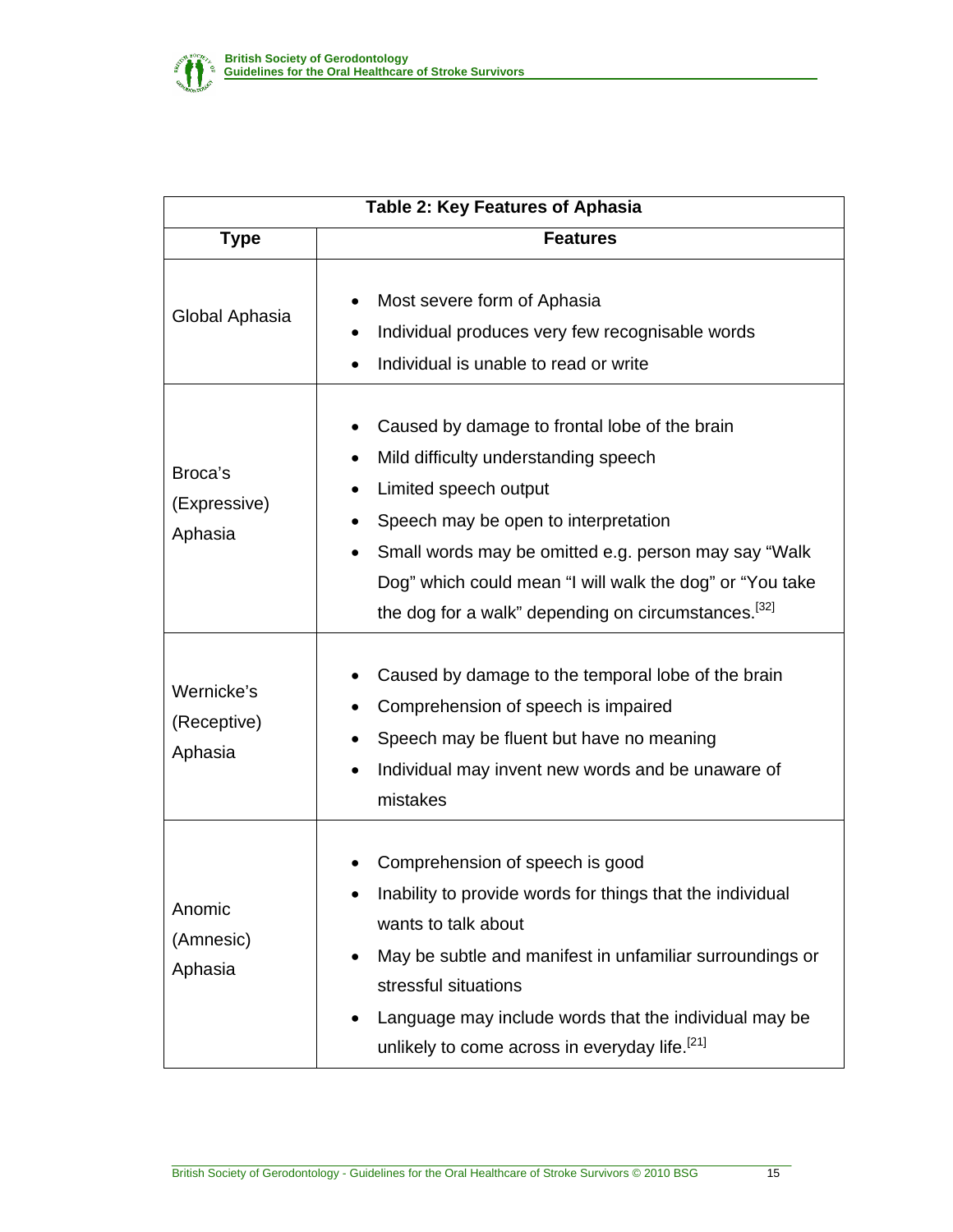

#### **Dysarthria**

Dysarthria is a collective name for a group of speech disorders resulting from neurogenic disturbances in muscular control and resultant paralysis, weakness or uncoordination of the speech musculature<sup>[33]</sup>. The intelligibility of the dysarthria depends greatly on the extent of the neurological damage. It can cause problems in both articulation and resonance for patients with a variety of different neurological conditions. All types of dysarthria affect the articulation of consonants, causing slurring of speech. This can be especially debilitating at a time when communication with friends, family and healthcare workers is vital<sup>[34]</sup>. An immediate (and unfortunately common) reaction to this can be an assumption that the patient is drunk – even health professionals get this wrong. It is important that all members of the dental team are aware of this when caring for a person with dysarthria.

#### **Tips for the Listener**

Communicating with a person with dysarthria can be facilitated by following these guidelines:

- **Highlight what the person can do to communicate and what aspects of** their communication skills are likely to have been retained (e.g. nonverbal skills). This helps in choosing which channels of communication to use
- Ensure the person only does one thing at a time, as performing two tasks simultaneously (eg walking and talking) is difficult for people with neurological impairment
- Reduce distractions and background noise
- Give the person time to reply
- Watch the person as he or she talks and avoid writing notes simultaneously
- Let the speaker know when you have difficulty understanding him or her and do not pretend to understand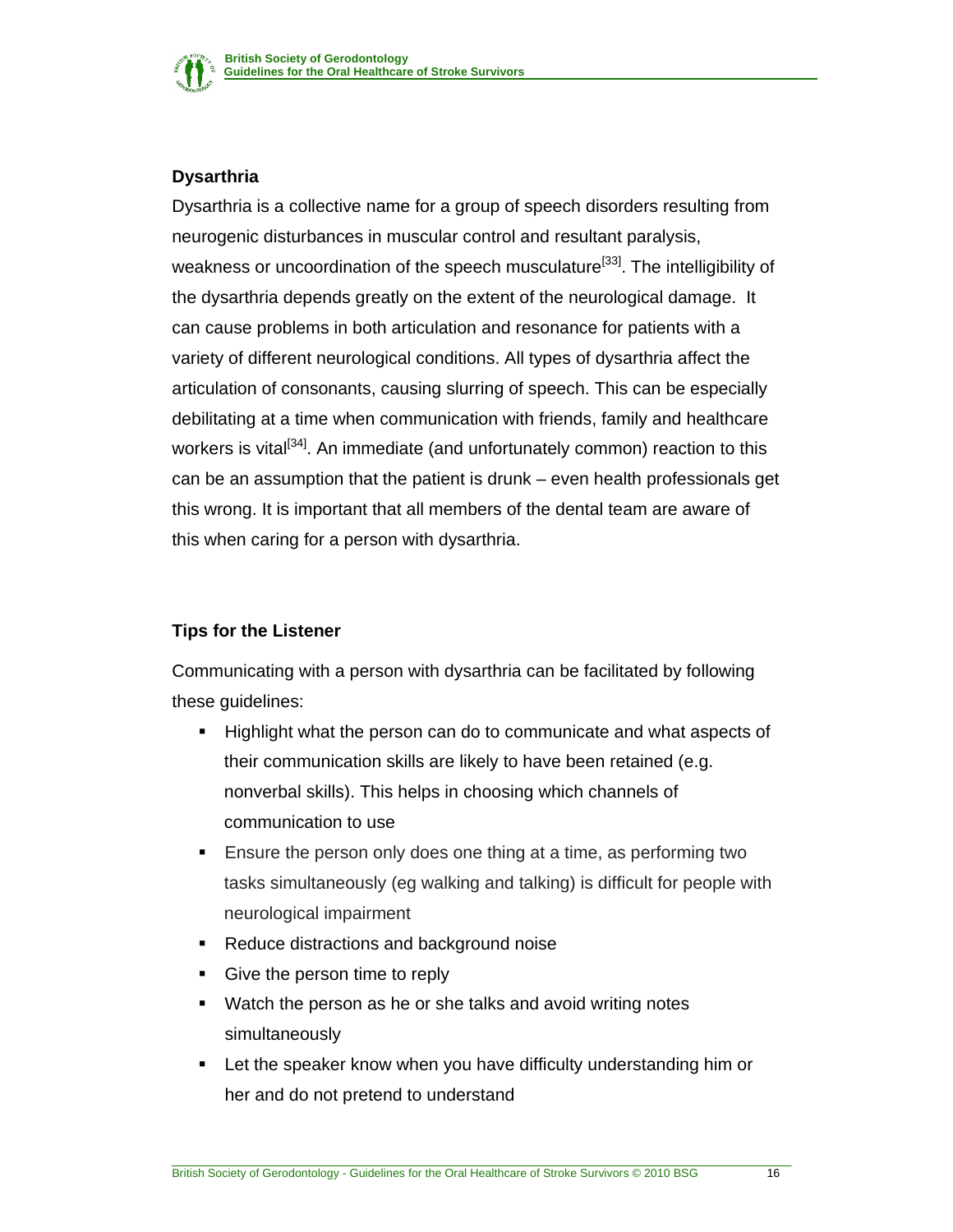

- Repeat the part of the message that you understood so that the speaker does not have to repeat the entire message, only the bit you did not catch
- If you still don't understand the message ask yes/no questions, if possible; have the speaker write his/her message to you; or consider an alternative communication method

#### **Alternative or augmentive communication (AAC)**

When communication needs cannot be met through speech, non-verbal communication can help to reduce the frustration and stress of being unable to communicate. By alleviating the pressure to speak, alternative and augmentive communication (AAC) allow the person with speech difficulties to be more relaxed, and come across in a more intelligible manner.

AAC aids include:

- *Low technology devices* such as notebooks and pencil, charts with pictures, symbols, letters or words
- *Wireless or wired Amplification* which can be used to increase vocal loudness and decrease voice fatigue
- *Email* using trackballs and mice designed for ease of operator use if there is associated spasticity of the limbs
- *Specially adapted computers* which may be programmed with voice recognition software or voice synthesizers
- *Electronic voice output devices* for example light writers which are small portable text-to-speech communication aids, specially designed to meet the particular needs of people with speech loss and progressive neurological conditions.
- **Palatal Lift Devices**<sup>[34]</sup> a combination palatal lift and augmentation dental prosthesis with modified base-plate to improve articulation, by lowering the palate to aid pronunciation of consonants and by displacing the soft palate, to eliminate the hyper-nasality and emission of air during the production of oral consonant sounds.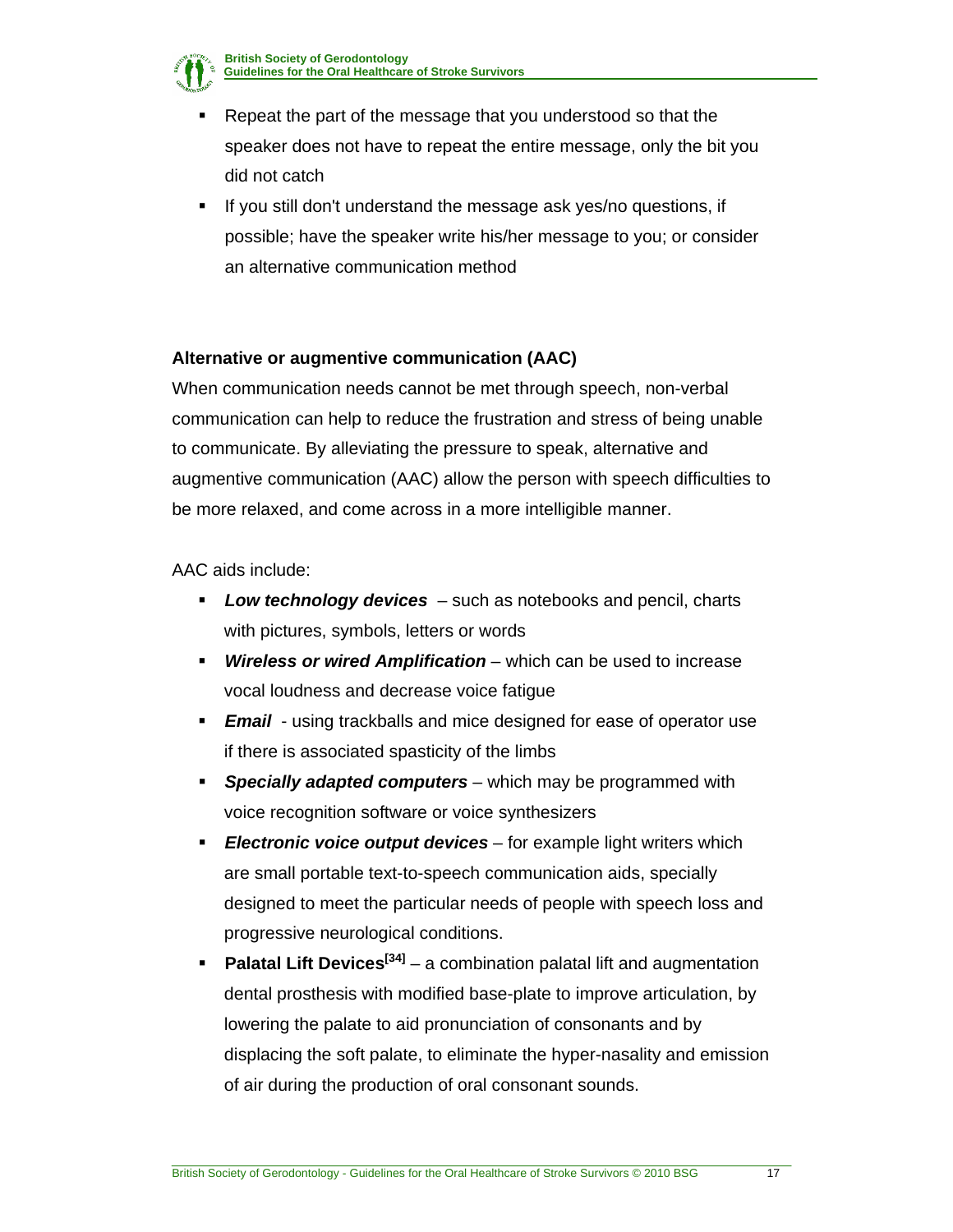

Key Points:

- The dental team should be familiar with the problems associated with impaired communication
- A range of devices exist to assist people with impaired communication
- The dental team should consult a Speech and Language Therapist if advice is needed for managing people with impaired communication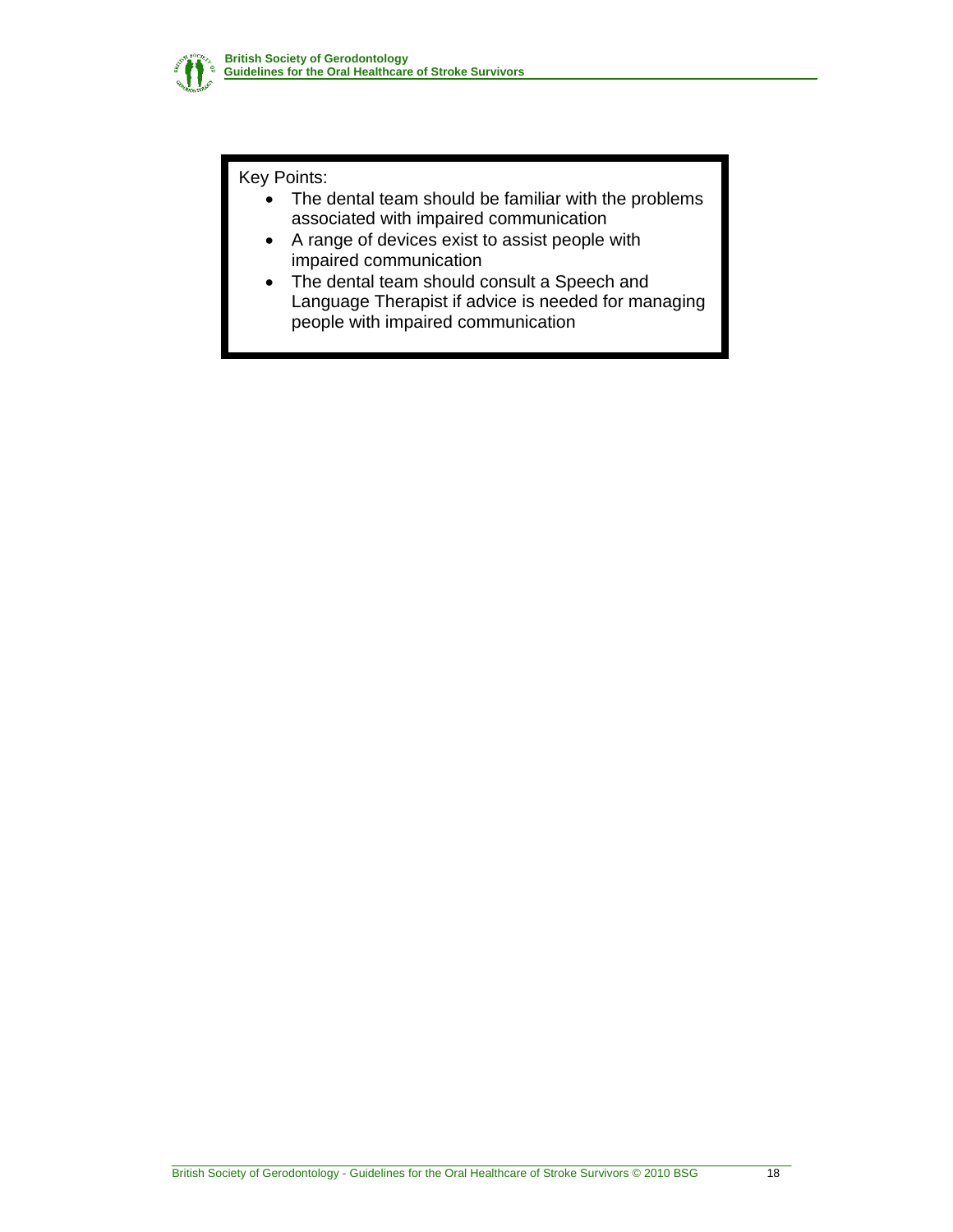# <span id="page-20-0"></span>**3. Care Pathways and Teams**

The dental professional needs to be aware of and understand the various care pathways for a person who has had a stroke together with some aspects of the medical management. Although dental treatment may not be appropriate in the early stages of acute stroke management it is nevertheless important that oral preventive measures are instituted. Knowledge of local care pathways and stroke skilled teams will allow the dental team to be ideally placed to assist with the promotion of good oral health and provide treatment if necessary.

## *3.1 Stroke Skilled Teams*

A third of all people with stroke will have continuing problems and disability. Those individuals who transfer from hospital to the stroke units should be prepared to receive high quality specialist rehabilitation from a stroke skilled multidisciplinary team. Components of a multidisciplinary stroke specialist rehabilitation and support includes the following areas

- mobility and movement
- communication
- everyday activities (this includes oral health care)
- depression
- swallow
- nutrition
- cognitive difficulties
- vision and visual perceptual difficulties
- continence
- relationships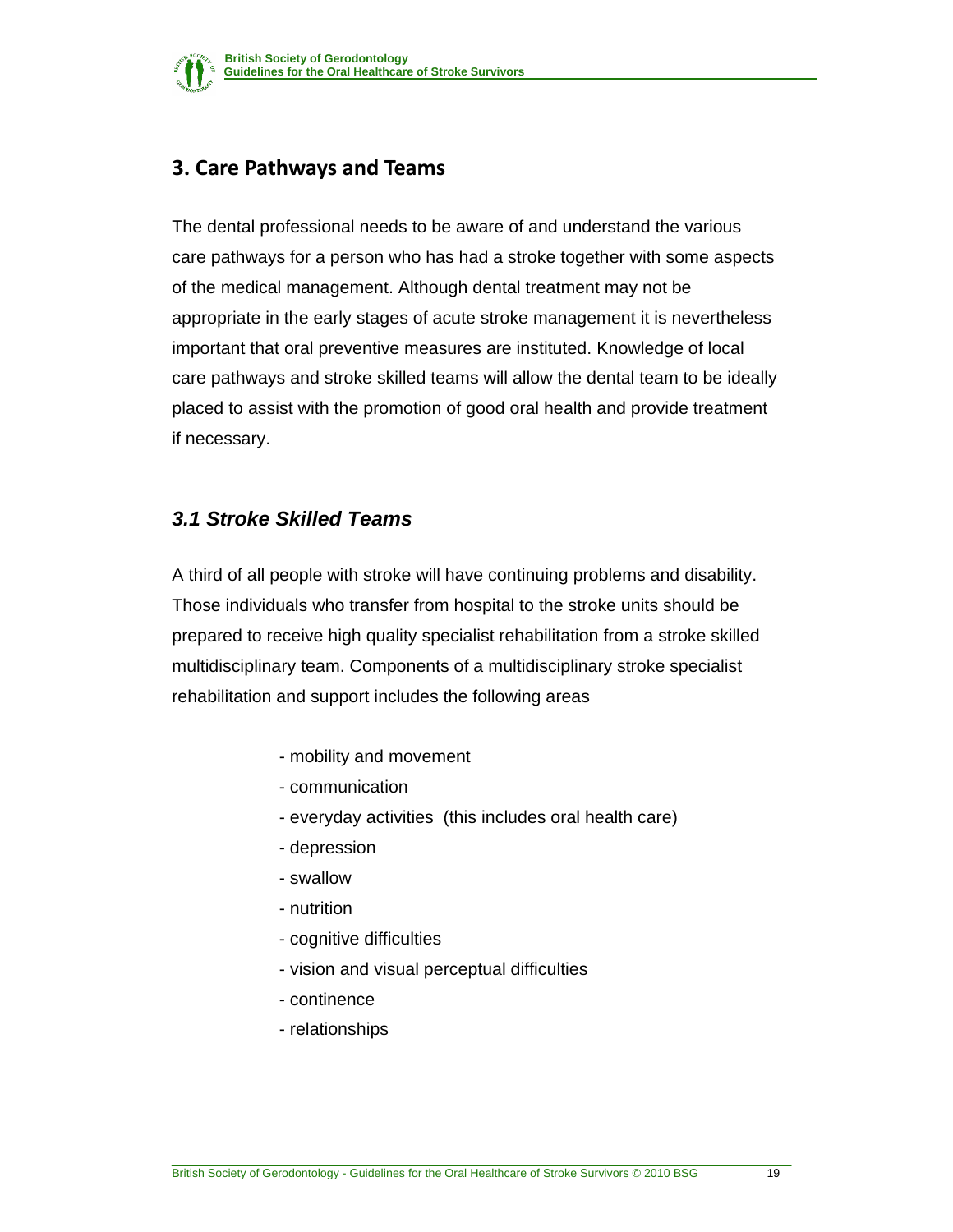## <span id="page-21-0"></span>*3.2 Initial Stroke Assessment*

Guidelines for the acute management of stroke emphasise the need for early assessment and investigation of stroke in order to establish the cause and initiate appropriate treatment<sup>[35]</sup> It has been estimated that 1.9 million neurons are lost for each minute a stroke goes untreated. Therefore early recognition and referral to a specialist stroke unit is of utmost importance. Treatment in a Stroke Unit centres around 4 key areas.

- Early mobilisation
- Swallowing assessment
- Prescription of anticoagulation if indicated
- Nutritional assessment

The dental team may have minimal involvement at this stage but oral health as part of personal care should form part of the early stroke unit assessment.

## *3.3 Care Pathways*

Within the DOH National Stroke Strategy<sup>[36]</sup> there are quality measures related to health care services for people who have suffered a stroke. Care pathways aim to promote organised and efficient inter-disciplinary patient care based on the best available care and guidelines. Each health authority in Britain will have a local stroke care pathway accessible via local intranet Map of Medicine.

Some patients who experience stroke will require access to a dental team during rehabilitation for appropriate continuing oral health support. Unfortunately, the National Stroke Strategy does not mention the need for good oral health support despite the National Clinical Guidelines for Stroke RCP 2004<sup>[37]</sup> and NSF for Older People in Wales both emphasising this. However, the National Stroke Strategy does highlight certain aspects that are pertinent to dentistry.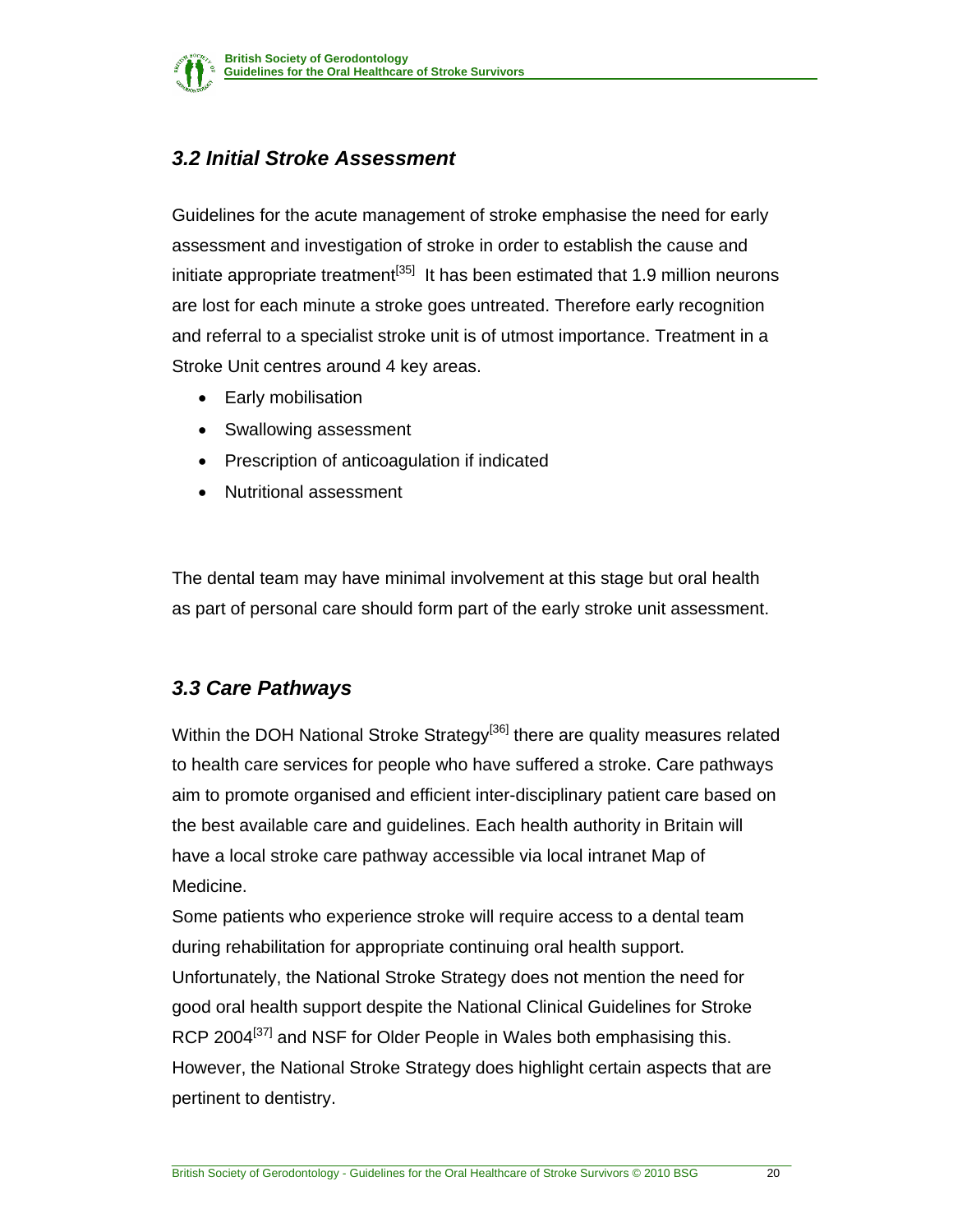

Raising awareness of the risk factors, symptoms and referral pathways for stroke is the key to improving stroke prevention and care. The prevention of stroke focuses on lifestyle factors such as increasing exercise, smoking cessation, weight loss and alcohol reduction. The dental profession is well placed to be able to identify some of these risks for stroke and act accordingly<sup>[36]</sup>.

Easily accessible information, advice and support with clear and appropriate signposting plus advocacy support for people who have had a stroke are indicated. Providers of dental services should ensure that useful, current and accessible information is available regarding local dental services that have established a '*stroke skilled dental workforce'*. The Salaried Primary Care Dental Services, the Community Dental Services or Hospital Dental Services, who have specialists in special care dentistry within their team, are ideally placed to be part of a multidisciplinary stroke team. It is important for these services to develop strong links within the care pathways (BSDH 2000). This ensures that early dental intervention and prevention will promote a level of independence among stroke survivors leading to improved quality of life outcomes. Referrals to the '*stroke skilled dental team*' can only be successful if oral health, within the area of personal care, forms part of the overall stroke assessment. The multidisciplinary stroke skilled team should be educated in all aspects of the effects of stroke that impact on oral health.

## *3.4 Specialised Stroke Units and Community Rehabilitation*

There is robust evidence to show that specialised stroke units and stroke rehabilitation teams are invaluable in reducing mortality and prevent long term disability among people who have experienced a stroke. [38]

Depending on the level of individual disability, cognitive impairment, dysphagia and communication difficulties a stroke survivor may need to be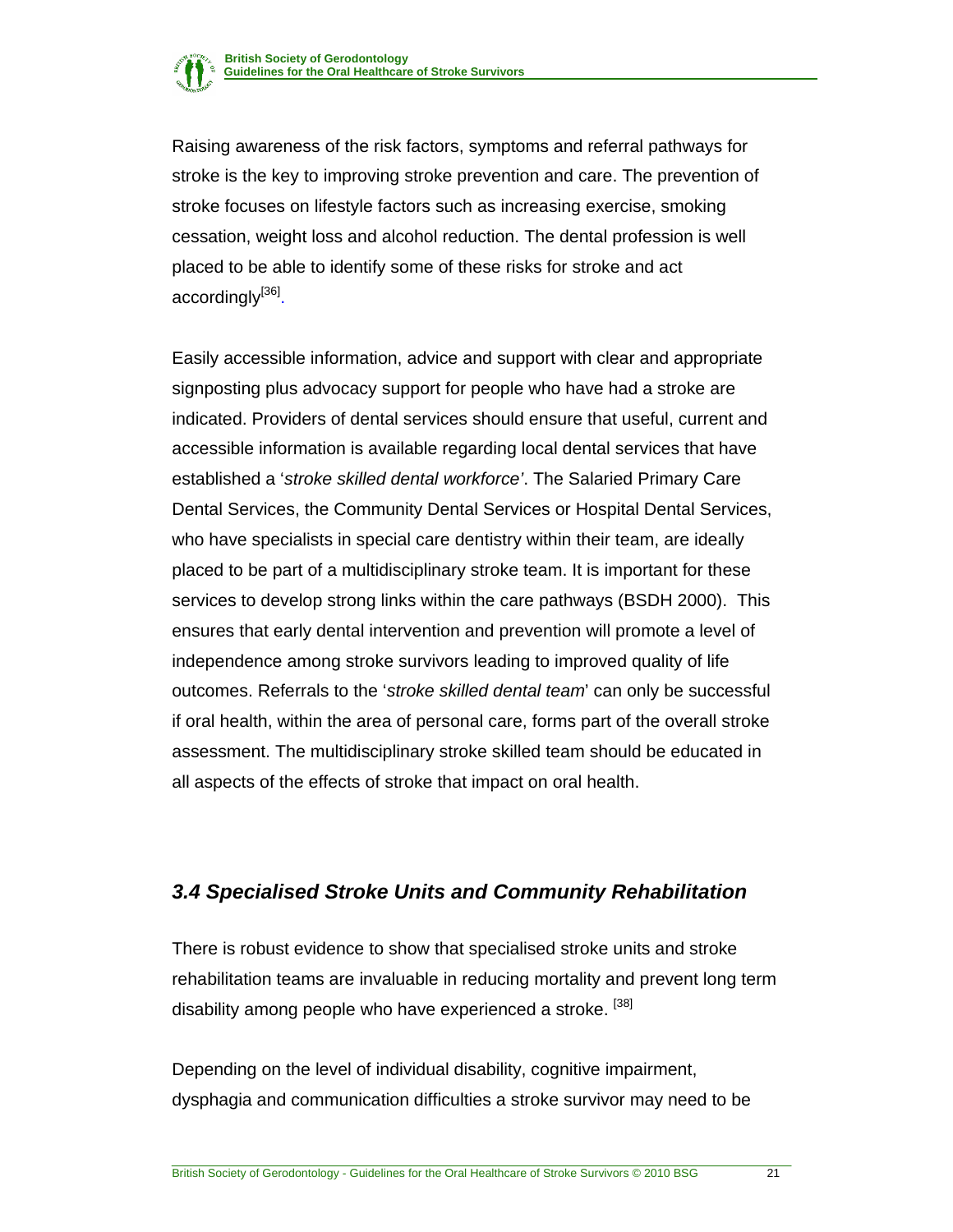<span id="page-23-0"></span>

transferred/referred to a local Special Care Dentist for continuing oral health care. Within the community, people who have had stroke will be living at home, nursing or in residential care, sheltered accommodation or other specialised units. They may be involved in a network of other support services which should include the dental team.

In order to guarantee client centred continuing care services, reassessments using the Single Assessment Process (Unified Assessment in Wales) and multidisciplinary assessment by the stroke multidisciplinary team should take place at six weeks, six months and at one year subsequent to the initial stroke. It is important that oral health risk assessment (OHRA) is part of the multidisciplinary assessment.

## *3.5 Oral Health Risk Assessment (OHRA)*

Oral health, as part of personal care, should form part of the initial assessment for stroke. The use of an OHRA follows the recommendations of DoH Essence of Care (2001) and the Welsh Assembly Group Fundamentals of Care (2003). At the acute stage of stroke, Speech and Language Therapists or Dysphagia nurses assess for swallowing difficulties to promote early feeding. An assessment of the oral cavity at this stage will assist in identifying for instance, trauma to teeth or fractured/unstable dentures. An example of such an assessment form is included in [Appendix 3.T](#page-53-0)he '*stroke skilled dental team'* can then be contacted to stabilise dentures or provide emergency treatment for trauma to teeth or mouth that will help promote the early feeding for stroke patients.

A more comprehensive OHRA may be utilised that identifies oral healthcare equipment and nursing staff assistance needed to care out effective oral care. Continual monitoring of this is required during recovery until independence for oral care is resumed.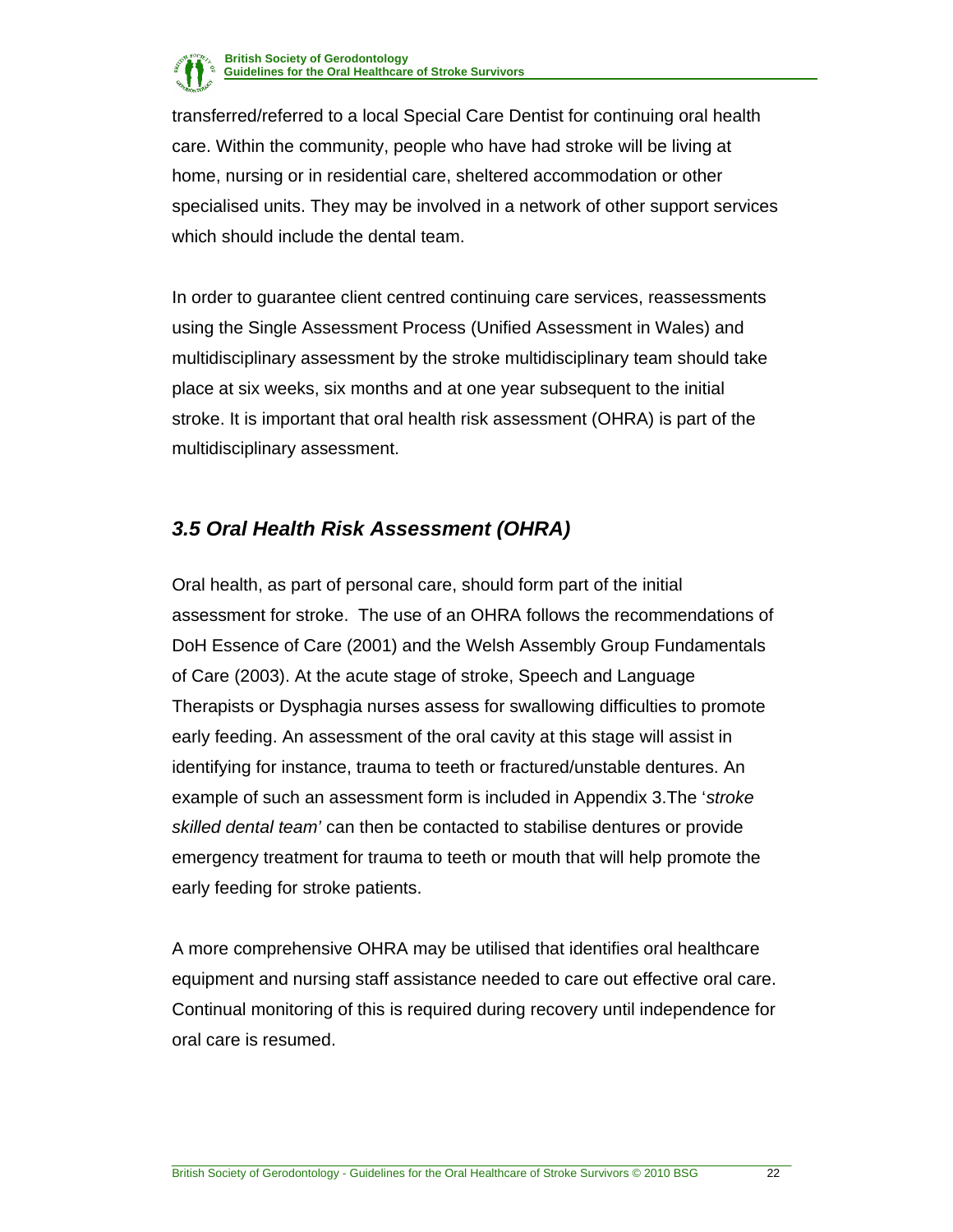<span id="page-24-0"></span>

Specially adapted oral health care equipment may be necessary and can be identified either by the occupational therapists or the *stroke skilled dental team*.

# *3.6 The 'Stroke Skilled Dental Team'*

The National Stroke Strategy<sup>[36]</sup> emphasises the need for well trained and skilled teams who have the knowledge and expertise in stroke. A dental team that is skilled in all aspects of stroke and its impact on oral heath is recommended to warrant the respect of the multidisciplinary stroke skilled team. An ideal stroke skilled team would have several functions that are listed below

#### *The composition and functions of a 'stroke skilled dental team'*

- Establish a lead Special Care dentist for stroke within the dental team who is the point of contact, receiver of referrals and co-ordinator of dental services for stroke patients and links into the stroke skilled teams in hospital and community.
- Multi-professional dental team that is able to use all types of skill mix Special Care dentists, dentists, dental care professionals (including dental technicians) and oral health promoters/educators.
- High quality postgraduate training in stroke that includes prevention, risks, assessment, communication, treatment, rehabilitation, multidisciplinary/multiagency working plus the oral health aspects of stroke and dental care.
- Establish a local stroke oral health care pathway that emphasises the use of an oral health risk assessment to trigger robust mechanisms for referral to the '*stroke skilled dental team'.*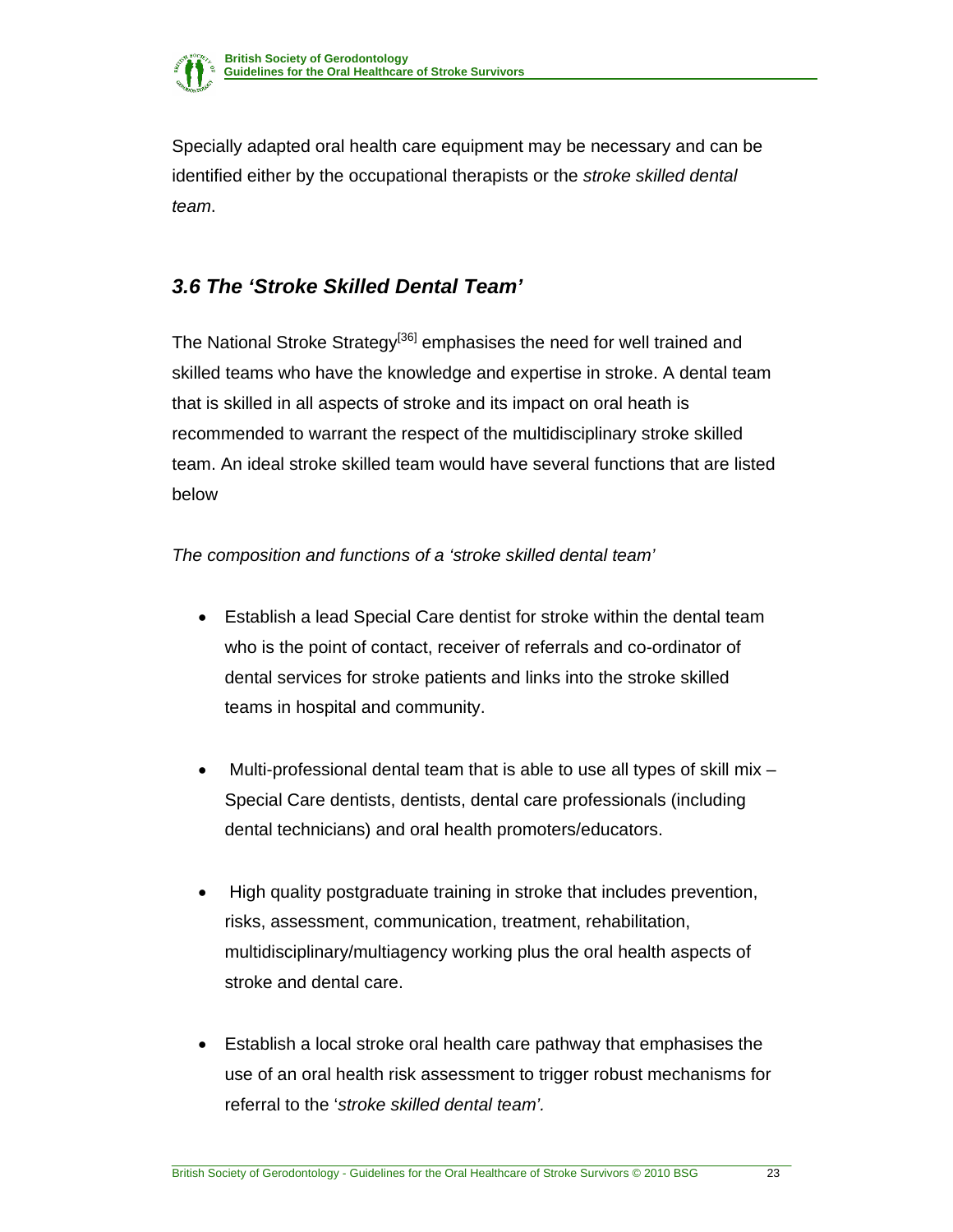

- Training, education and support in oral health for all involved in the care for people with stroke.
- Integrated clinical networks that includes other '*stroke skilled dental teams'*.

Suggested Competencies for the '*stroke skilled dental team'*

- Show evidence of working with stroke teams to highlight oral health care and the use of oral health risk assessments.
- Be familiar with local care pathways including stroke units, day hospitals, day centres and community based services for health, social care and voluntary services for people with stroke.
- Awareness of mobility and transport issues for people with stroke that include handling and lifting risk assessments, mobility aids, awareness of local transport systems, ambulances etc.
- Understanding of dental surgery adaptation requirements for patients with stroke (i.e. wheelchair recliners, hoists, disabled access toilets and parking etc)
- Communication understanding aphasia, communication difficulties
- Adaptations of oral health equipment
- Consent for cognitively impaired people with stroke
- Where possible, link into stroke multidisciplinary audit and peer review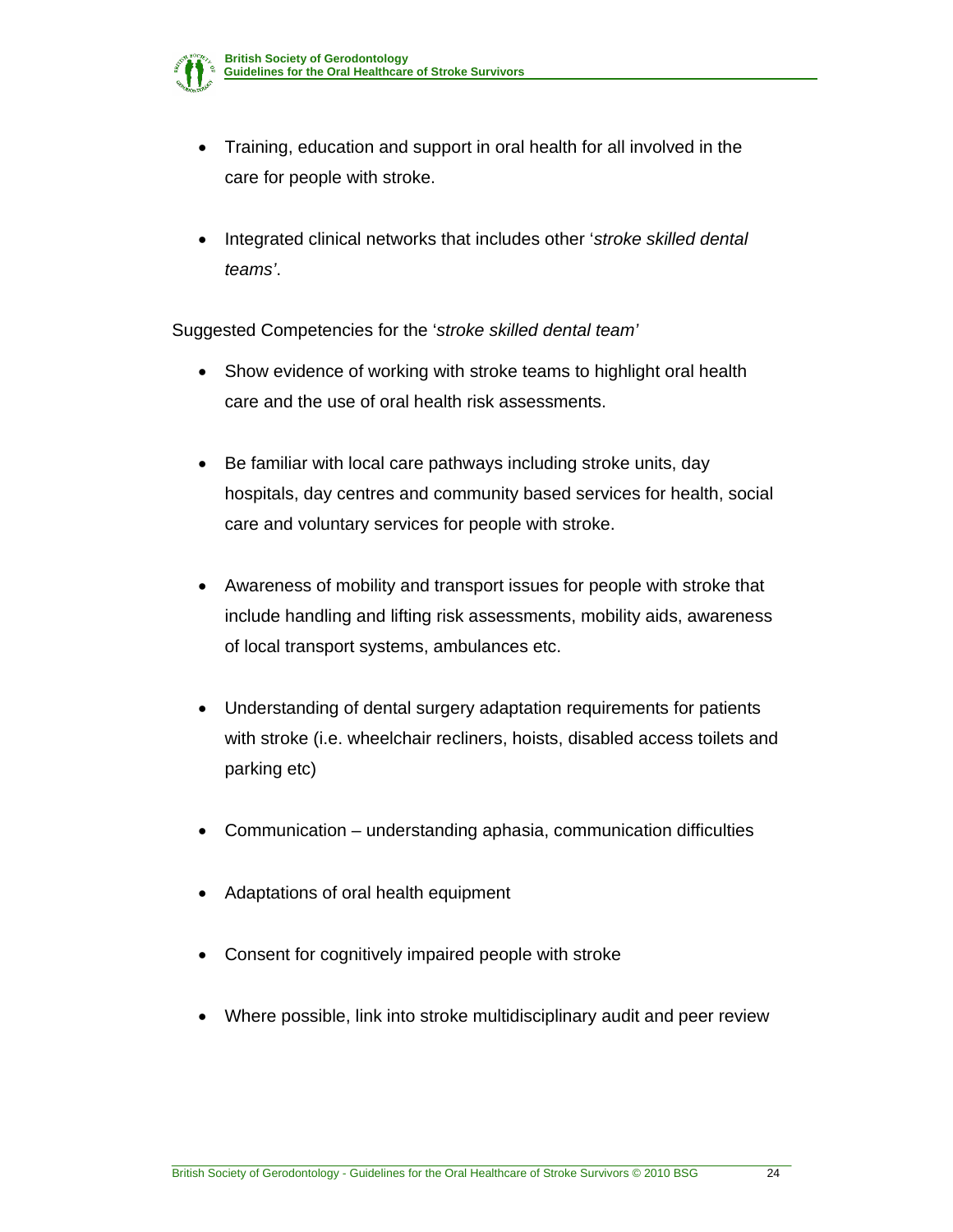# <span id="page-26-0"></span>*3.7 Referrals for Oral Health Care*

Dental services are required to develop robust referral mechanisms for health, social, local authority, voluntary sector and carers as part of the stroke care pathway. The specialist teams and agencies involved in the care of people who have had stroke should be made aware of the local *stroke skilled dental teams* and how to access them. A summary of potential referral pathways is presented in Table 3.

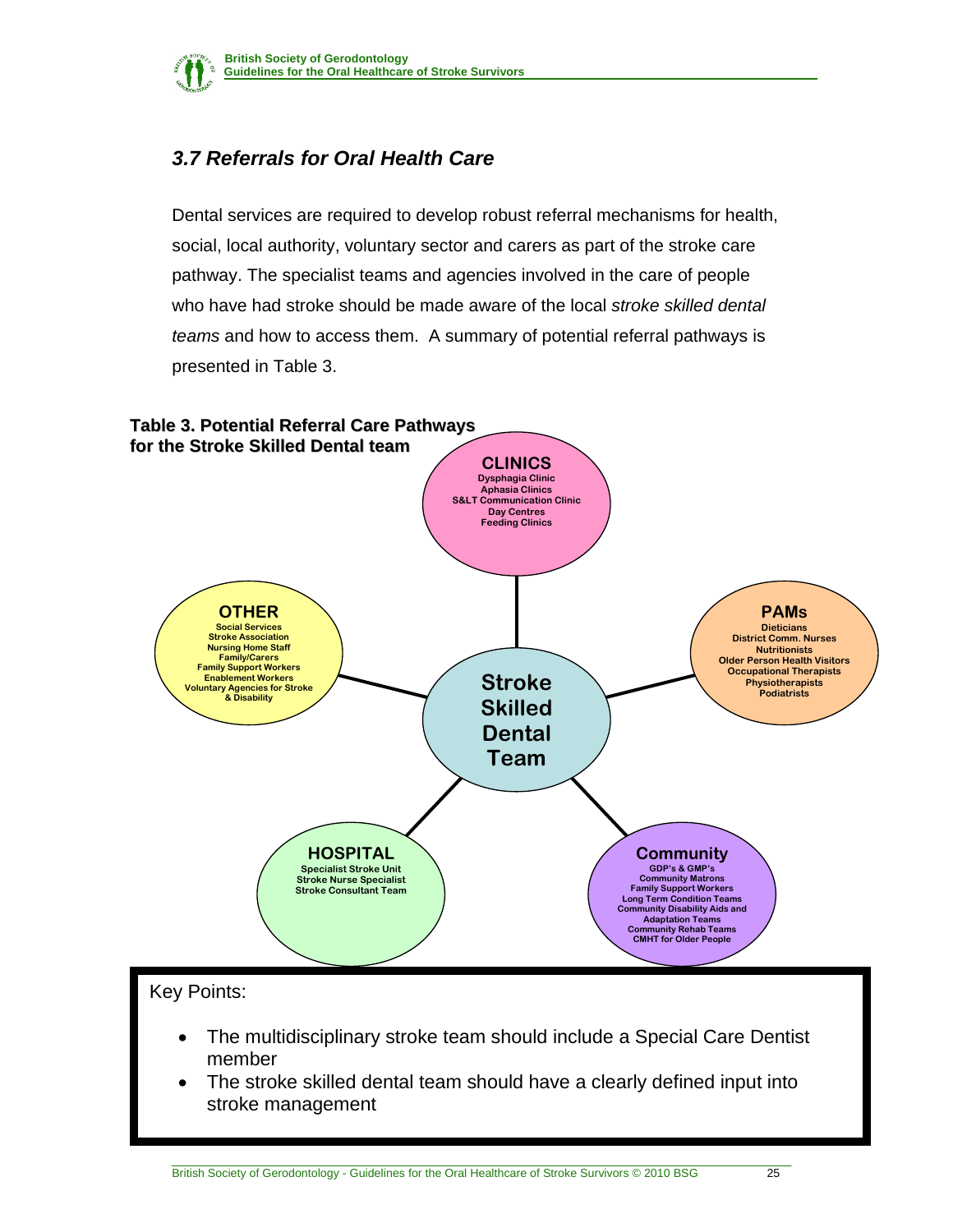<span id="page-27-0"></span>

# **4 Maintaining Oral Health**

# *4.1 Treatment Planning and Timing of Treatment.*

Dental treatment in the early stages should generally be confined to emergency care and preventive advice. Rehabilitation involves a multidisciplinary effort and while oral and dental health is an important component of this, patients may not yet be able to cope with extensive dental treatment.

The dentist may be called upon to assist with the management of poorly fitting dentures in the early stages following a stroke. An interim form of treatment such as application of a chairside reline material [\(see section 4.5.1](#page-35-0)) to a denture may be useful until the patient is able to accept with more extensive oral care.

# *4.2 Oral hygiene*

There is little published evidence regarding the oral health of people who have experienced a stroke. Life-style factors such as diet, smoking, alcohol consumption, oral hygiene habits and dental attendance prior to a stroke will have an impact on the individual's oral health, as will predisposing medical problems such as diabetes. The symptoms and physical effects of a stroke together with the oral side-effects of medication in stroke therapy will have an impact on oral health requiring extra attention to oral hygiene. Disabled adults who acquire disability later in life and their carers may encounter difficulties in implementing good hygiene<sup>[36]</sup>.

Facial paralysis and loss of sensation can cause food debris to accumulate and pool on the affected side. Impaired swallow may increase the time in which food contacts the teeth; management by moderating food consistency and using thickened fluids increases the risk of dental caries. Dietary adjustments to improve nutritional status with food supplements that are potentially cariogenic and 'sip' feeding further increase the risk of caries. Dry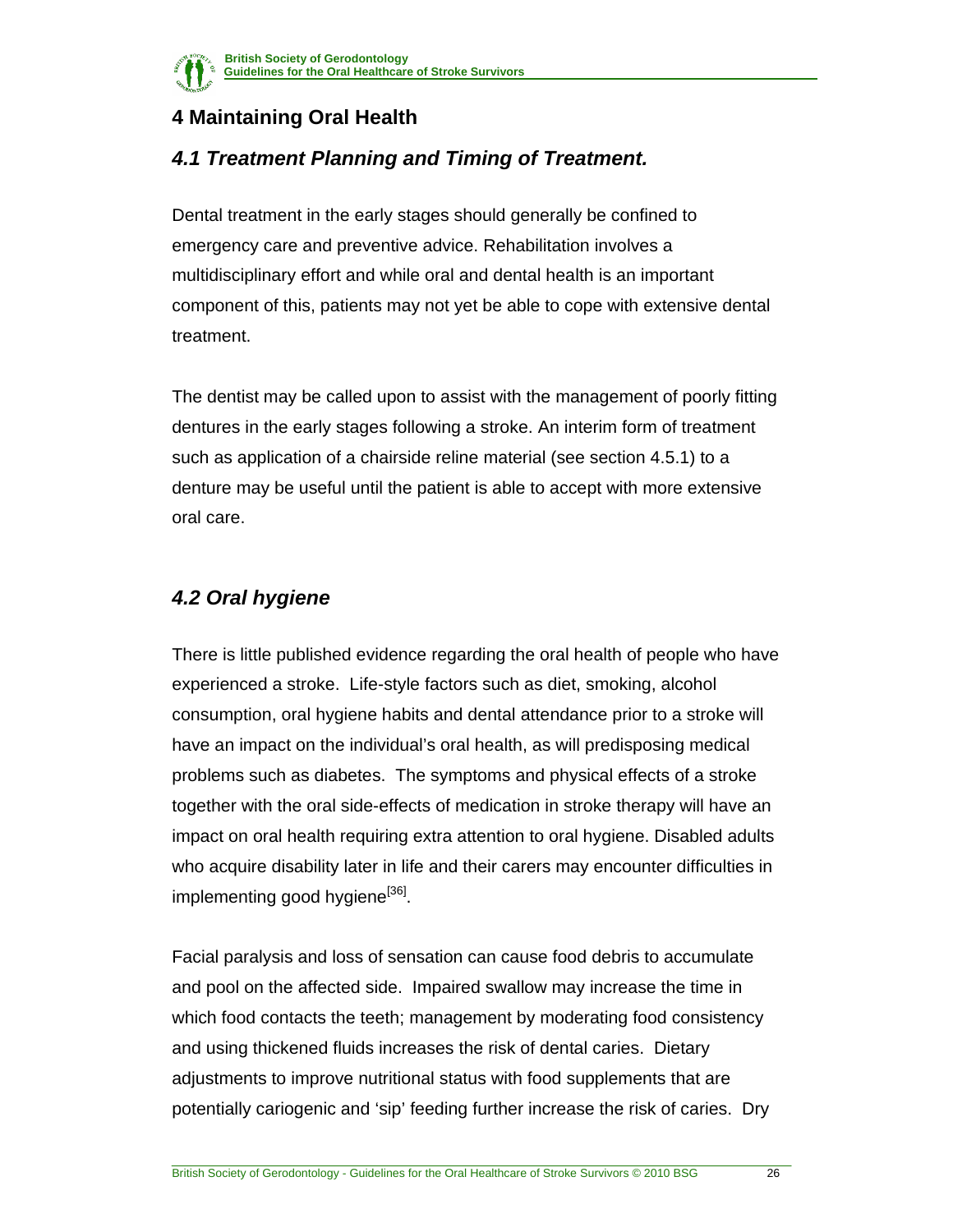

mouth is the commonest oral side-effect of medication which further increases the risk of caries, periodontal disease, oral infection and denture problems<sup>[39]</sup>

Muscle weakness, loss of dexterity and change in use of the dominant hand may influence the individual's ability to be self-caring for oral and denture hygiene<sup>[40, 41]</sup>. Communication impairment, memory loss and cognitive impairment may also influence oral hygiene and learning skills. The knowledge and skills of carers, whether personal or professional in providing support and delivering oral hygiene need to be addressed.

A high standard of oral hygiene should be maintained in patients with dysphagia, and particularly in those with PEG or NG feeding, in order to promote oral health and comfort<sup>[42]</sup>. Oral care for patients who are dependent, dysphagic or critically ill should follow BSDH guidelines (Griffiths and Lewis, 2002) [\[Appendix 1\];](#page-51-0) aspiration during oral hygiene should be available for patients who are dysphagic. The need for appropriate aids for oral and denture hygiene should be jointly assessed by the occupational therapist and a dentist or dental hygienist. These might include the use of electric toothbrushes or brushes with modified handles to aid handling



*Fig 1. Toothbrushes with Modified Handles to Aid Handling* 

There is considerable evidence to suggest that the nursing profession lacks adequate training in oral assessment and appropriate oral hygiene techniques <sup>[43-52]</sup>. Access to staff training, assessments, protocols and oral hygiene materials varied considerably in stroke units in the  $UK<sup>[46]</sup>$ ; the evidence provides a valuable baseline from which to evaluate the effectiveness of wardbased oral care interventions for stroke patients. Education and training of the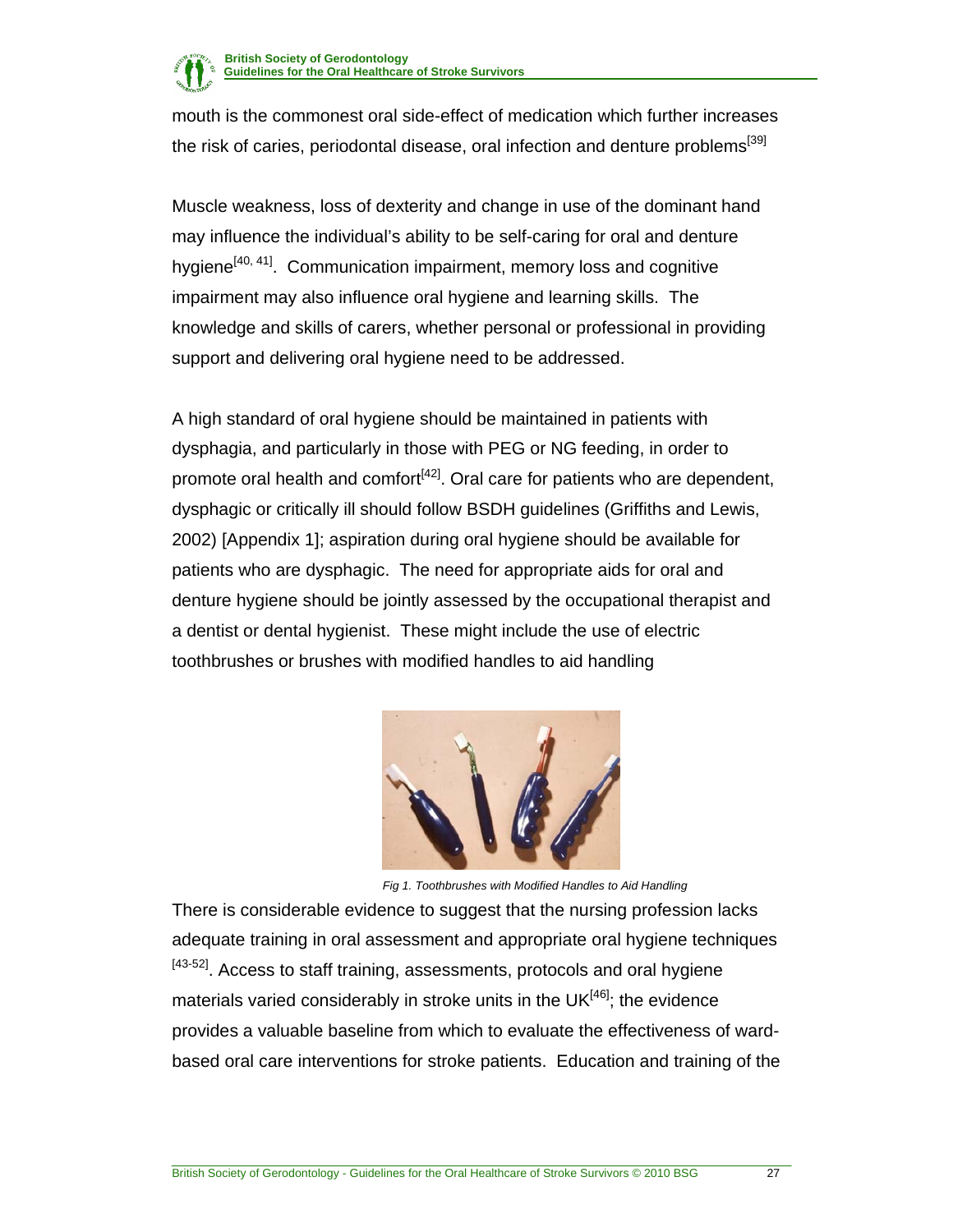

nursing profession needs to receive a high priority in addressing oral health needs and oral hygiene in stroke management.

care plan for oral hygiene should be based on individual assessment of orodental status and risk factors for oral health. This should include dietary analysis, stressors for oral health, oral side-effects of medication and the individual's ability or level of dependence for daily oral hygiene. Assessment should be repeated at regular intervals taking into consideration any changes in physical or cognitive impairment, and medical management. Oral hygiene should be based on specific oral hygiene protocols [\[Appendix 4\],](#page-54-0) preventive advice for patients on food supplements [\[Appendix 5\],](#page-57-0) and the recommendations in 'Valuing people's oral health'<sup>[53]</sup>

Key Points:

- Maintenance of oral hygiene should form part of a stroke survivors overall care plan
- Brushing the teeth of a stroke survivor with dysphagia should be done using aspiration and a small amount of toothpaste

## *4.3 Restorative Treatment*

It may be difficult for someone to cope with extensive restorative treatment following a stroke. The aim of treatment should focus on issues which impact on the quality of life of the individual. This will include maximising comfort, dignity and autonomy. Appointment times may need to be reduced to suit the individual's capacity which may result in an alternative approach to treatment planning. Patients may find it difficult to recline in the chair fully and it may be necessary to use some form of support such as a pillow for the affected side. Rubber dam is useful during restorative treatment to protect the airway of a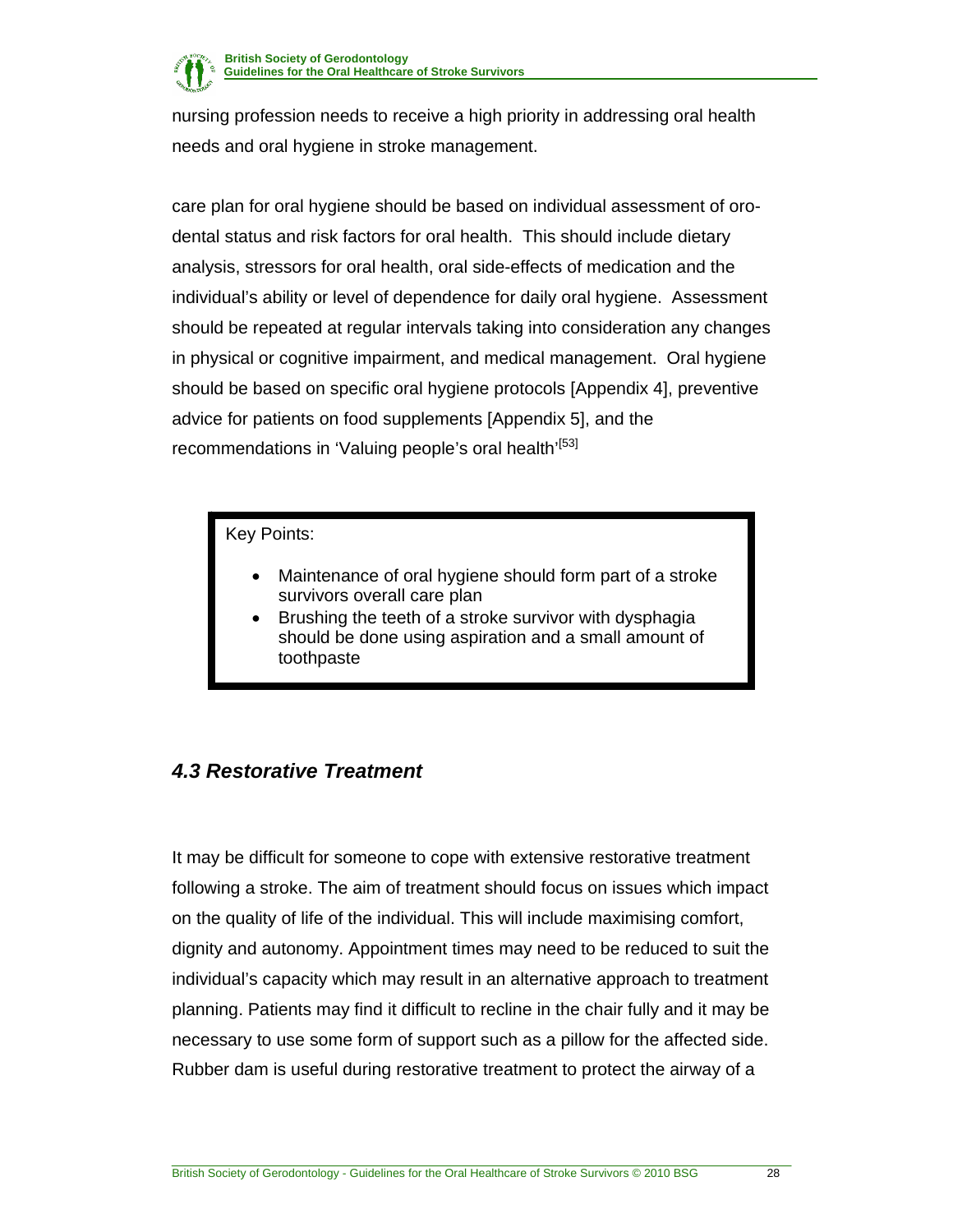<span id="page-30-0"></span>

patient who suffers from dysphagia or who finds it difficult to recline in the dental chair.

#### **4.3.1 Root caries**

Dental decay and stroke share common risk factors including socioeconomic status, obesity and diet  $[54]$ ; stroke patients are therefore likely to have decay experience. According to the National Diet and Nutrition Survey, root caries is present in 13% of the free living elderly population. This figure is 39% for the institutionalised older population<sup>[55]</sup> which may include many stroke sufferers. An attempt to arrest root caries lesions which are accessible to brushing should be made. This can be achieved by plaque control including the use of chlorhexidine mouthrinse, gel or varnish. Topical fluoride is particularly effective for arresting root caries and again is available in mouthrinse, toothpaste, gel and varnish form. More recently a paste containing amorphous calcium phosphate and casein phosphopeptide (ACP-CPP) has become available (Tooth Mousse). The active ingredients aggregrate calcium and phosphate ions on the tooth surface and in dental plaque. These are then released when the pH in the mouth falls, thereby promoting remineralisation.

Where root caries is accessible to toothbrushing an attempt to arrest the lesion should be made by a combination of plaque control and fluoride application. Lesions requiring restoration are often interproximal and therefore the most difficult to access. It may be possible to excavate smaller lesions and smooth the cavity surface without restoration. The surface may therefore be more amenable to preventative measures. For patients who find it difficult to cooperate or who are seen outside of the surgery atraumatic restorative treatment (ART) may be indicated. Soft caries is excavated with hand or rotary instruments. Alternatively chemo mechanical methods (e.g. Carisolv®) may be used. The lesion, which may not be caries free, is then restored with glass ionomer cement which is the material of choice for root caries lesions. The cavity must be adequately sealed to prevent further ingress of bacteria and protect the pulp from insult.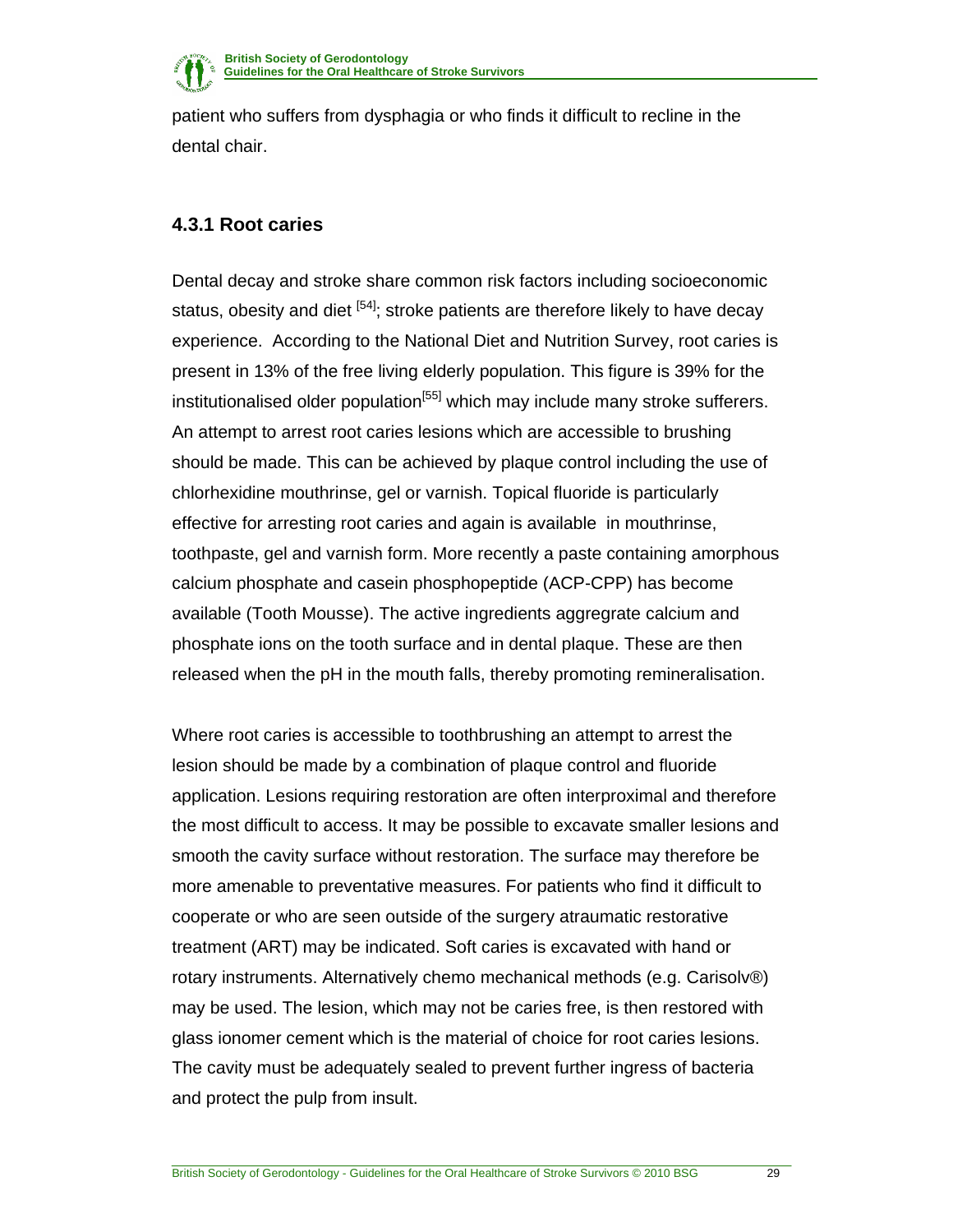## <span id="page-31-0"></span>**4.3.2 Fixed Prosthodontics (Bridges)**

Planning advanced restorative treatment for the stroke survivor is done on a basis of an individual want and need. Such treatment is unlikely to be appropriate in the early stages (first few months) of stroke recovery but may form part of longer term rehabilitation. Treatment plans should be kept as simple as possible and restorations planned to allow the patient to maintain hygiene.

It may be difficult for the individual to cope with the extensive surgery time that may be needed for conventional fixed prosthodontics. Consideration needs to be given as to whether missing teeth really need to be replaced. Advising against the replacement of missing teeth may sometimes be a more appropriate option when taking into account the problem of maintaining hygiene around fixed bridges. The acceptance of the shortened dental arch as a treatment concept has been recognised for some tim[e \[56\].](#page-47-0) The decision to accept missing teeth will depend on the wishes of the patient, functional and aesthetic concerns and the stability of the occlusion.

Adhesive bridgework to replace single units of missing teeth may prevent the need for a denture. This technique requires little or no preparation of abutment teeth. Cantilevered resin bonded bridges have been shown to have higher survival rates than fixed – fixed designs in most situations<sup>[57]</sup> and may be easier for the patient to keep clean. If occlusal space is limited it may be possible to cement the retainer 'high' and allow the occlusion to re-establish by local axial tooth movement<sup>[58-60]</sup>. It is important that a programme of preventive maintenance is instituted before complex restorative treatment is provided.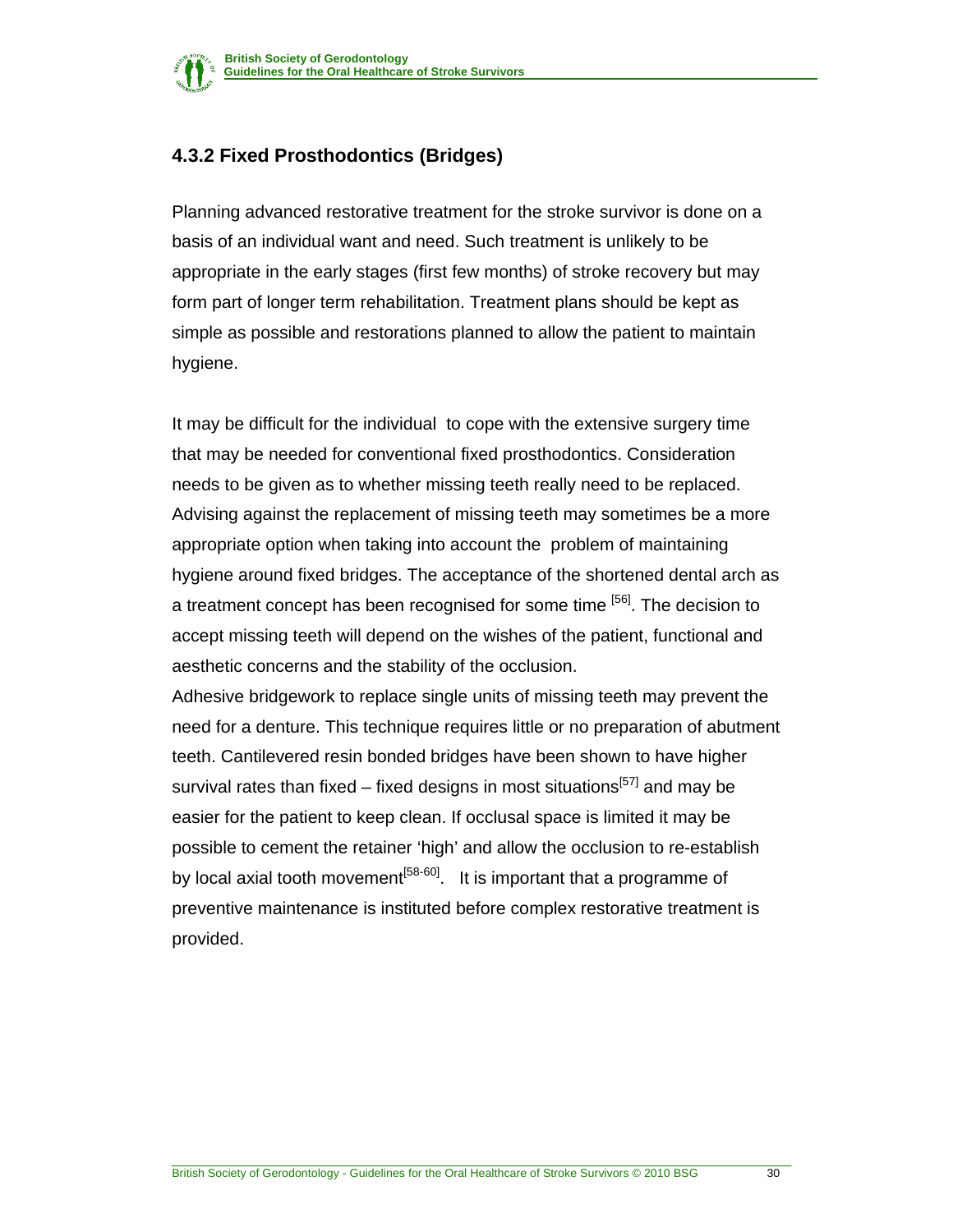## <span id="page-32-0"></span>**4.3.3 Extractions**

Stroke survivors may take anti platelet medication or oral anticoagulants as part of their ongoing medical care. Current evidence suggests that anti platelet therapy with aspirin does not need to be discontinued prior to simple extractions<sup>[61]</sup>. Similarly, Warfarin should not be withdrawn prior to dental extraction, but the patients INR (International Normalised Ratio) should be tested within 24 hrs prior to the procedure. If the INR is less than 4.0 then up to three extractions may be carried in one appointment and the socket(s) packed with an absorbable haemostatic material and sutured to control post operative bleeding<sup>[62, 63]</sup>. Recent evidence suggests that suturing may not be effective in providing additional haemostasis but should be considered on a case by case basis<sup>[\[64\]](#page-48-0)</sup>

## *4.4 Periodontal Disease*

The periodontal health of people with stroke is poorer than for individuals unaffected by stroke. There is evidence that they have higher levels of plaque, bleeding on probing and increased periodontal pocketing<sup>[65]</sup>. Periodontal health and stroke are both associated with smoking<sup>[66]</sup>, therefore individuals affected by stroke may have underlying periodontal disease.

There has been much interest in recent years on the association between periodontal disease and the incidence of stroke. Atherosclerosis is the main aetiological factor of embolic stroke and is the result of chronic inflammation in arteries. Periodontal disease is also a chronic inflammatory disease. It has been proposed that the inflammatory response to and pathogens associated with periodontal disease may actually contribute to atherosclerosis and thereby increase the risk of stroke. Several epidemiological studies have shown that a link exists $[67-70]$ . However, it is difficult to prove conclusively that periodontal disease increases the degree of atherosclerosis (and thereby the risk of stroke) because they are both complex multi factorial conditions which share a common aetiological factor in smoking.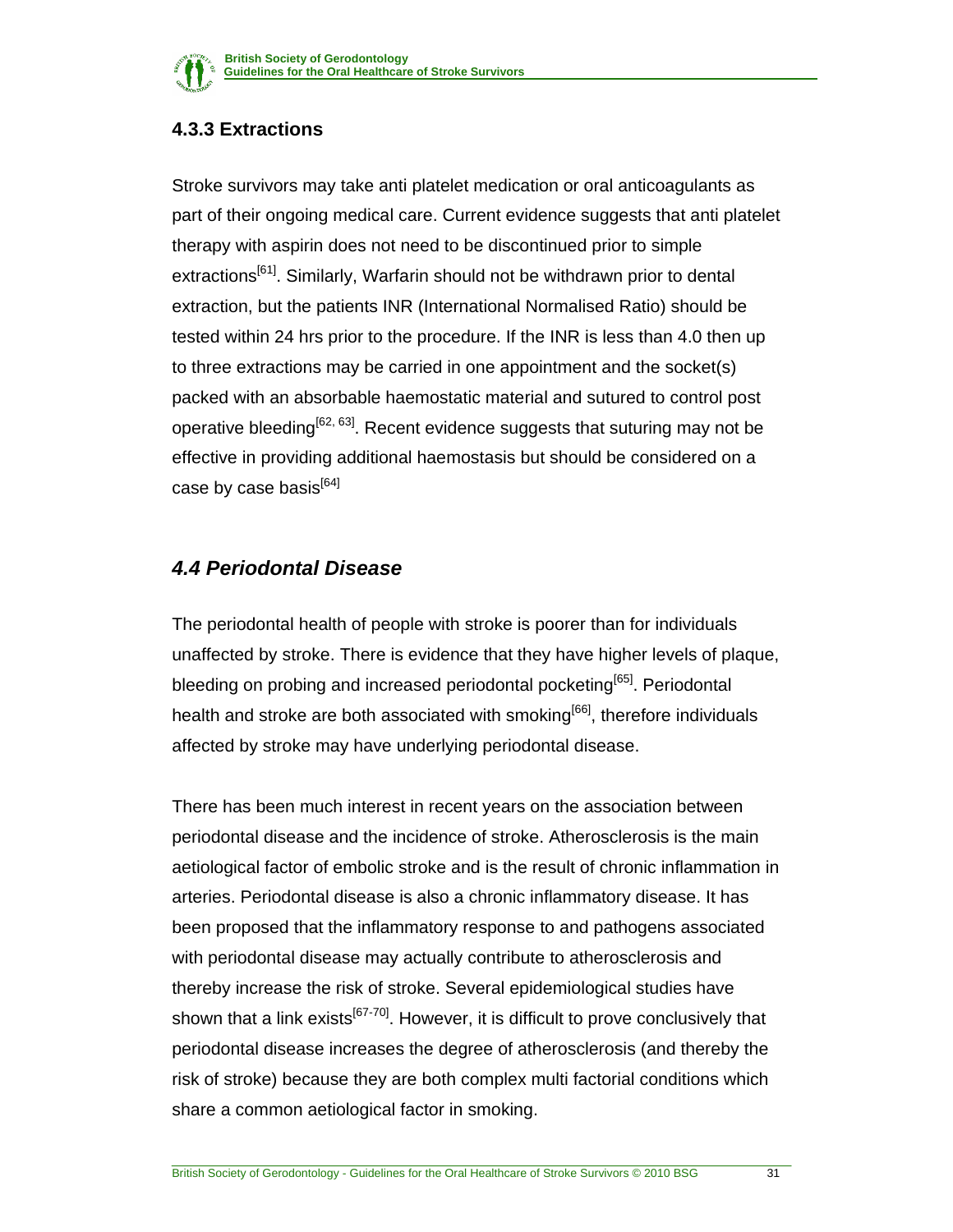

Epidemiological surveys such as the first National Health and Nutrition Examination Survey (NHANES I). have investigated the association between periodontal disease and Stroke<sup>[69]</sup>. In this survey it was concluded that periodontal disease was a significant risk factor for non haemorrhagic stroke. Patients with periodontal disease were judged to be twice as likely to have a non haemorrhagic stroke as those without. The method used to classify periodontal disease was crude but the authors felt that this would lead to an underscoring of the risk.

The third National Health and Nutrition Examination Survey (NHANES III)<sup>[71]</sup> compared stroke history with the degree of periodontal attachment loss. Some degrees of attachment loss were associated with an increased risk of stroke. The authors were unable to conclude that the periodontal disease was a definite risk factor as the strongest association was not demonstrated in those with the greatest degree of attachment loss. It may be that periodontal disease is a risk marker for stroke.

The 'Inflammation and Carotid Artery Risk for Atherosclerosis Study' (ICARAS) showed a small but significant correlation between progression of carotid artery stenosis and higher DMFT and plaque index. In particular the number of missing teeth showed a strong correlation with disease progression. There was no correlation between increasing stenosis and higher CPITN scores which the authors attributed to the high number of edentulous patients involved in the study. The authors concluded that 'oral hygiene and particularly tooth loss are associated with the degree of carotid stenosis and predict future progression of disease<sup>' [68]</sup>. However, it is important to be cautious when interpreting the results of a single study. In a separate study, McMillan et al  $^{[7]}$  found that there was no significant difference in DMFT scores of stroke survivors and a comparison group.

It is possible that good dental health may reduce the incidence of stroke and the dental team may help in this respect by careful management of periodontal disease and offering lifestyle advice such as smoking cessation.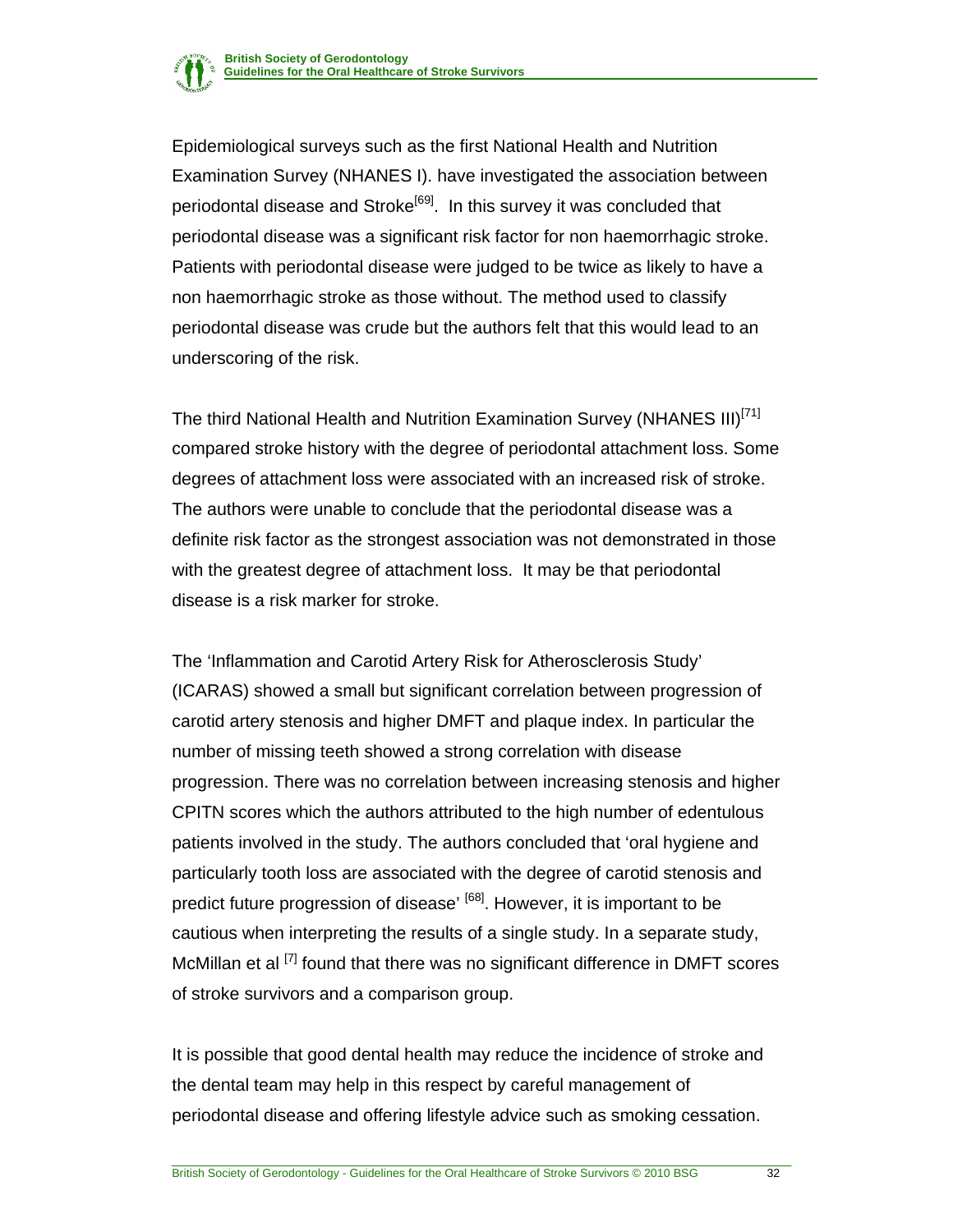<span id="page-34-0"></span>

Patients who have had a stroke should be viewed as a priority for periodontal treatment and recall intervals should be reduced to assist continual maintenance in accordance with NICE guidance $^{[72]}$ .

# *4.5 Prosthodontic Management*

There is limited evidenced based research relating to prosthodontic management of people who have had stroke. Clinical experience and anecdotal case reports indicate that hemiplegia following a stroke may present particular problems with denture wearing. People who wear dentures need to develop a degree of muscular control to maximise stability. Muscular control develops partly as a result of tactile feedback which may be diminished following a stroke. Edentulous people with facial paralysis following a stroke have a reduced ability to correctly detect the shape of objects placed in the mouth in comparison to an edentulous control group<sup>[73]</sup>. Providing such patients with new dentures can improve this ability. In a similar study people who had strokes took longer to detect the shape of objects placed on the tongue than a control group. Wearing dentures improved the response time<sup>[74]</sup> suggesting that patients should be encouraged to wear their dentures following a stroke and that improvement in the fit of the denture will assist with chewing and swallowing.

## **4.5.1 Complete Dentures**

#### **Rebasing**

Where the fit surface or extension of an otherwise favourable denture is deficient a reline or rebase may be indicated. Rebasing an existing denture is a relatively straightforward procedure and this may be a distinct advantage for the debilitated patient. However, care must be taken to avoid extensive changes to a denture where the adaptive ability of the patient is in doubt. In these situations it may be better to remake a denture using a copy technique.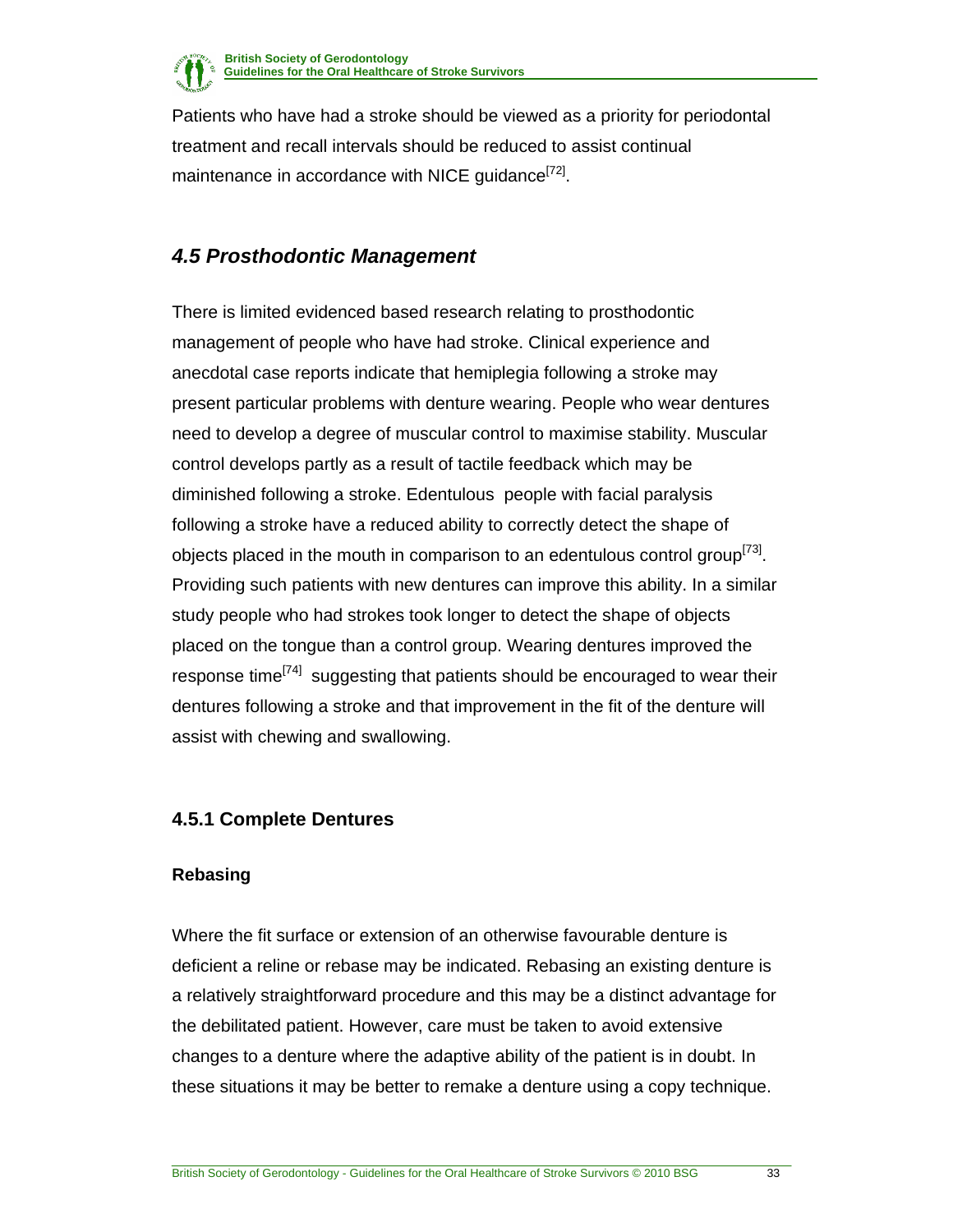<span id="page-35-0"></span>

Rebasing or relining a denture may be done at the chairside or using a laboratory stage. A laboratory reline will have a better surface finish and be more durable, however it does involve the patient being without the denture for a period of time. Chairside materials are marketed as permanent but they usually require replacement after one year due to their deterioration.

Temporary soft lining materials or tissue conditioners are useful to provide an improvement in the fit surface of a denture. This may allow a patient to continue wearing a denture in the period immediately after a stroke where loss of muscle control is at its greatest. If tissue conditioners are used to extend dentures and are well tolerated the denture may then be copied. Tissue conditioners may be used as rebase impressions if left in situ for six hours. These materials are porous and difficult to keep clean so regular review is required.

Denture fixatives may occasionally be recommended for use with an unretentive upper denture particularly in the early stages of rehabilitation. However, any underlying cause for the lack of retention should be addressed as soon as is feasible.

#### **Sulcus Elimination**

Food may collect on the buccal surface of a lower complete denture on the side of facial paralysis. This may be prevented by adding an acrylic resin which is suitable for intra oral use, such as temporary crown material, to the buccal polished surface of the denture on the affected side<sup>[75, 76]</sup> to fill the sulcus. Acrylic is added to the level of the lower teeth so it may be necessary to adjust the buccal surfaces of the upper denture teeth. If the sulcus eliminator is well tolerated and facial paralysis does not improve the denture can be copied with the alteration to the polished surface intact. Placing the lower posterior denture teeth further buccally on the affected side, when making new dentures, may also reduce the problem of food stagnation.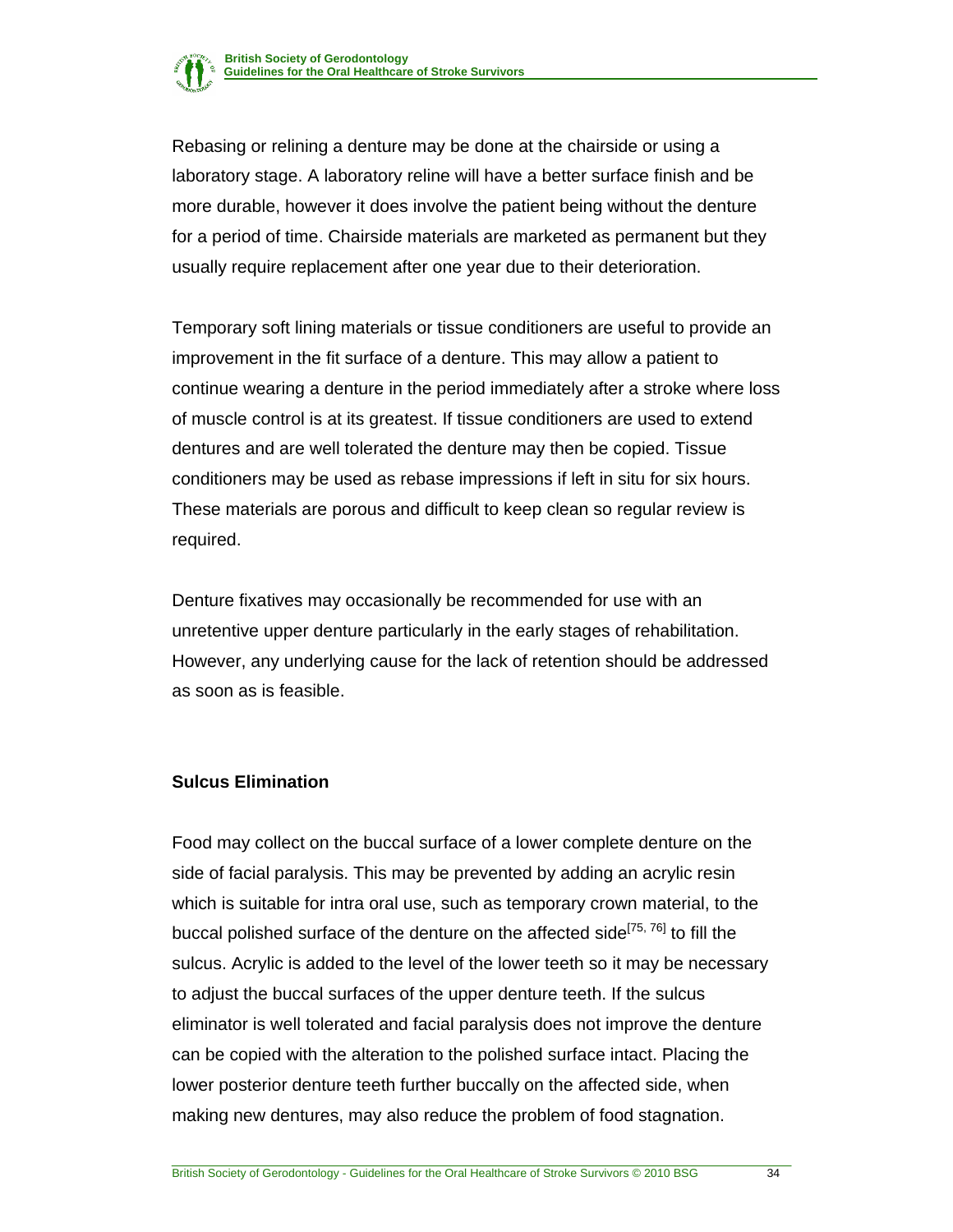

#### **Replacement Dentures**

Careful consideration needs to be given as to whether replacement dentures are necessary. It is important to establish the benefit that the individual may obtain from new dentures and weigh this up against potential problems in adjusting to the new prosthesis. Replacement dentures should ideally be extended as much as possible on the denture bearing area in order to maximise their retention, support and stability. This is often done using a special tray made on a primary cast which requires two visits for the impression stage. Tooth position is determined by carving wax occlusal rims to approximate the position of the patient's natural teeth. Biometric guidelines may be used for the adjustment of the rims. A neutral zone technique (piezography) for recording the shape of the lower arch and polished surfaces may be particularly helpful where muscle control is reduced.



*Fig2 a & b. Lower piezograph in situ against carved upper rim. Note the buccal position formed by tongue pressure* 

A conventional technique is not always the ideal approach for making new dentures. Some patients may have dentures that they have worn successfully for a number of years or they may not be able to cope fully with the procedures required for conventional replacement dentures. In these situations a copy technique is helpful. It is unusual to make a copy denture without making some changes in the design such as improving the fit surface or increasing the vertical dimension. This can be done on a trial basis on the existing denture prior to the copy being made. It is therefore possible to assess the affect of these changes while retaining successful features of the old denture. Different methods are available for copying dentures<sup>[77, 78]</sup>.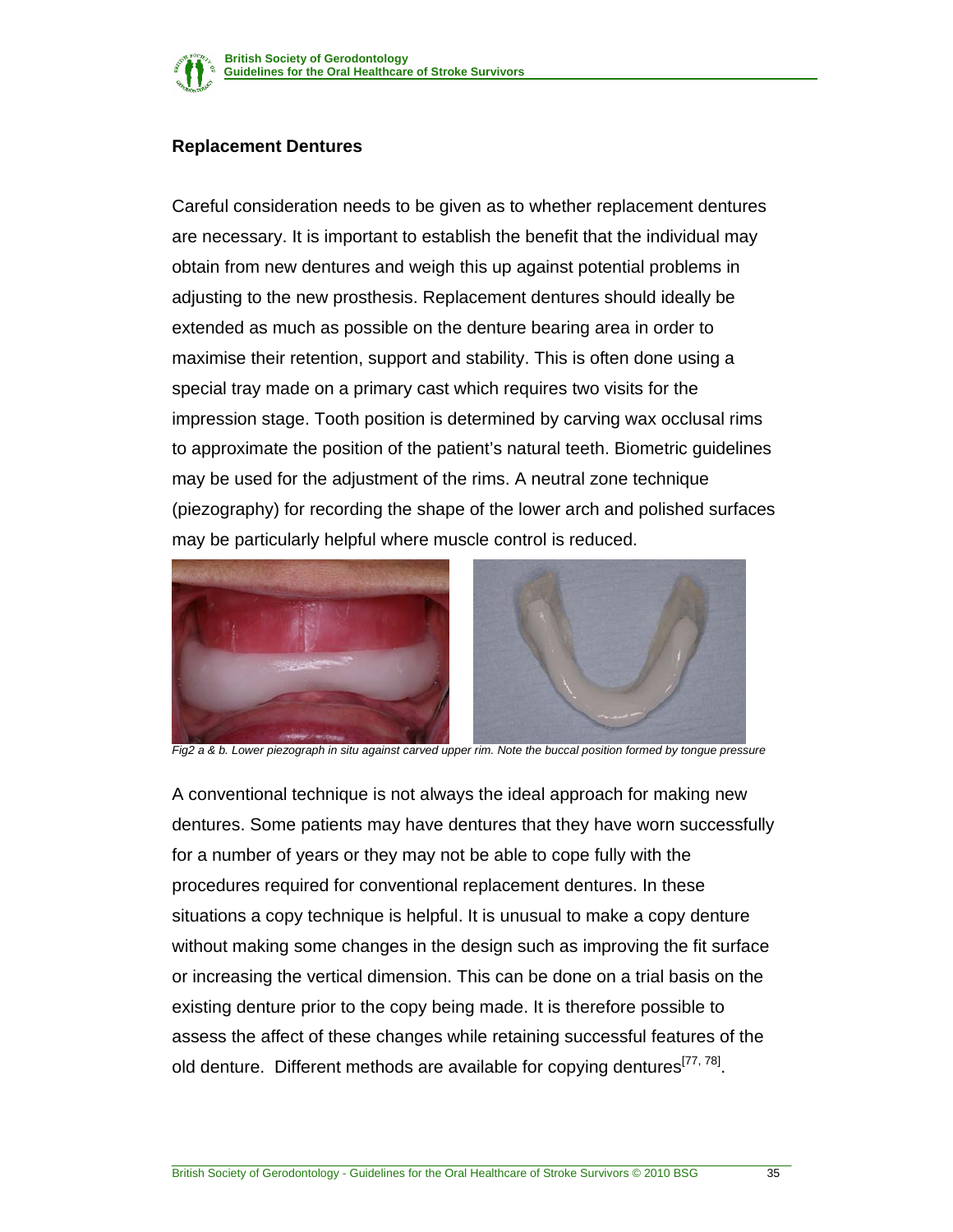<span id="page-37-0"></span>

Whichever method is chosen it is important to pay attention to careful technique to prevent the introduction of unwanted errors.



*Fig3. Lower complete denture modified with wax and compound prior to copying. Corrections have been made to the level of the occlusal plane and border extension* 

#### **4.5.2 Partial Dentures**

Partial dentures should be designed to be as hygienic as possible by reducing coverage of gingival margins. Coverage of gingival margins by denture components has been demonstrated to increase the amount of plaque in the wearer's mouth <sup>[79, 80]</sup>. Hygienic design is best achieved by using a metal framework which can incorporate features to maximise tooth support and avoid excess coverage<sup>[81]</sup>. The design may need to incorporate features such as metal backing on teeth with a doubtful long term prognosis. This will facilitate the addition of prosthetic teeth to the denture if further tooth loss occurs.

Acrylic resin dentures may be more suitable if the remaining natural teeth are of a poor prognosis. They should be designed to be clear of the gingival margins where possible although this is usually only achievable in the upper arch. The junction between acrylic and tooth surface should be sited as high on the lingual / palatal tooth surface as possible to provide some degree of support. Coverage at the gingival margin should be minimised to prevent the 'gum stripping' action of poorly supported dentures. This is achieved by asking the technician to block out such areas with plaster prior to processing the denture.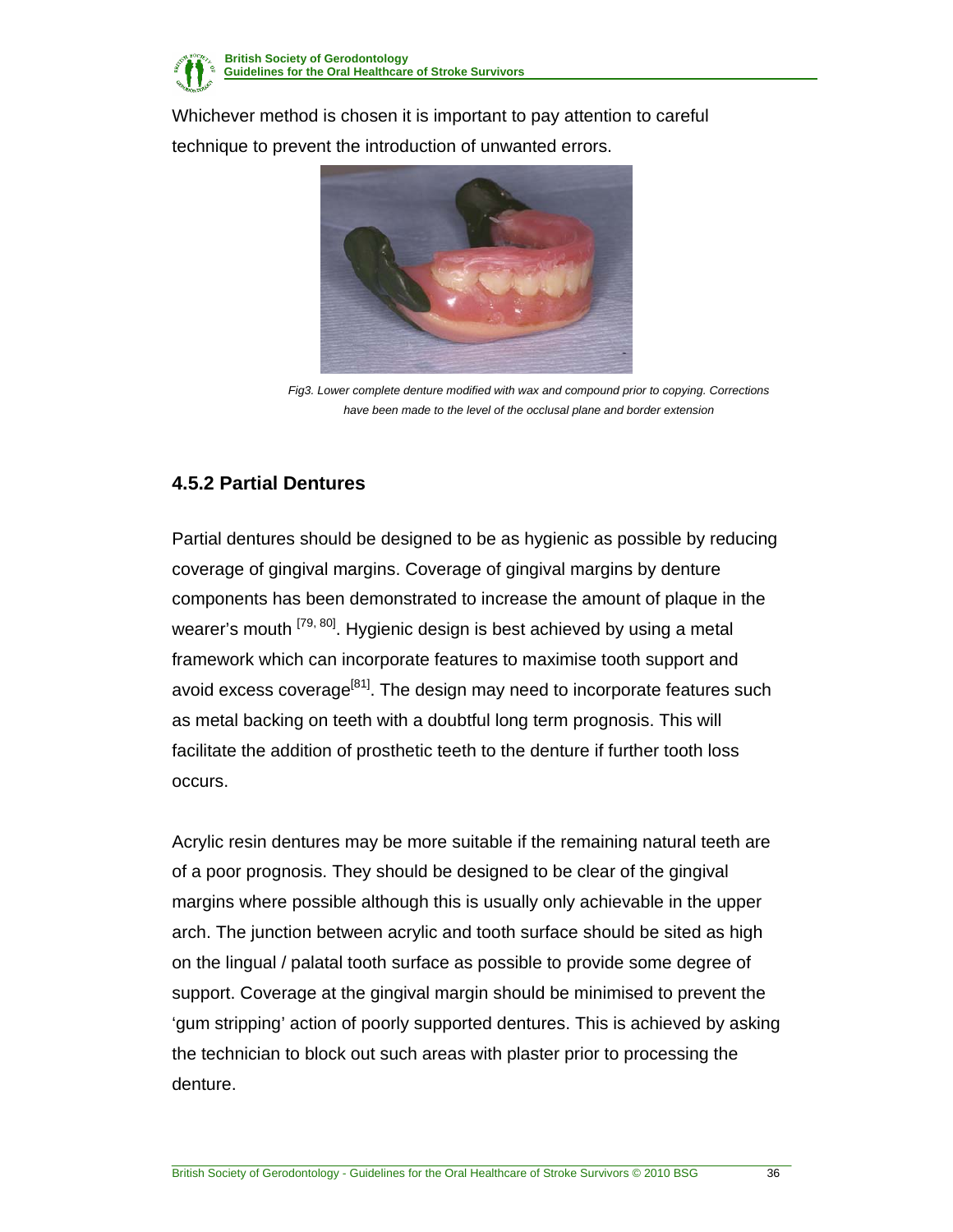

People with hemiplegia may find it difficult to insert and remove dentures with one hand. This will be particularly evident if the stronger side is affected. Guide planes on the teeth should be used to facilitate a smooth path of insertion and withdrawal. Consideration should also be given to reducing the number of clasps if sufficient abutment teeth remain. The labial flange of a denture may be notched to allow the insertion of a finger nail or 'pick' to facilitate removal.

Marking new or existing dentures with the patient's name or initials may be considered and should only be done with consent. This may assist recovery of the denture in the event that it is lost. Denture marking kits are commercially available and are quick and easy to use. Markings made with these kits tend not to be as long lasting but may be sufficient for an extended stay in hospital.



*Fig 4. Denture Baseplate with name in situ for identification* 

# *4.6 Dry Mouth (Xerostomia)*

Evidence suggests that the prevalence of xerostomia in the elderly population is approximately  $30\%^{[82]}$ . Prescribed drugs are the most common cause of xerostomia and may be a side effect of up to 80 % of the most commonly prescribed medications <sup>[39]</sup>. Anti hypertensive drugs which are commonly prescribed to people who have had or who are at risk of a stroke may lead to xerostomia.

Frequent oral complaints of xerostomia include altered taste, difficulty in chewing and swallowing<sup>[83]</sup> and insufficient retention of or discomfort under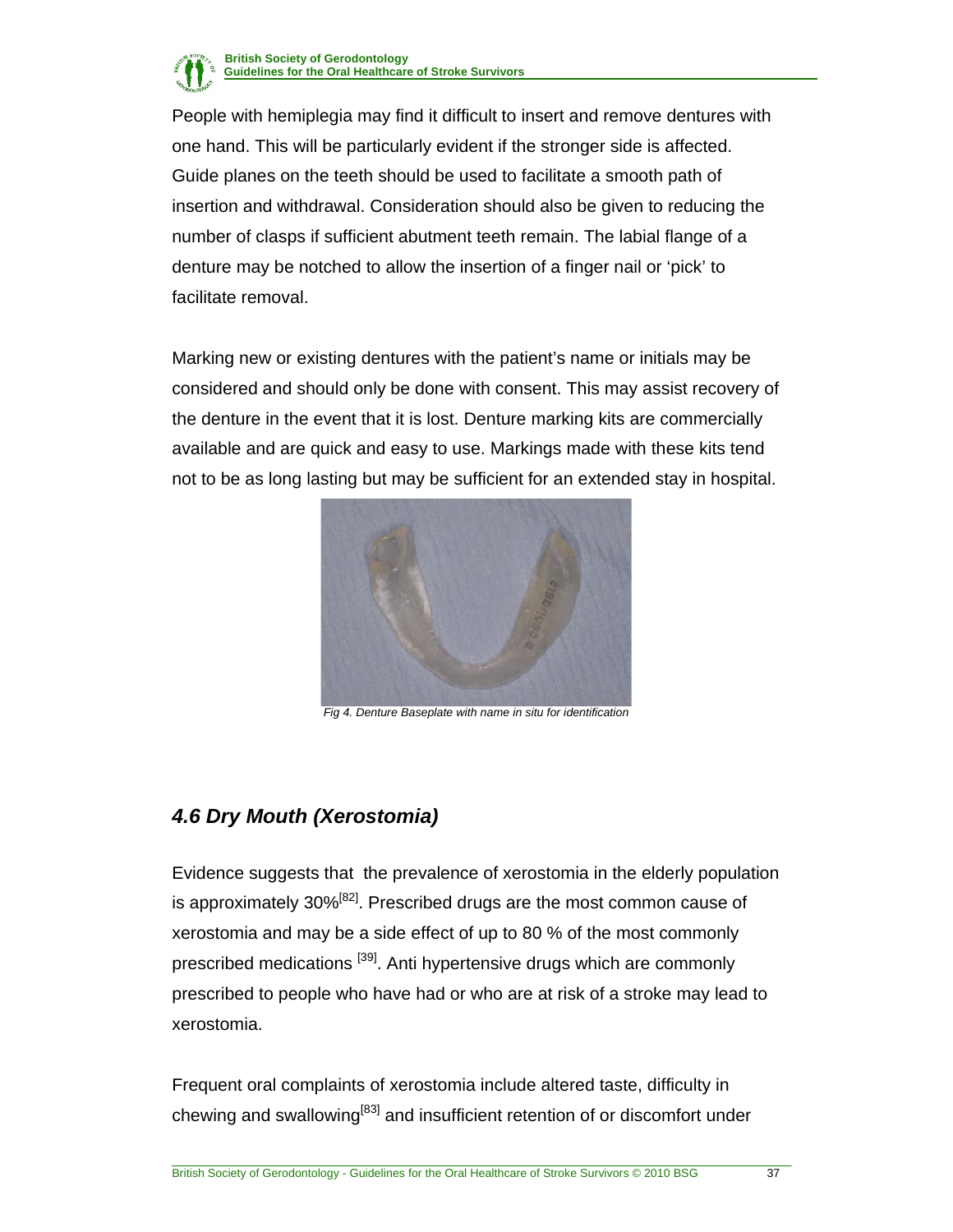<span id="page-39-0"></span>

removable dentures. The issue of swallowing is particularly relevant for people who have had a stroke as it can compound the dysphagia that result directly from the cerebral damage caused by the stroke. Chronic burning sensation, intolerance of spicy foods and halitosis may also occur as a result of xerostomia.

Clinical signs of xerostomia can include:

- Dryness of the mucosa
- Absence of pooling of saliva
- Frothy appearance to the saliva
- Thick 'ropey' saliva
- Furrowing and/or furring of the tongue.

The soft tissues are at particular risk of infection, notably candidiasis. Lips may become dry and cracked so will need protection especially prior to dental treatment. If teeth are present they are at risk of caries as the protective influence of both the washing and buffering effects of saliva are reduced and clearance of food from the mouth may be poor. Root surface caries (decay) is more prevalent in a dry mouth. Surfaces which are not usually at risk of caries such as the incisal edges of anterior teeth and the cusps of premolars and molars may also be affected.



*Fig 5. Extensive caries associated with Xerostomia*

Dental management of people with xerostomia is difficult. Occasionally it may be possible to alter the person's medication to one with reduced xerostomic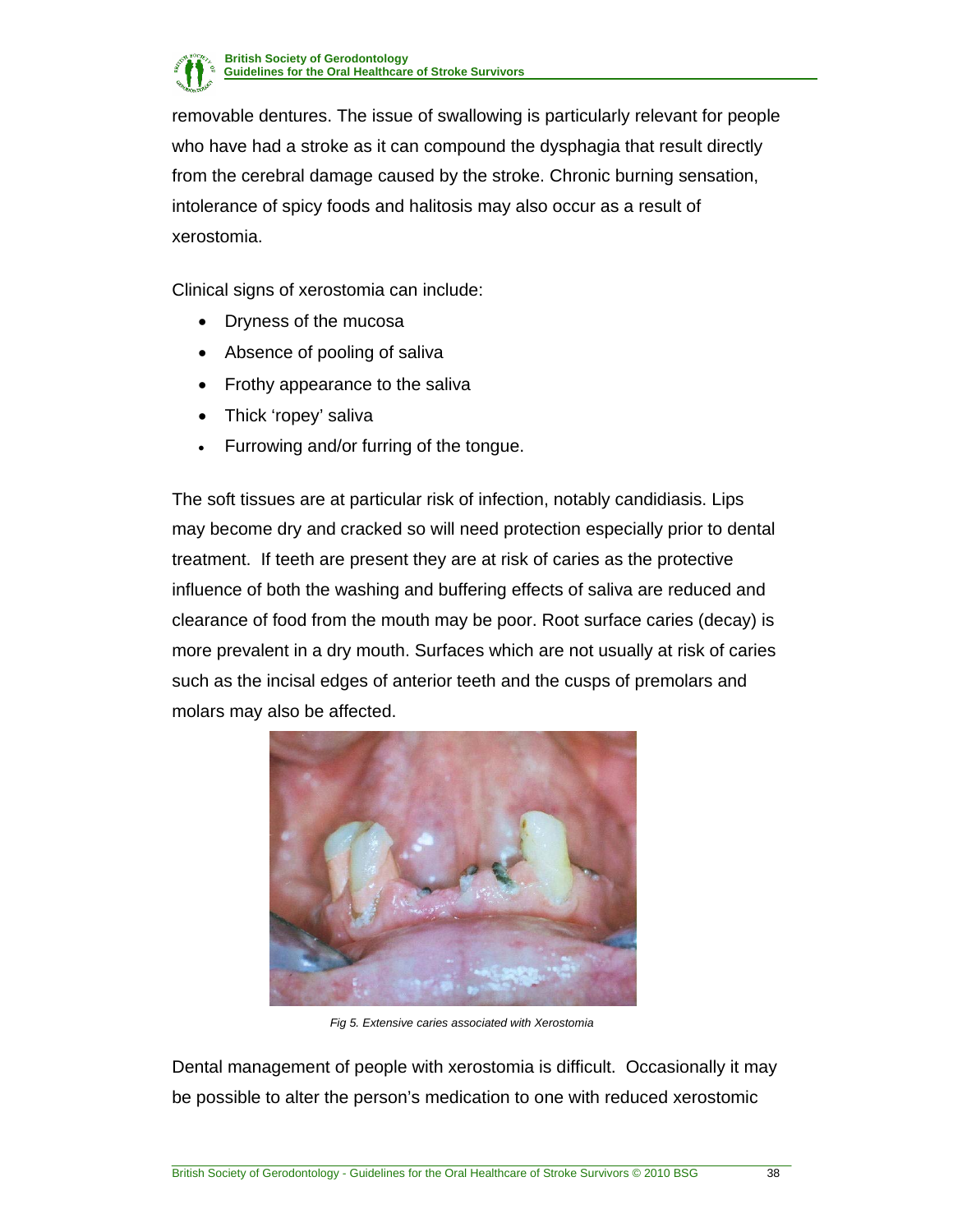

side effects although this should only be done in consultation with their medical practitioner. The National Clinical Guidelines for Stroke (2008)<sup>[\[84\]](#page-49-0)</sup> advises that blood pressure should be controlled by Thiazide diuretics or Angiotensin Converting Enzyme (ACE) inhibitors or a combination of both. Therefore the options for altering anti hypertensive medication are limited. If medication is in a syrup-based form, liaison with the practitioner to change to a sugar-free medicine can at least reduce the risk of dental caries. Taking medication during the daytime may reduce nocturnal xerostomia which is a particular patient complaint.

Dehydration is an underreported problem in older people and may contribute to dry mouth. Assuming that the swallow is unimpaired, people should be encouraged to drink water frequently to mitigate dehydration. Sugar free varieties of chewing gum, sweets and mints may all be used to stimulate saliva production. Sialogogues (drugs that increase salivary flow) such as Pilocarpine are not indicated for the management of xerostomia related to the use of other medication.

Saliva substitutes are helpful in the management of xerostomia, however, their effects can be short-lived. They are available in the form of mouthrinse, spray or gel. As they serve to moisten and lubricate the mouth they may be particularly helpful before eating or before an important conversation. A comparison of a saliva substitute with sugar free chewing gum showed that both were effective in managing xerostomia, however, patients tended to prefer gum<sup>[85]</sup>. A more recent study<sup>[86]</sup> found chewing gum to be more effective than artificial saliva although the former should only be proposed in people with a normal swallow. For dentate patients a saliva substitute, if prescribed, should contain fluoride and have a neutral pH. Similarly a spray containing casein phosphopeptide and amorphous calcium phosphate (Dentacal) has been shown to be an effective mouth moistener with the added benefit of anti caries activity<sup>[87]</sup>. This product is not yet commercially available in the UK at the time of writing.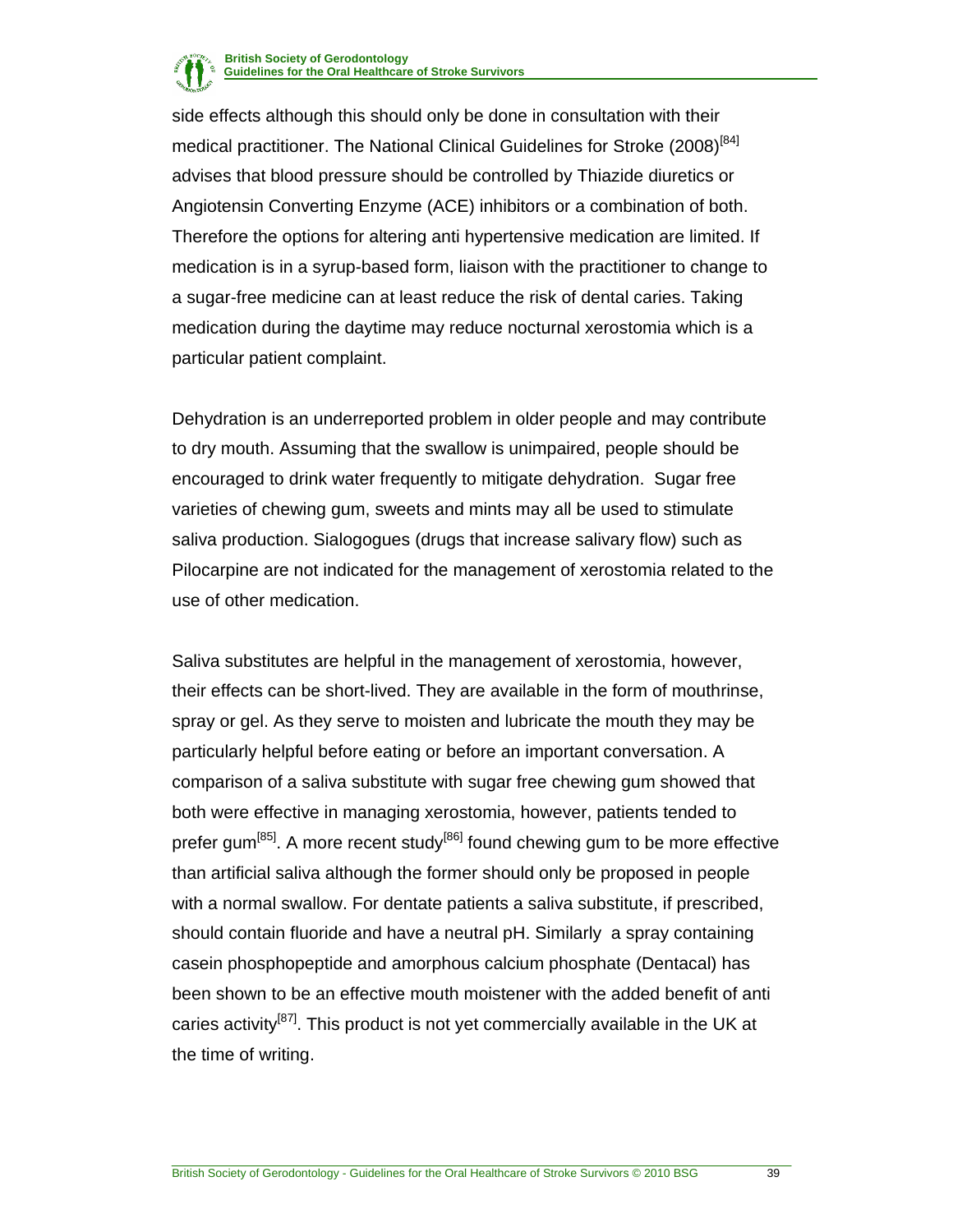<span id="page-41-0"></span>

Acupuncture may be of some use in the management of dry mouth. Acupuncture has been shown to increase salivary flow in healthy individuals<sup>[88]</sup> and is a treatment modality which may be practiced by dentists who have undergone appropriate training.

## *4.7 Barriers to Oral Healthcare*

A range of stroke symptoms affect mobility. These include muscle weakness, paralysis, disturbances in sensation, spasticity, balance problems and visual impairment. Balance is affected by muscle strength and joint flexibility. Fall related injuries are among the most common complications after a stroke and inevitably have an impact on mobility. After a year, approximately two thirds will have regained the ability to walk<sup>[89]</sup>; however this still leaves a significant number with severe mobility impairment, and others with mobility limitations and at risk from falls.

Information, access and transport are consistently quoted by disabled people as being the key to independence and choice $[40]$  and these will also influence the uptake of oral health care[\[41,](#page-46-0) [90-95\]](#page-50-0). Removing barriers to disabled people's participation and access to services is now a legal requirement of the Disability Discrimination Act (1995)<sup>[96]</sup>. RCP Guidelines provide a useful audit tool for assessing accessibility and barriers to disabled people using health care facilities<sup>[97]</sup>. The implications of the Disability Discrimination Act for dental services are summarised<sup>[98]</sup> and where premises create a physical barrier to accessing oral health care, it is requirement that a reasonable alternative service is offered eg domiciliary oral health care.

Mobility impairment is not the only barrier to accessing oral health care. Inability to express need due communication and/or cognitive impairment, fear and anxiety, inability to cooperate, and dependence on others to access mainstream services are problems that disabled people experience<sup>[\[50,](#page-47-0) [99\]](#page-50-0)</sup> including impairment or disability caused by a stroke. Within residential and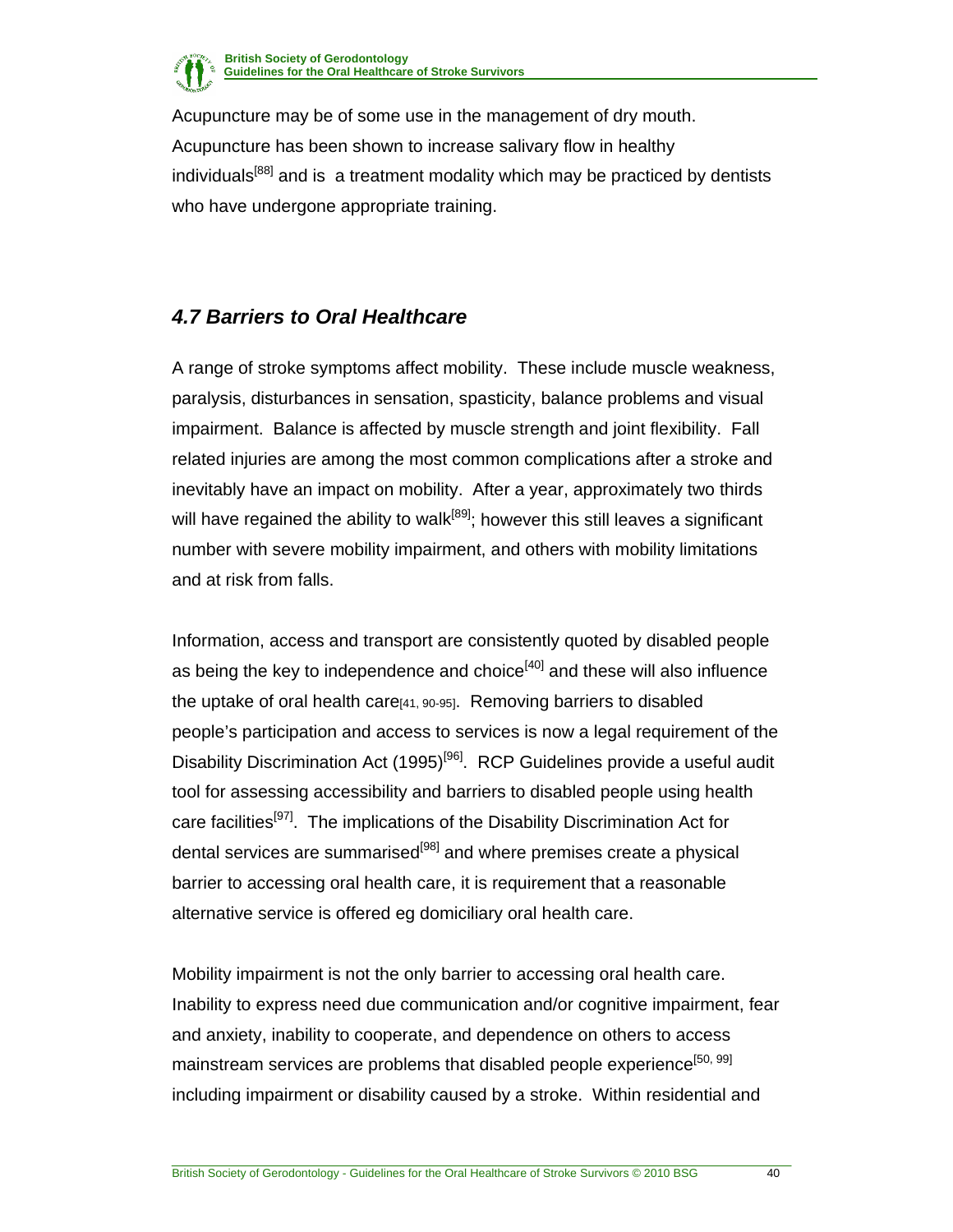<span id="page-42-0"></span>

continuing care facilities, negative attitudes to oral care and inadequate knowledge of health care professionals and health care workers militate against access to oral health care<sup>[50, 51]</sup>. Guidelines for the nursing profession to develop standards for oral health care in residential care facilities (Appendix 6) and for the development of local standards (Appendix 7) are required to address these barriers.

# **5. Useful Resources**

#### **Websites**:

- **AgeUK www.ageUK.org**
- **British Society for Disability and Oral Health www.bsdh.org.uk**
- National Stroke Strategy http://www.dh.gov.uk/en/Publicationsandstatistics/Publications/Publication sPolicyandGuidance/DH\_081062
- **National Clinical Guidelines for Stroke 2004:** http://www.rcplondon.ac.uk/pubs/books/stroke/stroke\_guidelines\_2ed.pdf
- National Institute for Health and Clinical Excellence www.nice.org.uk
- Stroke Association www.stroke.org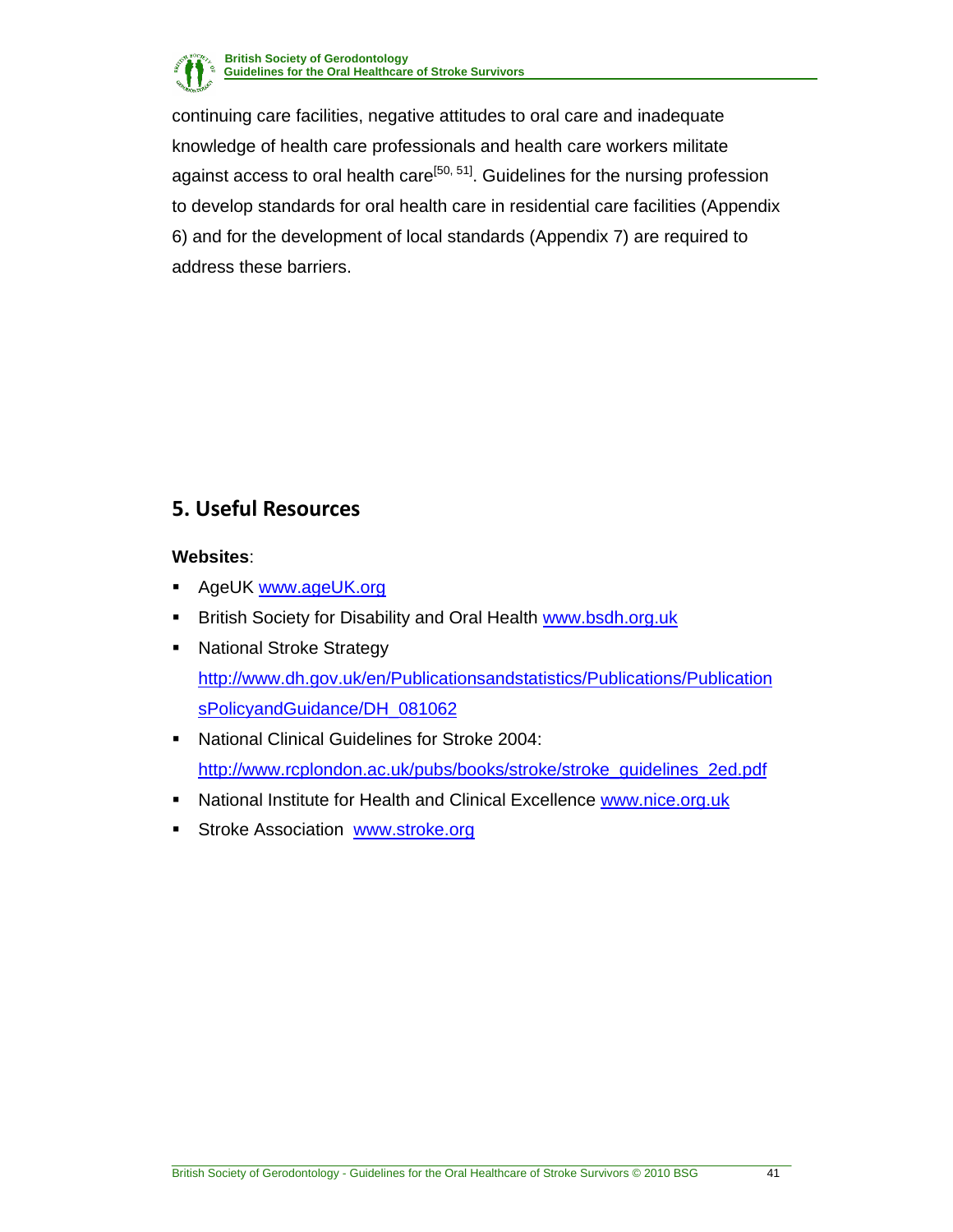<span id="page-43-0"></span>

# **6. References**

- 1. Hatano, S., *[Experience from a multicentre stroke register: a preliminary](http://www.ncbi.nlm.nih.gov/pubmed/1088404?dopt=Citation)  report.* Bull World Health Organ, 1976. **54**(5): p. 541-53.
- 2. Warlow, C., *Stroke : a practical guide to management*. 2nd ed. ed. [2001, Oxford: Blackwell Science. xi, 804 p.,](http://www.amazon.co.uk/Stroke-Practical-Management-Charles-Warlow/dp/0632054182)  $^{[4]}$  p. of plates.
- 3. Nilsson, P.M., *Reducing the risk of stroke in elderly patients with [hypertension: a critical review of the efficacy of antihypertensive drugs.](http://www.ncbi.nlm.nih.gov/sites/pubmed)* Drugs and Aging, 2005. **22**(6): p. 517-24.
- 4. Mant J, W.D., Winner S, *Healthcare needs assessment: Stroke*, in *[Healthcare needs assessment: the epidemiologically based needs](http://www.amazon.co.uk/Health-Care-Needs-Assessment-Epidemiologically/dp/1846190630)  reviews*, R.J. Stevens A, Mant J, Editor. 2004, Oxfor Radcliffe Medical Press. p. 141 - 244.
- 5. National Audit Office, *[Reducing Brain Damage: Faster access to better](http://www.nao.org.uk/publications/0506/reducing_brain_damage.aspx)  stroke care*. 2005.
- 6. Yoo, S.H., et al., *[Undernutrition as a predictor of poor clinical outcomes](http://www.ncbi.nlm.nih.gov/pubmed/18195138?dopt=Citation)  in acute ischemic stroke patients.* Arch Neurol, 2008. **65**(1): p. 39-43.
- 7. McMillan, A.S., et al., *Oral health-related quality of life of stroke [survivors on discharge from hospital after rehabilitation.](http://www.ncbi.nlm.nih.gov/pubmed/15975129?dopt=Citation)* J Oral Rehabil, 2005. **32**(7): p. 495-503.
- 8. Singh S, H.S. (2006) *[Dysphagia in Stroke Patients](http://www.ncbi.nlm.nih.gov/pubmed/16754707)*. Postgrad Med J **82**, 383-391.
- 9. Kidd, D., et al., *[The natural history and clinical consequences of](http://www.ncbi.nlm.nih.gov/pubmed/7648232?dopt=Citation)  aspiration in acute stroke.* QJM, 1995. **88**(6): p. 409-13.
- 10. Teismann, I.K., et al., *Functional oropharyngeal sensory disruption [interferes with the cortical control of swallowing.](http://www.ncbi.nlm.nih.gov/pubmed/17678546?dopt=Citation)* BMC Neurosci, 2007. **8**: p. 62.
- 11. Miles T, [Nauntofte B., Svennson S,](http://www.amazon.co.uk/Clinical-Oral-Physiology-Birgitte-Nauntofte/dp/1850970912/) *Clinical Oral Physiology*: Quintessence.
- 12. Bradley R, *[Essentials of Oral Physiology](http://www.amazon.co.uk/Essentials-Oral-Physiology-R-M-Bradley/dp/1556640889)*. 1995: Mosby.
- 13. Smithard, D.G., et al., *[The natural history of dysphagia following a](http://www.ncbi.nlm.nih.gov/pubmed/9294937?dopt=Citation)  stroke.* Dysphagia, 1997. **12**(4): p. 188-93.
- 14. Hori, K., et al., *[Tongue pressure against hard palate during swallowing](http://www.ncbi.nlm.nih.gov/pubmed/16329231?dopt=Citation)  in post-stroke patients.* Gerodontology, 2005. **22**(4): p. 227-33.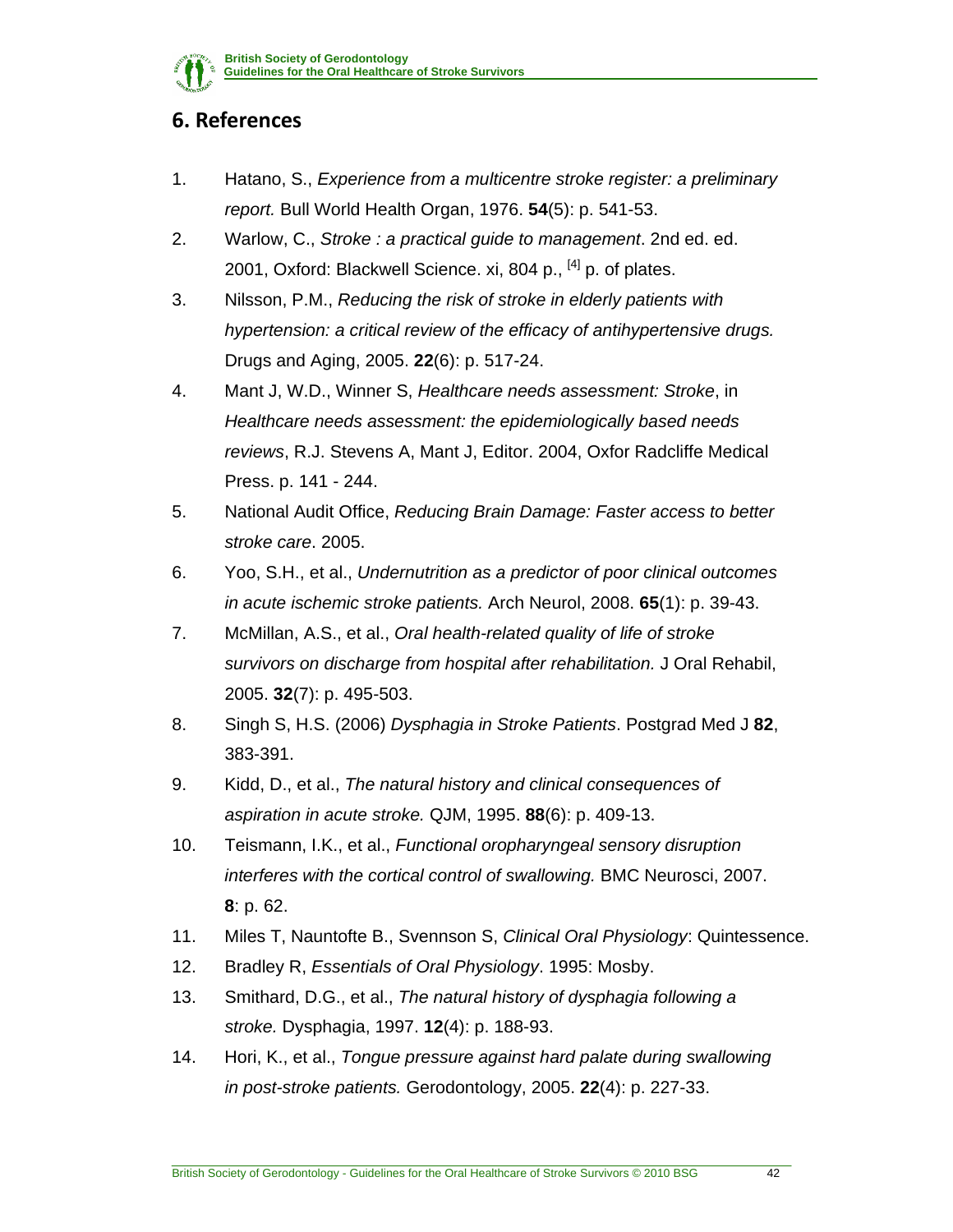<span id="page-44-0"></span>

- 15. Kim, I.S. and T.R. Han, *[Influence of mastication and salivation on](http://www.ncbi.nlm.nih.gov/pubmed/16213243?dopt=Citation)  swallowing in stroke patients.* Arch Phys Med Rehabil, 2005. **86**(10): p. 1986-90.
- 16. Hamdy, S., et al., *Recovery of swallowing after dysphagic stroke [relates to functional reorganization in the intact motor cortex.](http://www.ncbi.nlm.nih.gov/pubmed/9797365?dopt=Citation)* Gastroenterology, 1998. **115**(5): p. 1104-12.
- 17. Katzan, I.L., et al., *[The effect of pneumonia on mortality among](http://www.ncbi.nlm.nih.gov/pubmed/12601102?dopt=Citation)  patients hospitalized for acute stroke.* Neurology, 2003. **60**(4): p. 620-5.
- 18. Scannapieco, F.A., R.B. Bush, and S. Paju, *Associations between [periodontal disease and risk for nosocomial bacterial pneumonia and](http://www.ncbi.nlm.nih.gov/pubmed/14971248?dopt=Citation)  chronic obstructive pulmonary disease. A systematic review.* Ann Periodontol, 2003. **8**(1): p. 54-69.
- 19. Shaker, R., et al., *Rehabilitation of swallowing by exercise in tube-fed [patients with pharyngeal dysphagia secondary to abnormal UES](http://www.ncbi.nlm.nih.gov/pubmed/11984518?dopt=Citation)  opening.* Gastroenterology, 2002. **122**(5): p. 1314-21.
- 20. Fraser, C., et al., *Driving plasticity in human adult motor cortex is [associated with improved motor function after brain injury.](http://www.ncbi.nlm.nih.gov/pubmed/12062028?dopt=Citation)* Neuron, 2002. **34**(5): p. 831-40.
- [21. Jordan, L. and W. Kaiser,](http://www.amazon.co.uk/Aphasia-Social-Approach-Lesley-Jordan/dp/1565931971) *Aphasia, a social approach*. 1996, London: Chapman & Hall. xii,215p.
- 22. Champion, J. and R. Holt, *[Dental care for children and young people](http://www.ncbi.nlm.nih.gov/pubmed/11021033?dopt=Citation)  who have a hearing impairment.* Br Dent J, 2000. **189**(3): p. 155-9.
- 23. Fiske J, D.C., Boyle C, Rafique S, Burke M., *Special care dentistry*. [Quintessentials of dental practice ;, ed. J. Fiske and N.H.F. Wilson.](http://www.amazon.co.uk/Special-Dentistry-Quintessentials-Dental-Practice/dp/185097134X/)  2007, London: Quintessence. 152 p.
- 24. Murdoch, B. and H. Chenery, *[Dysarthria : a physiological approach to](http://www.amazon.co.uk/Dysarthria-Physiological-Approach-Assessment-Treatment/dp/0748733116)  assessment and treatment*. 1998, Cheltenham: Stanley Thornes. vii,431p.
- 25. *[American Speech-Language-Hearing Association](http://www.asha.org/research/)*. 2008; Available from: www.asha.org.
- [26. Code, C., G. Hemsley, and M. Herrmann,](http://www.ncbi.nlm.nih.gov/pubmed/10100374?dopt=Citation) *The emotional impact of aphasia.* Semin Speech Lang, 1999. **20**(1): p. 19-31.
- 27. Code, C., et al., *[The public awareness of aphasia: an international](http://www.ncbi.nlm.nih.gov/pubmed/11340762?dopt=Citation)  survey.* Int J Lang Commun Disord, 2001. **36 Suppl**: p. 1-6.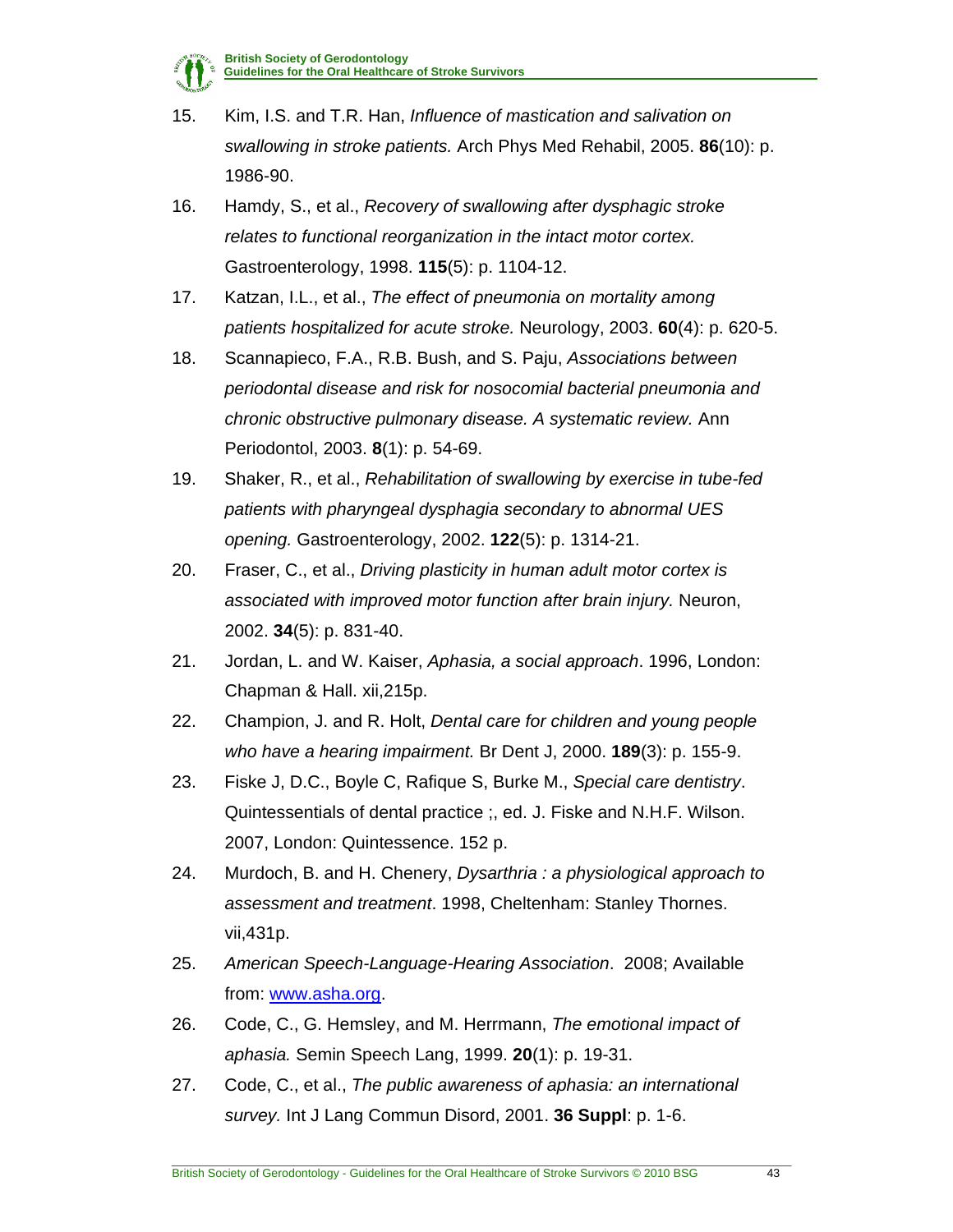<span id="page-45-0"></span>

- 28. Simmons-Mackie, N.C.C., *[What is aphasia? Results of an international](http://www.informaworld.com/smpp/content~db=all~content=a729254524~tab=citations)  survey.* Aphasiology, 2002. **16**: p. 837-848.
- 29. *National Aphasia Association. aphasia facts menu webpage*. Available [from: www.aphasia.org/Aphasia%20Facts/aphasia\\_faq.html.](http://www.aphasia.org/Aphasia%20Facts/aphasia_faq.html)
- 30. NAA, *National Aphasia Association*. Online Information Package [http://www.aphasia.org/naa\\_materials/understanding\\_primary\\_progressive\\_apha](http://www.aphasia.org/naa_materials/understanding_primary_progressive_aphasia.html)sia.html
- 31. *Speakability. Aphasia information webpage.*; Available from: [http://www.speakability.org.uk/Aphasia+Information/speakability\\_aphas](http://www.speakability.org.uk/Aphasia+Information/speakability_aphasia_information) ia\_information.htm.
- 32. *Stroke Recovery Canada, Aphasia communication and stroke webpage*. ; Available from: [www.srcburlington.net/information-on-stroke/aphasia-communication](http://www.srcburlington.net/information-on-stroke/aphasia-communication-and-stroke.html) -and-stroke.html
- [33. Darley, F.L., A.E. Aronson, and J.R. Brown,](http://www.ncbi.nlm.nih.gov/pubmed/5808852?dopt=Citation) *Differential diagnostic patterns of dysarthria.* J Speech Hear Res, 1969. **12**(2): p. 246-69.
- 34. Esposito, S.J., H. Mitsumoto, and M. Shanks, *Use of palatal lift and [palatal augmentation prostheses to improve dysarthria in patients with](http://www.ncbi.nlm.nih.gov/pubmed/10633027?dopt=Citation)  amyotrophic lateral sclerosis: a case series.* J Prosthet Dent, 2000. **83**(1): p. 90-8.
- 35. National Collaborating Centre for Chronic Conditions, *Stroke: national [clinical guideline for diagnosis and initial management of acute stroke](http://www.nice.org.uk/nicemedia/pdf/CG68NICEGuideline.pdf)  and transient ischaemic attack (TIA)*. 2008: Royal College of Physicians.
- [36. Department of Health,](http://www.dh.gov.uk/en/Publicationsandstatistics/Publications/PublicationsPolicyandguidance/dh_081062) *National Stroke Strategy*. 2007.
- 37. *National clinical guidelines for stroke*. 2nd ed. ed. 2004, London: [Clinical Effectiveness & Evaluation Unit, Royal College of Physicians. 1](http://www.rcplondon.ac.uk/pubs/books/stroke/stroke_guidelines_2ed.pdf)  case.
- 38. Langhorne, P., et al., *Early supported discharge services for stroke [patients: a meta-analysis of individual patients' data.](http://www.ncbi.nlm.nih.gov/pubmed/15705460?dopt=Citation)* Lancet, 2005. **365**(9458): p. 501-6.
- [39. Sreebny, L.M. and S.S. Schwartz,](http://www.ncbi.nlm.nih.gov/pubmed/3466859?dopt=Citation) *A reference guide to drugs and dry mouth--2nd edition.* Gerodontology, 1997. **14**(1): p. 33-47.
- 40. Griffiths J, *[Guidelines for oral health care for people with a physical](http://www.bsdh.org.uk/journal/volume3_2.php)  disability.* J Disabil Oral Health 2002. **3**: p. 51-58.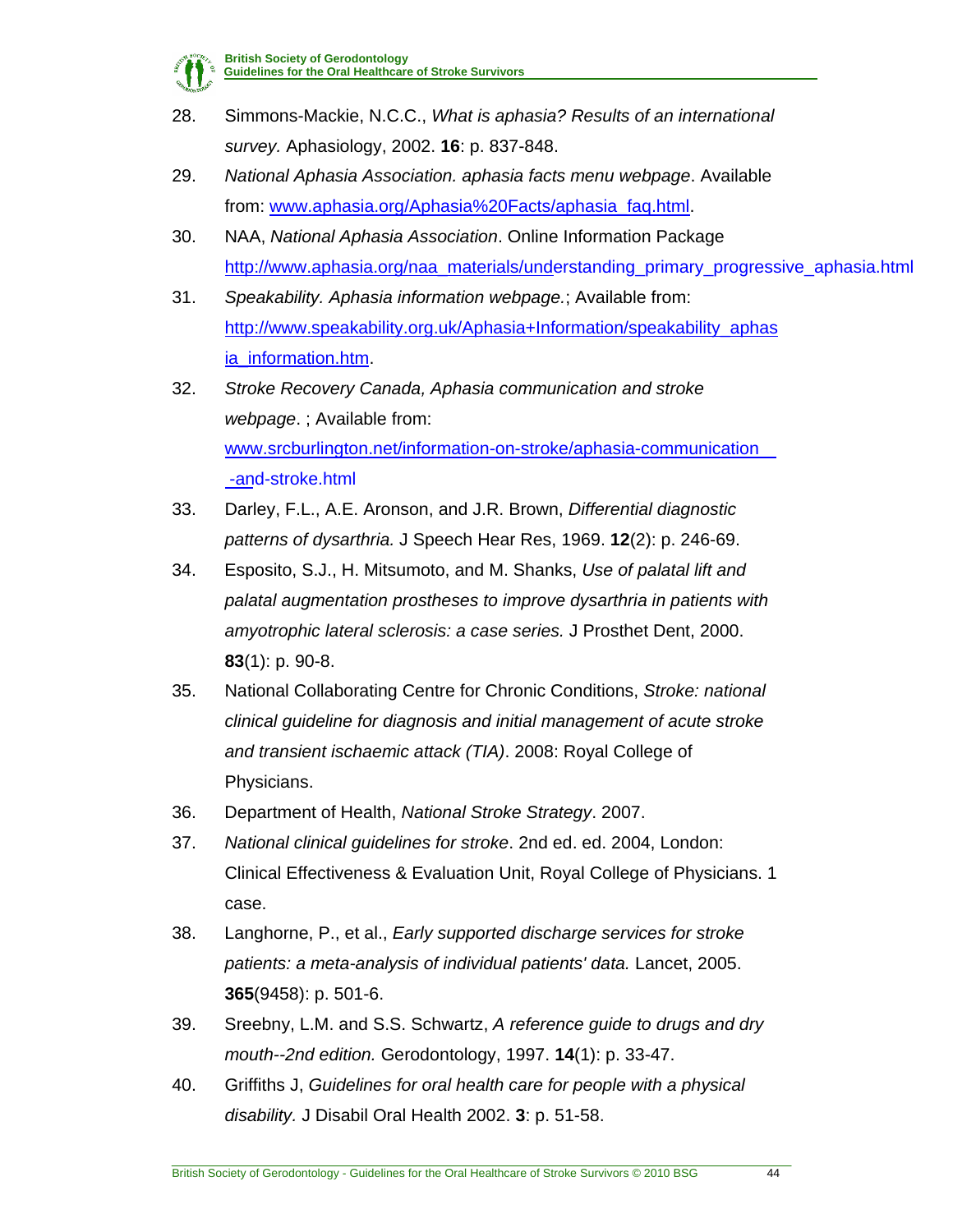<span id="page-46-0"></span>

- 41. Griffiths J, L.D., *[Guidelines for the oral care of patients who are](http://www.bsdh.org.uk/journal/volume3_1.php)  dependent, dysphagic or critically ill.* J Disabil Oral Health 2002. **3**: p. 30-33.
- [42. Scottish Intercollegiate Guidelines Network.](http://www.sign.ac.uk/pdf/sign64.pdf) *Management of Patients with Stroke*. 2002; Available from: http://www.sign.ac.uk/pdf/sign64.pdf.
- 43. Costello, T. and I. Coyne, *[Nurses' knowledge of mouth care practices.](http://www.ncbi.nlm.nih.gov/pubmed/18414273?dopt=Citation)* Br J Nurs, 2008. **17**(4): p. 264-8.
- 44. Preston, A.J., et al., *[The knowledge of healthcare professionals](http://www.ncbi.nlm.nih.gov/pubmed/16960615?dopt=Citation)  regarding elderly persons' oral care.* Br Dent J, 2006. **201**(5): p. 293-5; discussion 289; quiz 304.
- 45. Chalmers, J.M. and A. Pearson, *A systematic review of oral health [assessment by nurses and carers for residents with dementia in](http://www.ncbi.nlm.nih.gov/pubmed/16454098?dopt=Citation)  residential care facilities.* Spec Care Dentist, 2005. **25**(5): p. 227-33.
- 46. Talbot, A., et al., *[Oral care and stroke units.](http://www.ncbi.nlm.nih.gov/pubmed/15934348?dopt=Citation)* Gerodontology, 2005. **22**(2): p. 77-83.
- [47. Jones, H., J.T. Newton, and E.J. Bower,](http://www.ncbi.nlm.nih.gov/pubmed/15072774?dopt=Citation) *A survey of the oral care practices of intensive care nurses.* Intensive Crit Care Nurs, 2004. **20**(2): p. 69-76.
- [48. Rawlins, C.A. and I.W. Trueman,](http://www.ncbi.nlm.nih.gov/pubmed/12029728?dopt=Citation) *Effective mouth care for seriously ill patients.* Prof Nurse, 2001. **16**(4): p. 1025-8.
- [49. Frenkel, H., I. Harvey, and R.G. Newcombe,](http://www.ncbi.nlm.nih.gov/pubmed/11203511?dopt=Citation) *Oral health care among nursing home residents in Avon.* Gerodontology, 2000. **17**(1): p. 33-8.
- 50. Fiske, J., et al., *[Guidelines for oral health care for long-stay patients](http://www.ncbi.nlm.nih.gov/pubmed/11203515?dopt=Citation)  and residents.* Gerodontology, 2000. **17**(1): p. 55-64.
- 51. Frenkel, H.F., *[Behind the screens: care staff observations on delivery](http://www.ncbi.nlm.nih.gov/pubmed/10825845?dopt=Citation)  of oral health care in nursing homes.* Gerodontology, 1999. **16**(2): p. 75-80.
- 52. Longhurst, R.H., *A cross-sectional study of the oral healthcare [instruction given to nurses during their basic training.](http://www.ncbi.nlm.nih.gov/pubmed/9617002?dopt=Citation)* Br Dent J, 1998. **184**(9): p. 453-7.
- 53. *[Valuing People's Oral Health: A good practice guide for improving the oral health](http://www.dh.gov.uk/prod_consum_dh/groups/dh_digitalassets/documents/digitalasset/dh_080919.pdf)  of disabled children and adults*, Dept Health England. 2007.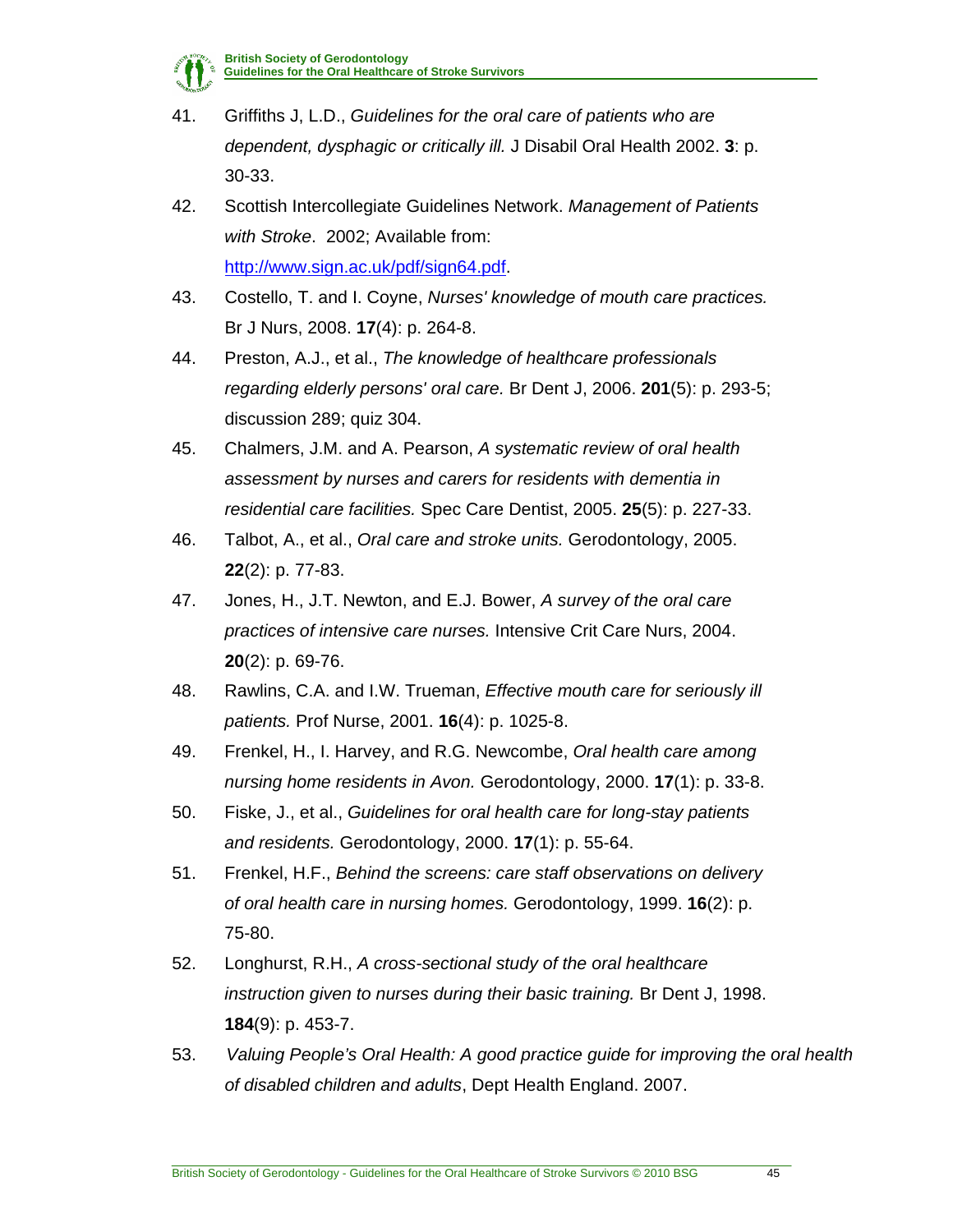<span id="page-47-0"></span>

- 54. Joshipura, K., *[The relationship between oral conditions and ischemic](http://www.ncbi.nlm.nih.gov/pubmed/12085721)  stroke and peripheral vascular disease.* J Am Dent Assoc, 2002. **133**(suppl\_1): p. 23S-30.
- 55. Steele, J.G., A. Sheiham, and W. Marcenes, *National Diet and Nutrition [Survey : people aged 65 years and over; volume 2 - report of the oral](http://www.tsoshop.co.uk/bookstore.asp?FO=1159966&Action=Book&ProductID=0112430279)  health Survey*. 1998: The Stationery Office Ltd.
- [56. Armellini, D. and J.A. von Fraunhofer,](http://www.ncbi.nlm.nih.gov/pubmed/15583557?dopt=Citation) *The shortened dental arch: a review of the literature.* J Prosthet Dent, 2004. **92**(6): p. 531-5.
- 57. Djemal, S., et al., *Long-term survival characteristics of 832 resin[retained bridges and splints provided in a post-graduate teaching](http://www.ncbi.nlm.nih.gov/pubmed/10232858?dopt=Citation)  hospital between 1978 and 1993.* J Oral Rehabil, 1999. **26**(4): p. 302- 20.
- 58. Gough, M.B. and D.J. Setchell, *A retrospective study of 50 treatments [using an appliance to produce localised occlusal space by relative axial](http://www.ncbi.nlm.nih.gov/pubmed/10481364?dopt=Citation)  tooth movement.* Br Dent J, 1999. **187**(3): p. 134-9.
- 59. Poyser, N.J., et al., *[The Dahl Concept: past, present and future.](http://www.ncbi.nlm.nih.gov/pubmed/15951771?dopt=Citation)* Br Dent J, 2005. **198**(11): p. 669-76; quiz 720.
- 60. Ibbetson, R., *[Clinical considerations for adhesive bridgework.](http://www.ncbi.nlm.nih.gov/pubmed/15242258?dopt=Citation)* Dent Update, 2004. **31**(5): p. 254-6, 258, 260 passim.
- 61. Brennan, M.T., et al., *[Aspirin use and post-operative bleeding from](http://www.ncbi.nlm.nih.gov/pubmed/18650545?dopt=Citation)  dental extractions.* J Dent Res, 2008. **87**(8): p. 740-4.
- 62. Randall, C., *[Surgical management of the primary care dental patient on](http://www.ncbi.nlm.nih.gov/pubmed/16178285?dopt=Citation)  warfarin.* Dent Update, 2005. **32**(7): p. 414-6, 419-20, 423-4 passim.
- 63. NPSA. *Managing anticoagulants in patients requiring dental surgery*. [2007 27/07/09\]; Available from: http://www.npsa.nhs.uk/nrls/alerts](http://www.nrls.npsa.nhs.uk/resources/?entryid45=59814)and-directives/alerts/anticoagulant/.
- 64. Al-Mubarak, S., et al., *Evaluation of dental extractions, suturing and [INR on postoperative bleeding of patients maintained on oral](http://www.ncbi.nlm.nih.gov/pubmed/17694045?dopt=Citation)  anticoagulant therapy.* Br Dent J, 2007. **203**(7): p. E15; discussion 410- 1.
- 65. Elter, J.R., et al., *[Relationship of periodontal disease and edentulism to](http://www.ncbi.nlm.nih.gov/pubmed/14630902?dopt=Citation)  stroke/TIA.* J Dent Res, 2003. **82**(12): p. 998-1001.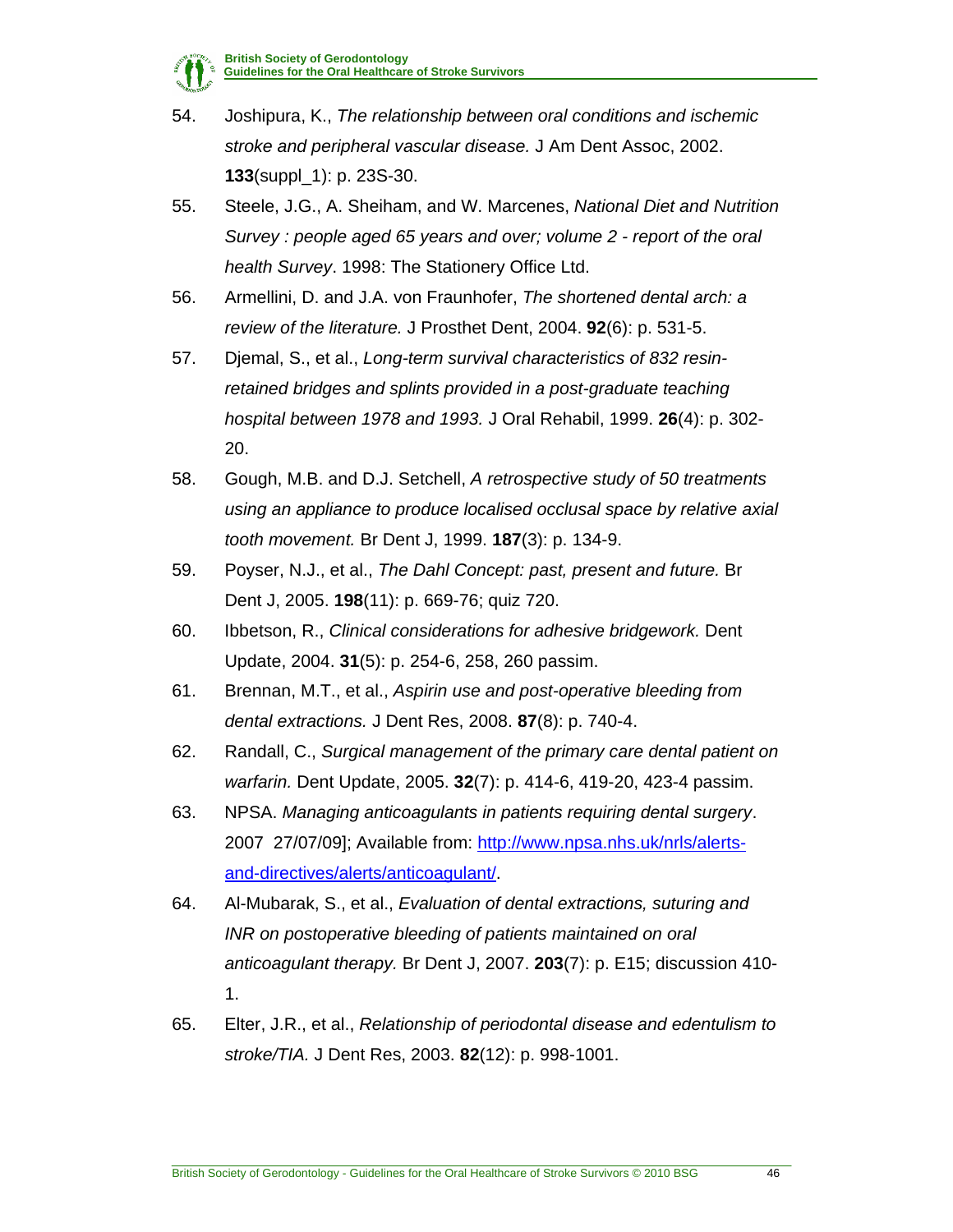<span id="page-48-0"></span>

- 66. Pow, E.H., et al., *A longitudinal study of the oral health condition of [elderly stroke survivors on hospital discharge into the community.](http://www.ncbi.nlm.nih.gov/pubmed/16245468?dopt=Citation)* Int Dent J, 2005. **55**(5): p. 319-24.
- 67. Scannapieco, F.A., R.B. Bush, and S. Paju, *Associations between [periodontal disease and risk for atherosclerosis, cardiovascular](http://www.ncbi.nlm.nih.gov/pubmed/14971247?dopt=Citation)  disease, and stroke. A systematic review.* Ann Periodontol, 2003. **8**(1): p. 38-53.
- 68. Schillinger, T., et al., *Dental and periodontal status and risk for [progression of carotid atherosclerosis: the inflammation and carotid](http://www.ncbi.nlm.nih.gov/pubmed/16888276?dopt=Citation)  artery risk for atherosclerosis study dental substudy.* Stroke, 2006. **37**(9): p. 2271-6.
- 69. Wu, T., et al., *Periodontal disease and risk of cerebrovascular disease: [the first national health and nutrition examination survey and its follow](http://www.ncbi.nlm.nih.gov/pubmed/11025784?dopt=Citation)up study.* Arch Intern Med, 2000. **160**(18): p. 2749-55.
- 70. Wu, T., et al., *Examination of the relation between periodontal health [status and cardiovascular risk factors: serum total and high density](http://www.ncbi.nlm.nih.gov/pubmed/10670552?dopt=Citation)  lipoprotein cholesterol, C-reactive protein, and plasma fibrinogen.* American Journal of Epidemiology, 2000. **151**(3): p. 273-82.
- 71. Lee, H.J., et al., *[The association between cumulative periodontal](http://www.ncbi.nlm.nih.gov/pubmed/17032119?dopt=Citation)  disease and stroke history in older adults.* J Periodontol, 2006. **77**(10): p. 1744-54.
- 72. NICE. *CG19 Dental Recall*. 2004 27/07/09]; Available from: http://guidance.nice.org.uk/index.jsp?action=download&o=29489.
- 73. Leung, K.C., et al., *[Oral perception and oral motor ability in edentulous](http://www.ncbi.nlm.nih.gov/pubmed/12071915?dopt=Citation)  patients with stroke and Parkinson's disease.* J Oral Rehabil, 2002. **29**(6): p. 497-503.
- 74. Pow, E.H., et al., *Oral stereognosis in stroke and Parkinson's disease: [a comparison of partially dentate and edentulous individuals.](http://www.ncbi.nlm.nih.gov/pubmed/11480808?dopt=Citation)* Clin Oral Investig, 2001. **5**(2): p. 112-7.
- 75. Wright, S.M., *[Denture treatment for the stroke patient.](http://www.ncbi.nlm.nih.gov/pubmed/9314659?dopt=Citation)* Br Dent J, 1997. **183**(5): p. 179-84.
- 76. Selley, W.G., *[Dental help for stroke patients.](http://www.ncbi.nlm.nih.gov/pubmed/337981?dopt=Citation)* Br Dent J, 1977. **143**(12): p. 409-12.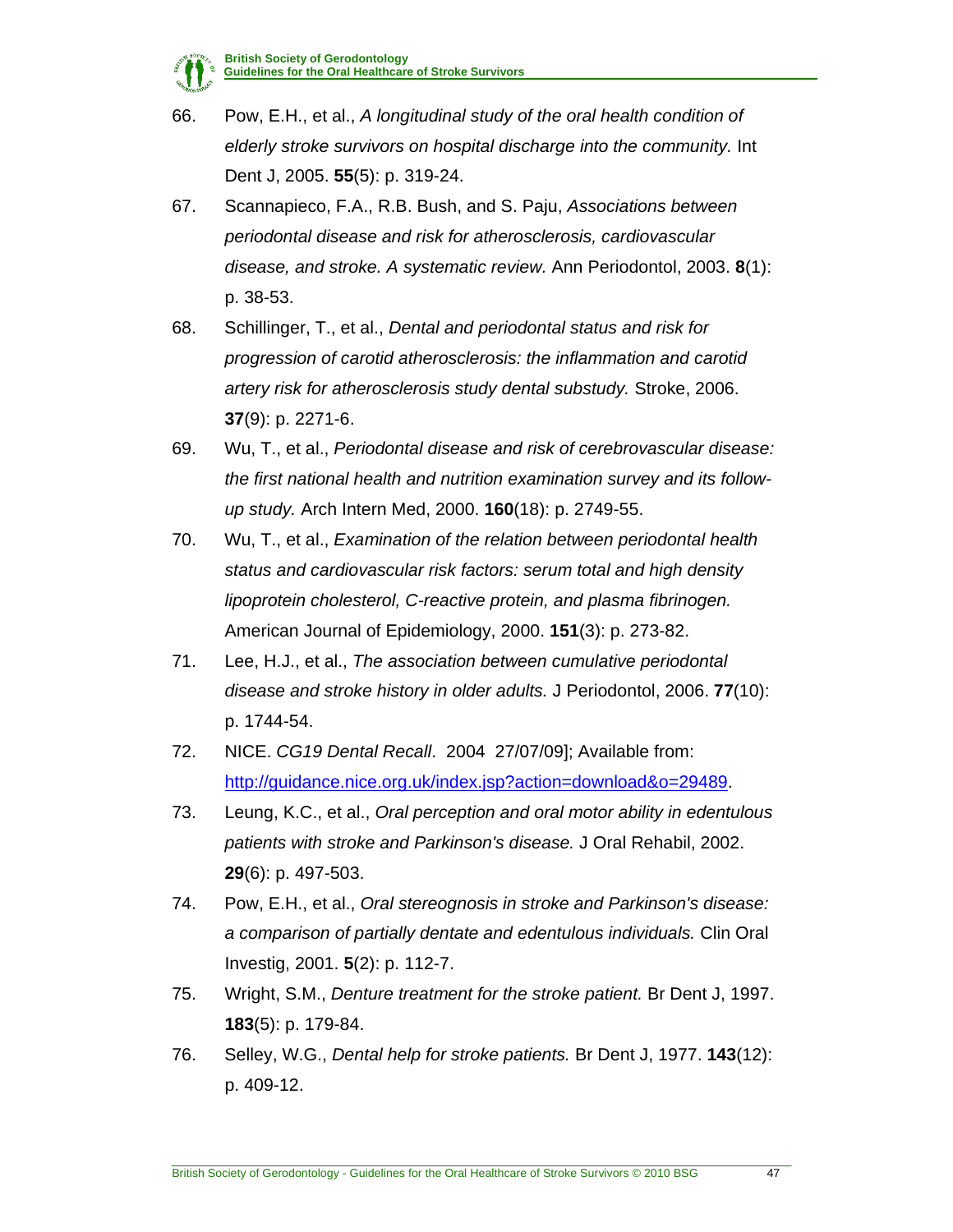<span id="page-49-0"></span>

- 77. Davis, D.M., *[Copy denture technique: a critique.](http://www.ncbi.nlm.nih.gov/pubmed/8056111?dopt=Citation)* Dent Update, 1994. **21**(1): p. 15-20.
- 78. Yemm, R., *[Replacement complete dentures: no friends like old friends.](http://www.ncbi.nlm.nih.gov/pubmed/1917080?dopt=Citation)* Int Dent J, 1991. **41**(4): p. 233-9.
- 79. Bates, J.F. and M. Addy, *[Partial dentures and plaque accumulation.](http://www.ncbi.nlm.nih.gov/pubmed/365902?dopt=Citation)* J Dent, 1978. **6**(4): p. 285-93.
- 80. Brill, N., et al., *[Ecologic changes in the oral cavity caused by removable](http://www.ncbi.nlm.nih.gov/pubmed/268426?dopt=Citation)  partial dentures.* J Prosthet Dent, 1977. **38**(2): p. 138-48.
- 81. Owall, B., et al., *[Removable partial denture design: a need to focus on](http://www.ncbi.nlm.nih.gov/pubmed/12170852?dopt=Citation)  hygienic principles?* Int J Prosthodont, 2002. **15**(4): p. 371-8.
- 82. Turner, M.D. and J.A. Ship, *[Dry mouth and its effects on the oral health](http://www.ncbi.nlm.nih.gov/pubmed/17761841?dopt=Citation)  of elderly people.* J Am Dent Assoc, 2007. **138 Suppl**: p. 15S-20S.
- 83. Dusek, M., et al., *[Masticatory function in patients with xerostomia.](http://www.ncbi.nlm.nih.gov/pubmed/9452636?dopt=Citation)* Gerodontology, 1996. **13**(1): p. 3-8.
- 84. NICE. *National clinical guideline for diagnosis and initial management of acute stroke and transient ischaemic attack (TIA)*. 2008; Available [from: http://www.nice.org.uk/nicemedia/pdf/CG68FullGuideline.pdf](http://www.nice.org.uk/nicemedia/pdf/CG68FullGuideline.pdf)
- 85. Davies, A.N., *A comparison of artificial saliva and chewing gum in the [management of xerostomia in patients with advanced cancer.](http://www.ncbi.nlm.nih.gov/pubmed/10858827?dopt=Citation)* Palliat Med, 2000. **14**(3): p. 197-203.
- 86. Bots, C.P., et al., *[Chewing gum and a saliva substitute alleviate thirst](http://www.ncbi.nlm.nih.gov/pubmed/10858827?dopt=Citation)  and xerostomia in patients on haemodialysis.* Nephrol Dial Transplant, 2005. **20**(3): p. 578-84.
- 87. Hay, K.D. and R.P. Morton, *The efficacy of casein phosphoprotein[calcium phosphate complex \(DC-CP\) \[Dentacal\] as a mouth moistener](http://www.ncbi.nlm.nih.gov/pubmed/15332459?dopt=Citation)  in patients with severe xerostomia.* New Zealand Dental Journal, 2003. **99**(2): p. 46-8.
- 88. Dawidson, I., et al., *[The influence of acupuncture on salivary flow rates](http://www.ncbi.nlm.nih.gov/pubmed/9131475?dopt=Citation)  in healthy subjects.* J Oral Rehabil, 1997. **24**(3): p. 204-8.
- 89. Stroke Association. *Stroke Statistics*. 2008; Available from: [www.stroke.org.uk/document.rm?id=877.](http://www.ncbi.nlm.nih.gov/pubmed/9131475?dopt=Citation)
- [90. Fiske, J., J. Griffiths, and S. Thompson,](http://www.ncbi.nlm.nih.gov/pubmed/12222018?dopt=Citation) *Multiple sclerosis and oral care.* Dent Update, 2002. **29**(6): p. 273-83.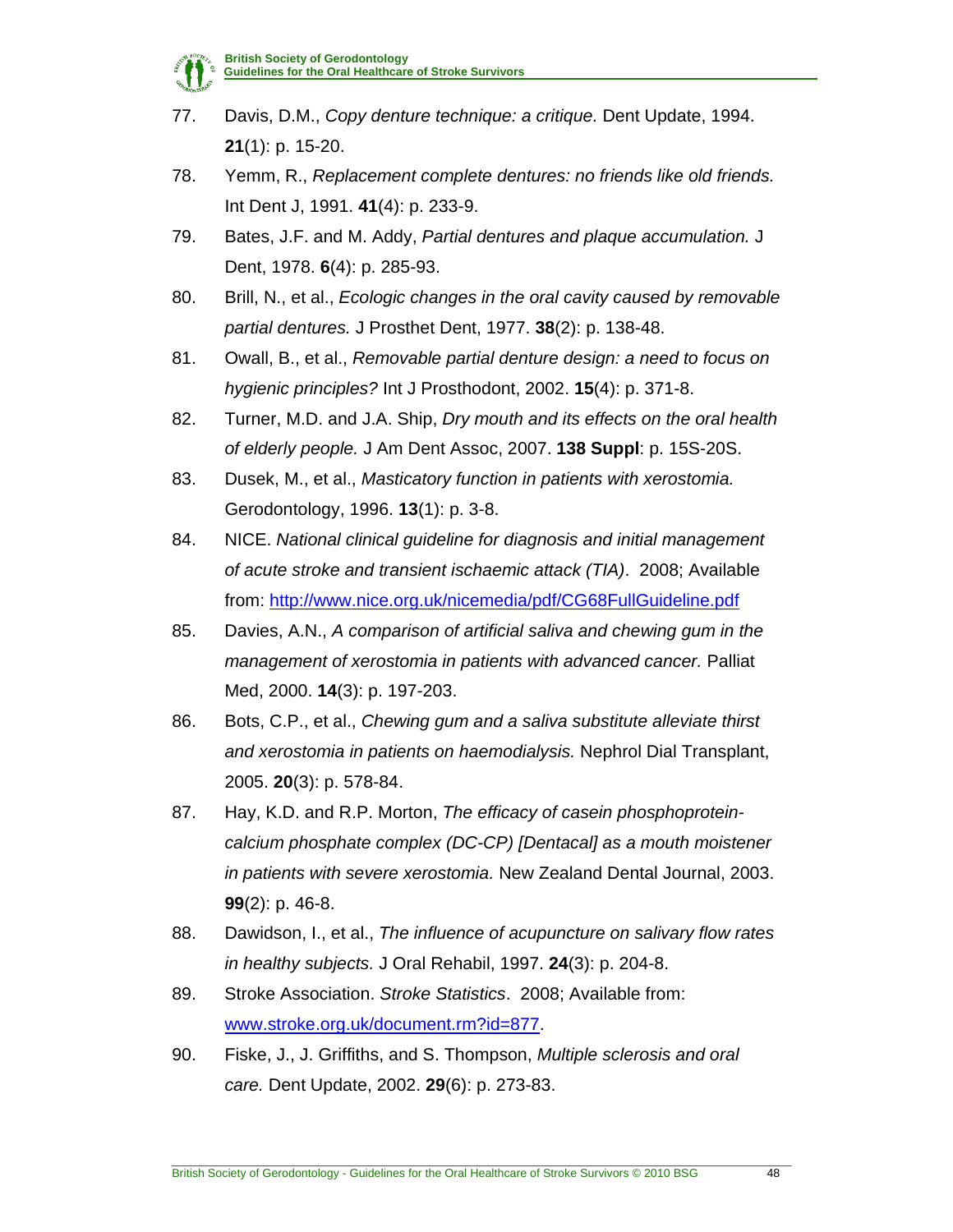<span id="page-50-0"></span>

- 91. Fiske, J. and K. Hyland, *[Parkinson's disease and oral care.](http://www.ncbi.nlm.nih.gov/pubmed/11218273?dopt=Citation)* Dent Update, 2000. **27**(2): p. 58-65.
- [92. Walsh, K., J. Roberts, and G. Bennett,](http://www.ncbi.nlm.nih.gov/pubmed/10825844?dopt=Citation) *Mobility in old age.* Gerodontology, 1999. **16**(2): p. 69-74.
- 93. Lancashire, P., et al., *The oral hygiene and gingival health of [paraplegic inpatients--a cross-sectional survey.](http://www.ncbi.nlm.nih.gov/pubmed/9083905?dopt=Citation)* J Clin Periodontol, 1997. **24**(3): p. 198-200.
- 94. Lester, V., F.P. Ashley, and D.E. Gibbons, *Reported dental attendance [and perceived barriers to care in frail and functionally dependent older](http://www.ncbi.nlm.nih.gov/pubmed/9581365?dopt=Citation)  adults.* Br Dent J, 1998. **184**(6): p. 285-9.
- 95. Oliver, C.H. and J.H. Nunn, *The accessibility of dental treatment to [adults with physical disabilities in northeast England.](http://www.ncbi.nlm.nih.gov/pubmed/9582722?dopt=Citation)* Spec Care Dentist, 1996. **16**(5): p. 204-9.
- 96. *The Disability Discrimination Act*. 1995; Available from: http://www.opsi.gov.uk/acts/acts1995/ukpga\_19950050\_en\_1.
- 97. Royal College of Physicians, *[Disabled People Using Hospitals a](http://bookshop.rcplondon.ac.uk/details.aspx?e=72)  charter and guideline.* 1998.
- 98. Merry, A.J. and D.M. Edwards, *Disability part 1: the disability [discrimination act \(1995\)--implications for dentists.](http://www.ncbi.nlm.nih.gov/pubmed/12222905?dopt=Citation)* Br Dent J, 2002. **193**(4): p. 199-201.
- 99. Dougall, A. and J. Fiske, *[Access to special care dentistry, part 1.](http://www.ncbi.nlm.nih.gov/pubmed/18552796?dopt=Citation)  Access.* Br Dent J, 2008. **204**(11): p. 605-16.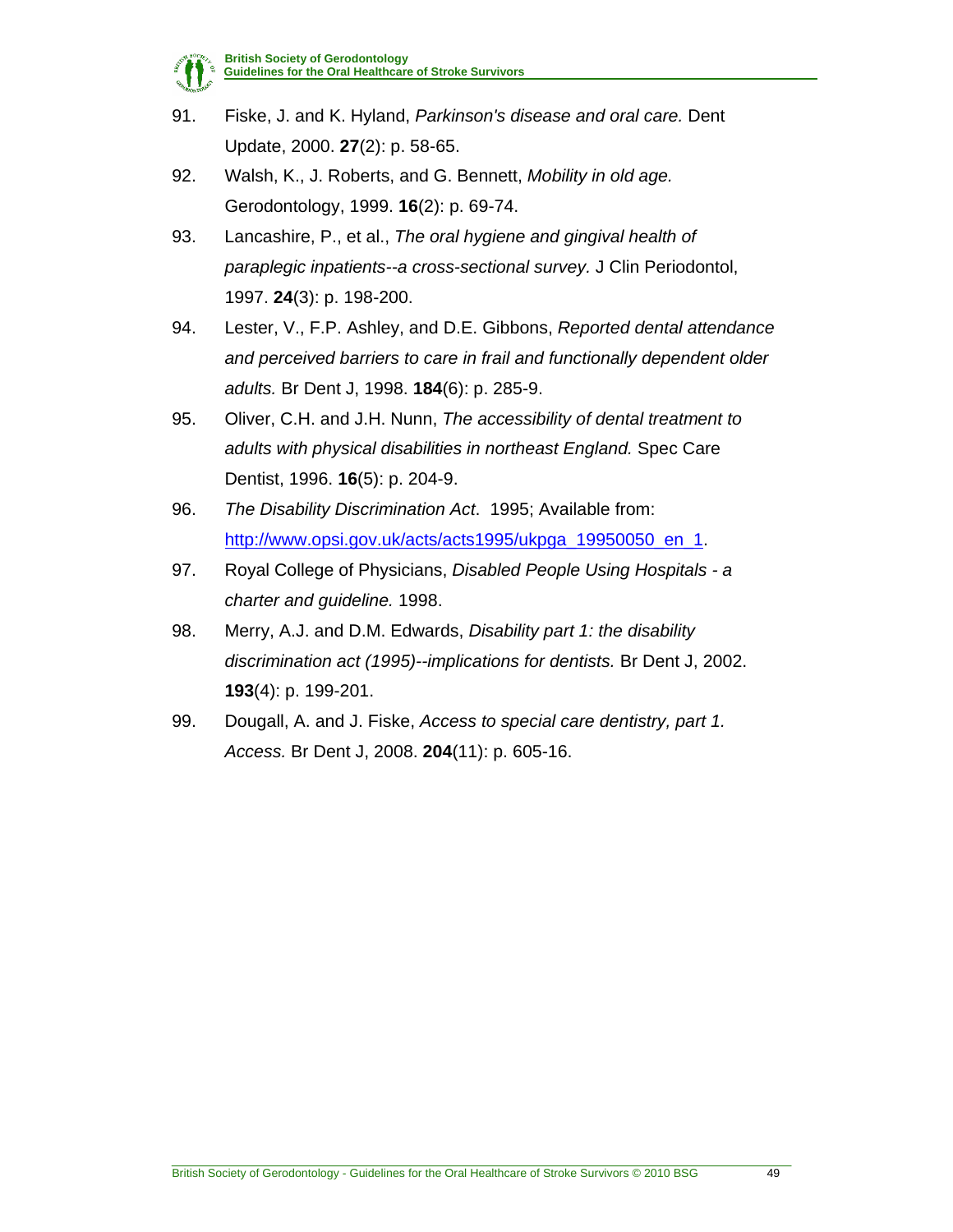<span id="page-51-0"></span>

# **7. Appendices**

## *Appendix 1. Oral Management Of Dependent Or Dysphagic Patients*

#### **Summary of oral care for the dependent patient**

Prepare appropriate oral hygiene materials Place the patient in a sitting or semi-fowler's position to protect the airway Protect clothing Remove dentures or other removable appliances

#### • **Dentate patient**

If necessary insert a mouth prop to gain access

Floss interproximal surfaces of teeth, taking care not to traumatise gingivae Brush all surfaces using Fluoride toothpaste or Chlorhexidine gel. (Remember that traditional foaming agents in tooth-paste inactivate chlorhexidine so use one or other or alternate their use, at different times of the day).

Rinse or aspirate to remove saliva and toothpaste

#### • **Dentate and edentulous patients**

Gently retract cheeks and brush inside surfaces with soft, gentle strokes Using gauze to hold the tongue, gently pull the tongue forward and brush surface gently from rear to front

Gently brush palate

Towel or swab mouth if toothbrushing is not possible Aspirate throughout procedures if airway is at risk

#### • **Dentures and removable appliances**

Brush vigorously with unperfumed household soap Pay particular attention to clasps Rinse well in cold water Saliva substitute may be required before replacing denture in the mouth

#### • **Intubated patients**

Reposition tube frequently to prevent lip soreness Ensure tube is secure before proceeding with oral care Proceed with oral care as appropriate.

*Reproduced from Griffiths and Boyle, 1993*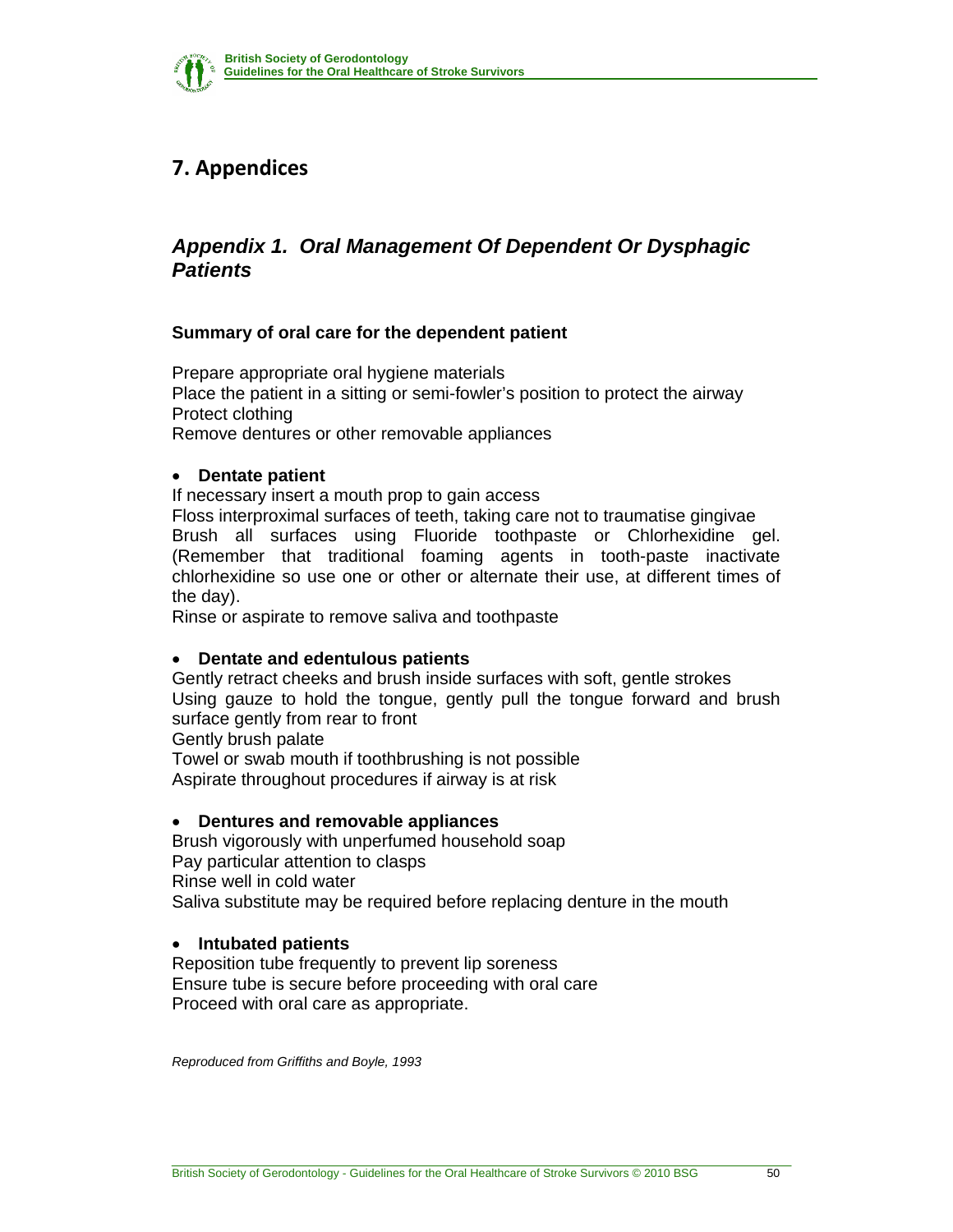<span id="page-52-0"></span>

# *Appendix 2. Tips for communicating with individuals with Aphasia*

- Avoid being condescending, treat the aphasic person as the mature adult that (s)he is
- Choose a quiet place with few distractions. Background noise and more than one person speaking at once can make it hard to follow a conversation
- Ensure eye contact before starting to speak, so that facial expressions and gestures will provide clues about the message you are trying to get across, even if (s)he finds the words hard to follow
- Use short sentences; allow plenty of time for her/him to absorb what you have said and to respond
- Be comfortable listening to periods of silence without feeling the need to speak
	- Talk with a normal voice but at a slightly slower speed than usual
- Ask direct questions, for example "Do you want a cup of tea?" rather than, "What would you like to drink?"
- Give only one piece of information at a time
- Check you have both understood. Don't pretend you have understood when you haven't!
- Repeat statements where necessary and emphasize key words
- If you are not understood the first time, try saying the same thing using alternative words
- Do not finish the person's statements for them. However if they get stuck for long periods of time help them to search for words
- Augment speech with gesture and visual aids where possible
- Have a pen and paper handy, as some people can read or write better than they can speak. Sometimes drawing the message or using other 'props' (pictures, photographs and real objects) can help
- Ask closed 'yes' / 'no' questions as they are easier to answer than open questions that need a full answer
- Use gestures (thumbs up or down) or point to a symbol (tick, cross, smiley face, unhappy face) to check meaning, as it is common for people with aphasia to mix related words (such as 'yes' and 'no' or 'he' and 'she')

*Source: Access to Special Care Dentistry Part 2: Communication. BDJ 2008 Vol 25(1): 11- 21*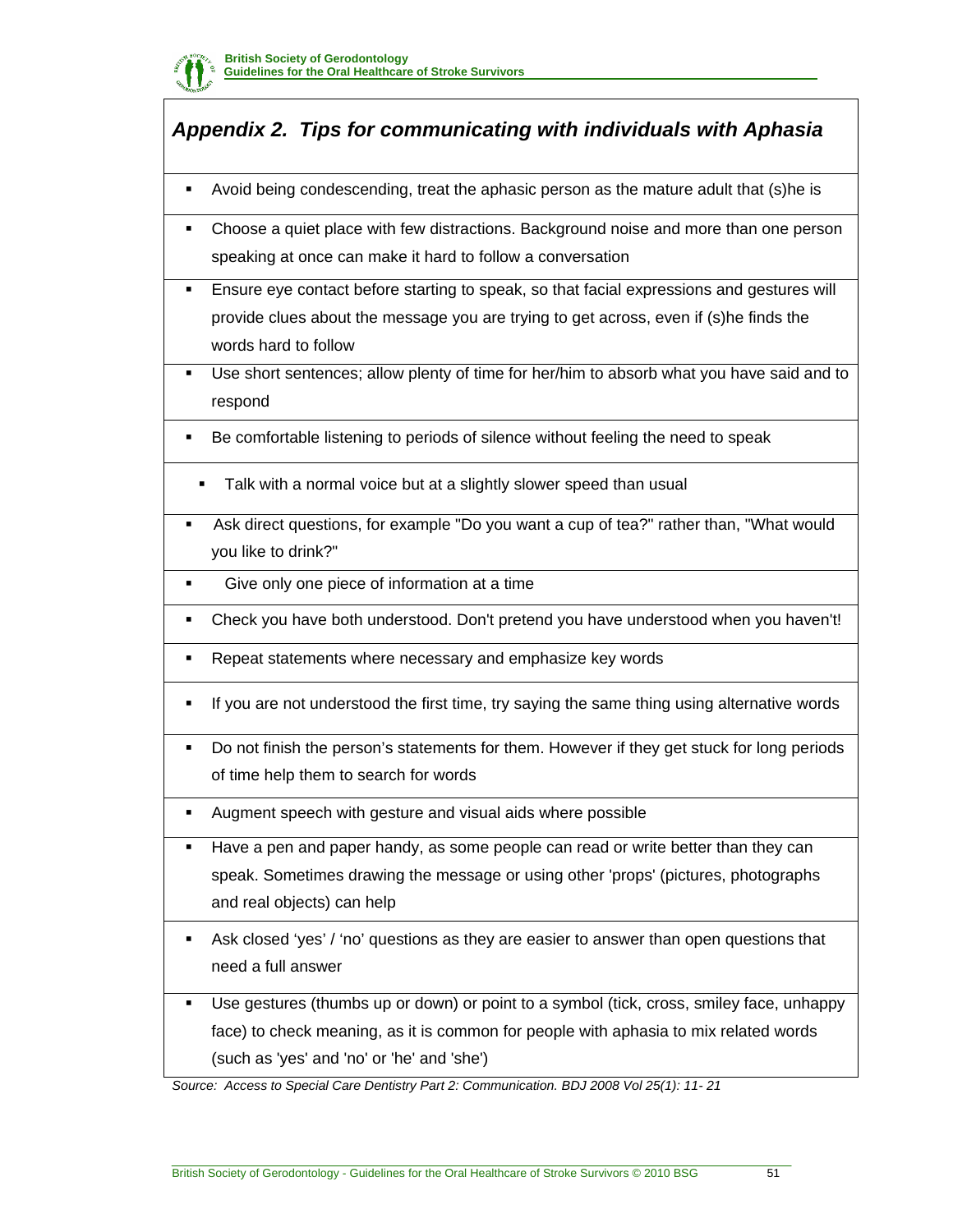<span id="page-53-0"></span>

# *Appendix 3: Basic Oral Health Assessment*

**A response in a highlighted box may signify a need for action.** 

| Name:                                                                                                                                 |                     |             | Date of birth:      |                   |  |  |  |
|---------------------------------------------------------------------------------------------------------------------------------------|---------------------|-------------|---------------------|-------------------|--|--|--|
| Mr / Mrs / Miss / Ms<br><b>Address:</b>                                                                                               |                     |             |                     |                   |  |  |  |
|                                                                                                                                       |                     |             | Telephone:          |                   |  |  |  |
| 1. Does the client have natural teeth?                                                                                                | $No$ $\Box$         | Yes         |                     |                   |  |  |  |
| 2. Does the client have dentures?                                                                                                     | <b>No</b>           | Yes         | Specify: Upper      | Lower             |  |  |  |
| a) If Yes, are dentures labelled?                                                                                                     | <b>Yes</b>          | <b>No</b>   | Don't Know          |                   |  |  |  |
| b) If Yes, how old are dentures?                                                                                                      | Less than 5 yrs     |             | More than 5 yrs     | <b>Don't Know</b> |  |  |  |
| 3. Does the client have any problems?                                                                                                 | No                  | <b>Yes</b>  |                     | <b>Don't Know</b> |  |  |  |
| e.g pain, difficulty eating, decayed teeth,<br>denture problems, dry mouth, ulcers,<br>halitosis, other etc. If Yes, describe problem | <b>Teeth</b>        | Gums        | <b>Denture</b>      | Other             |  |  |  |
| 4. Has the client ever smoked?                                                                                                        | No L                | Yes L       | Current<br>smoker   | Don't know        |  |  |  |
| 5. Is the client on medication with oral side effects?                                                                                |                     | $No$ $\Box$ | Yes $\Box$          | Don't Know        |  |  |  |
| 6. Does the client need urgent dental treatment?                                                                                      |                     | No L        | Yes $\Box$          | <b>Don't Know</b> |  |  |  |
| 7. When did the client last see a dentist?                                                                                            | Less than<br>1 year |             | More than<br>1 year | Don't know        |  |  |  |
| 8. Is the client registered with a dentist?                                                                                           | Yes $\Box$          |             | $\overline{N}$      | Don't Know L      |  |  |  |
| If Yes, record name and address of dentist:                                                                                           |                     |             |                     |                   |  |  |  |
|                                                                                                                                       |                     |             |                     |                   |  |  |  |
|                                                                                                                                       |                     |             |                     |                   |  |  |  |

*Adapted from BSDH Guidelines - Gerodontology (2000), 17(1): 62*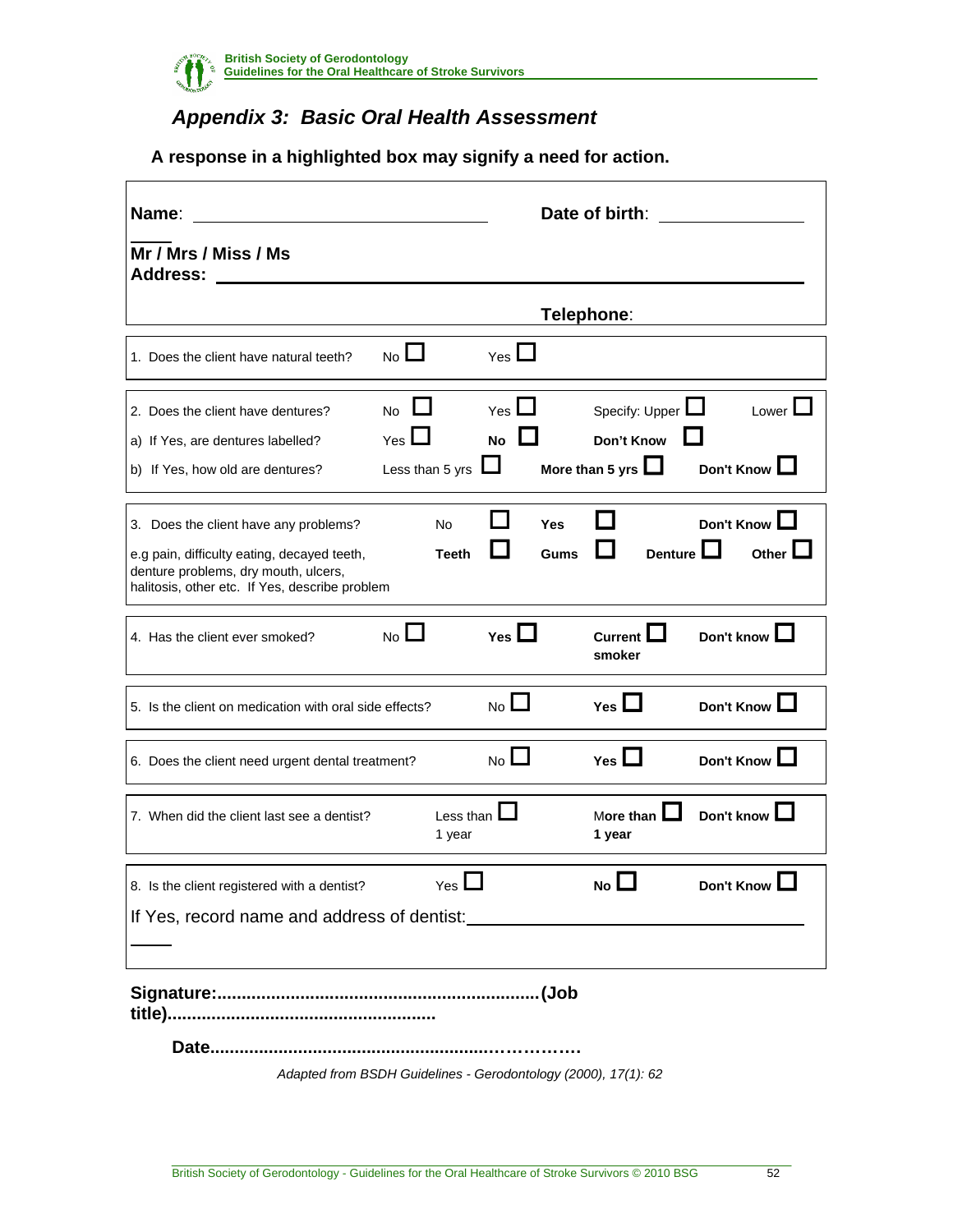<span id="page-54-0"></span>

# *Appendix 4. Specific Oral Hygiene Protocols*

#### **Dentate persons (with natural teeth)**

Lips should be kept clean and moist. If dry or cracked, clean with water moistened gauze and protect with a suitable lubricant.

All patients should have their own toothbrush that should be replaced every three months.

Natural teeth should be cleaned with fluoridated toothpaste after every meal, but at least twice daily.

Partial dentures must be removed and cleaned separately.

A dental hygienist or dentist should provide professional instruction and advice on oral hygiene for people with complex dental work eg bridges.

If a patient is too unwell for normal oral hygiene techniques, professional dental advice should be sought.

Consider use of Chlorhexidine mouthwash, spray or gel (Corsodyl) for additional plaque control.

#### **Edentulous persons (with no natural teeth)**

Lips should be kept clean and moist. If dry or cracked, clean with water moistened gauze and protect with a suitable lubricant.

Remove dentures before carrying out oral hygiene.

Check that the lining of the mouth is clean.

Brush oral mucosa with a small soft toothbrush moistened with water.

If brushing is difficult, clean oral mucosa with gauze.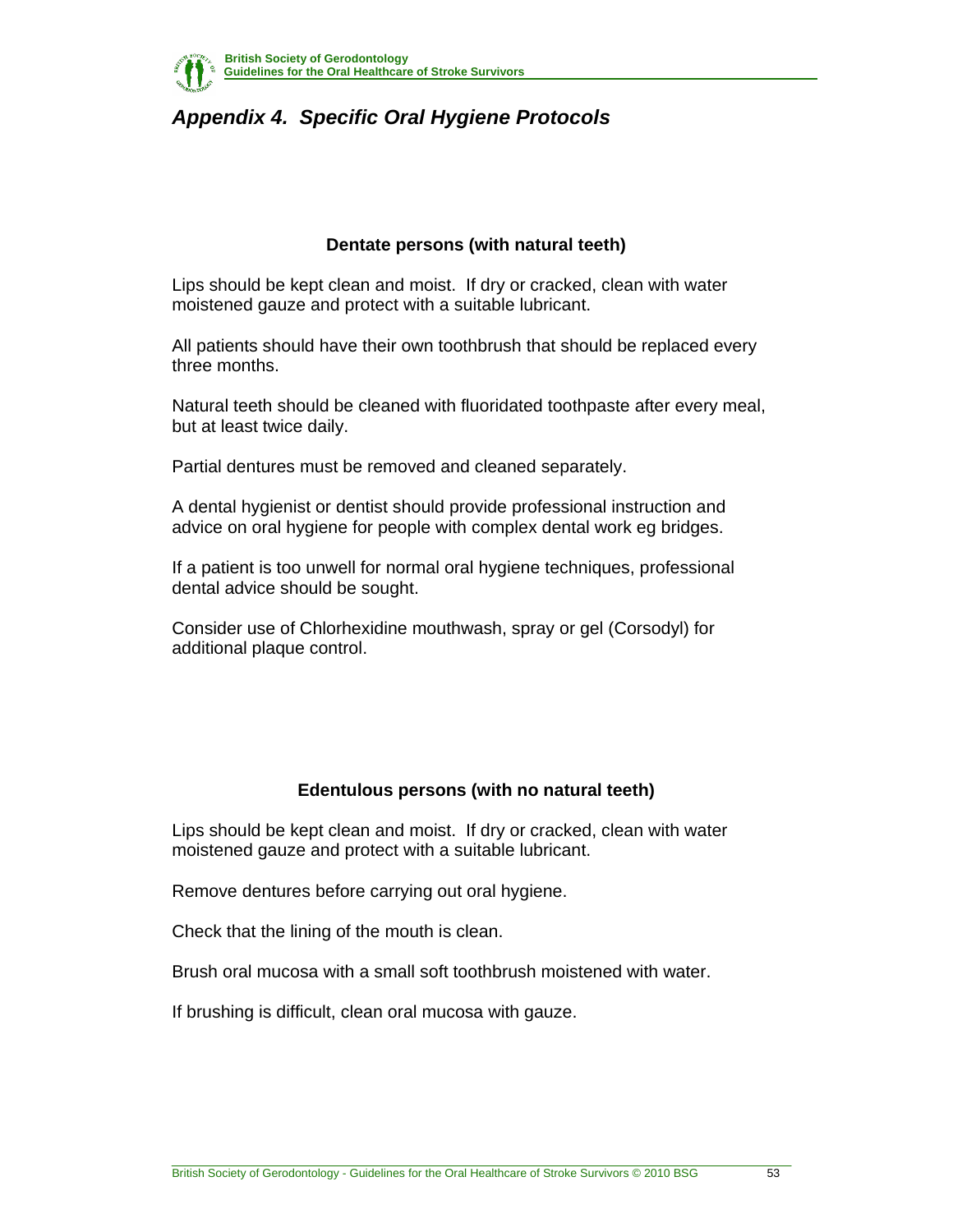

#### **Care of dentures**

Dentures should be brushed twice daily to remove all plaque and food debris.

Dentures should be rinsed thoroughly after meals.

Brush dentures over a sink of cold water using un-perfumed household soap or Chlorhexidine.

Rinse thoroughly in cold running water before replacing in the mouth.

Check dentures regularly for cracks, sharp edges or missing teeth; if necessary, seek dental advice.

Dentures should not be worn at night and soaked in a suitable cleansing solution

 1 part Milton 1% to 80 parts of water for plastic dentures Chlorhexidine solution (Corsodyl 0.2%) for dentures with metal parts.

All dentures should be marked with the owner's name.

#### **Management of dry mouth**

Ask the patient on a daily basis if their mouth feels dry or uncomfortable.

If lips are dry or cracked, clean with water moistened gauze and protect with a suitable lubricant.

Ensure that oral mucosa is kept clean.

Provide oral lubrication eg Water (sips or spray) Sucking ice chips Artificial saliva substitutes.

Encourage sugar free lubrication for dentate persons.

Lips should be kept clean and lubricated.

Check for development of oral infections and seek dental advice.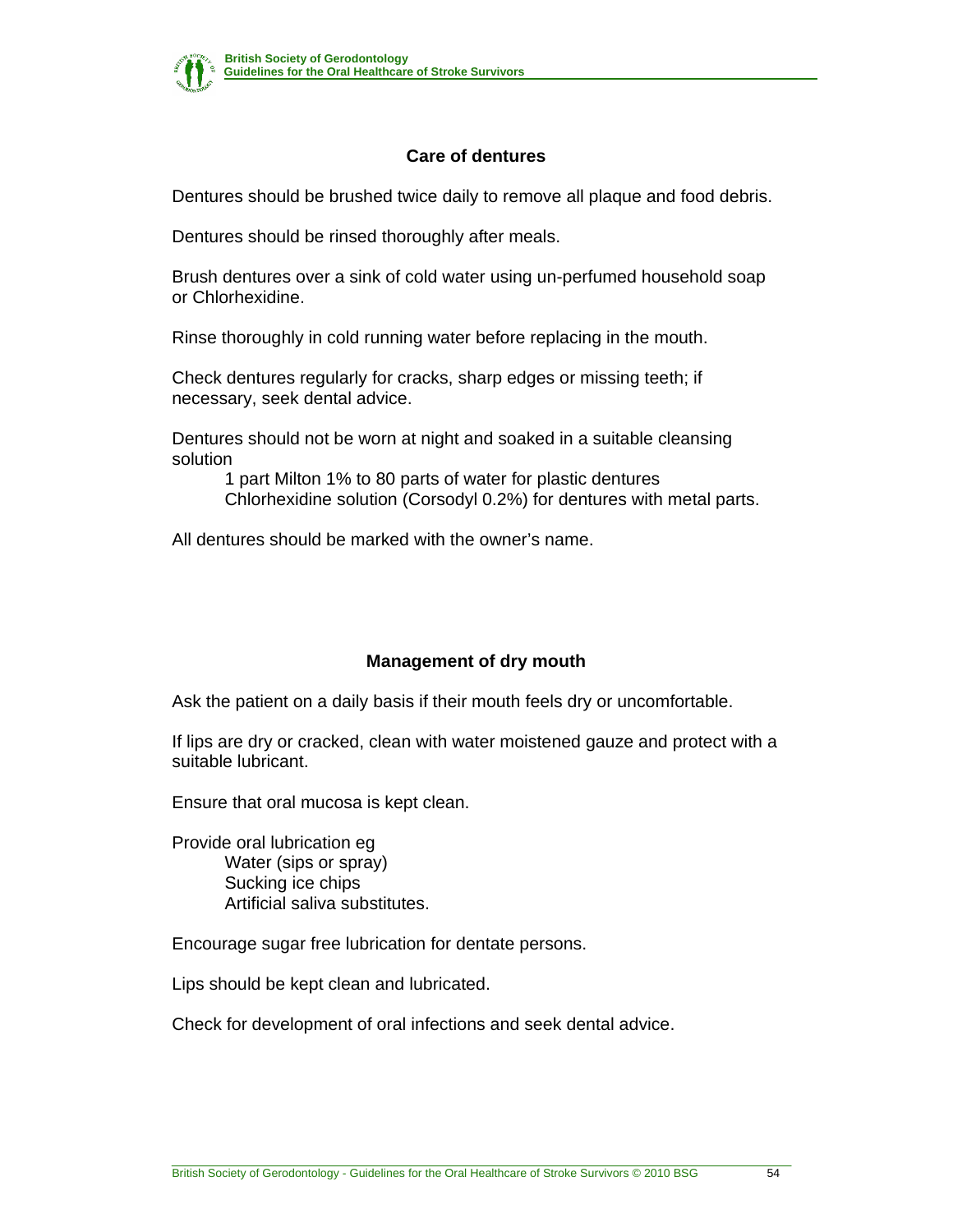

#### **ROUTINE MOUTH CARE – KEY POINTS**

Explain the importance of good oral hygiene.

When possible, teach and encourage patients to carry out their own oral hygiene.

Use a torch when examining the mouth.

Wear disposable gloves and check first for latex allergy.

Note any unusual appearances inside the mouth and seek advice as necessary.

If dental treatment is required, ask for dental advice. Dentists may be able to make a home visit if necessary.

Patients with complex dental work should be seen by a dentist for advice on mouth care.

Mouth care may seem difficult and unrewarding, particularly for very ill patients. Sometimes the patient's condition does not allow complete mouth care to be carried out. However, it is essential to provide as much care as the patient can tolerate, in order to prevent soreness of the mouth and permit comfortable eating, drinking and speech.

*Source: BSDH Guidelines*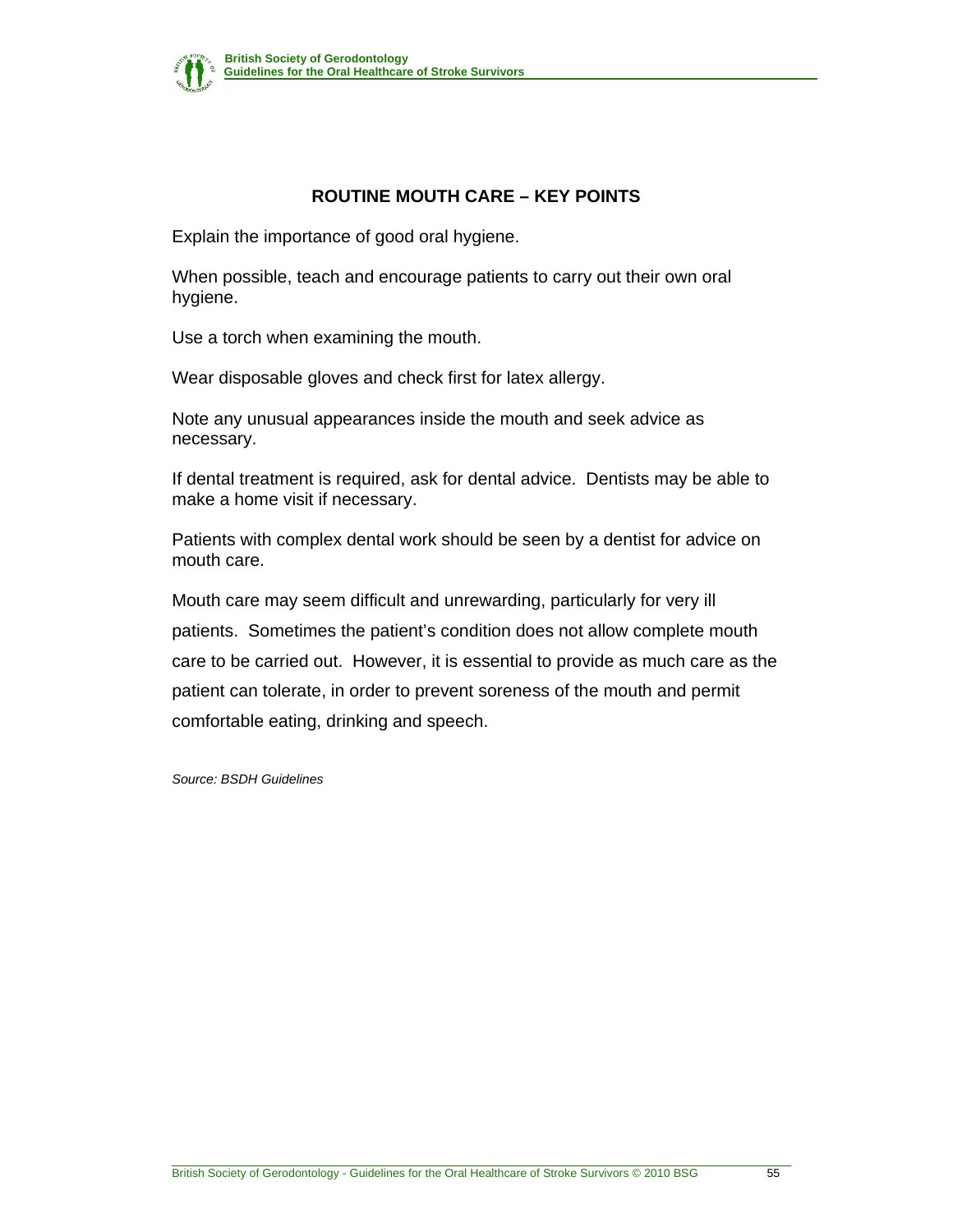# <span id="page-57-0"></span>*Appendix 5. Oral care for people on food supplements and sip feeding*

Adequate nutrition is essential for health and function. Malnutrition predisposes to disease, delays in recovery from illness and is essential for tissue viability. If insufficient energy cannot be achieved by normal food and drink intake, nutritional food supplements may be prescribed. Patients with natural teeth who take oral food supplements have a greater risk of developing dental decay. This is partly due to the content of the food supplement and recommendations to 'sip' feed throughout the day; the risk of dental caries increases if the patient is taking medication that causes dry mouth.

It is essential that professional nutritional advice is followed. The potential harmful effects on the patient's teeth can be minimised by a preventive programme.

- **The most effective behaviour is twice daily tooth-brushing with fluoride toothpaste. The patient may need assistance with this.**
- **After brushing, spit out or aspirate toothpaste. Avoid rinsing in order to maximise the effect of fluoride.**
- **Use toothpaste that contains 1450ppm fluoride. Specialist Fluoride toothpaste containing 2500-5000 ppm fluoride can be prescribed by a dentist.**
- **Fluoride varnish may be applied to the teeth by the dental team.**
- **Frequent sips of water throughout the day and rinsing with water after taking food supplements is beneficial.**
- **If the patient has a dry mouth, frequent sips of water, ice chips and appropriate**
- **Saliva substitutes are recommended.**
- **Using a straw can help to minimise contact between food supplement and the tooth surface, and reduce the risk of decay.**

*Source: BSDH Guidelines*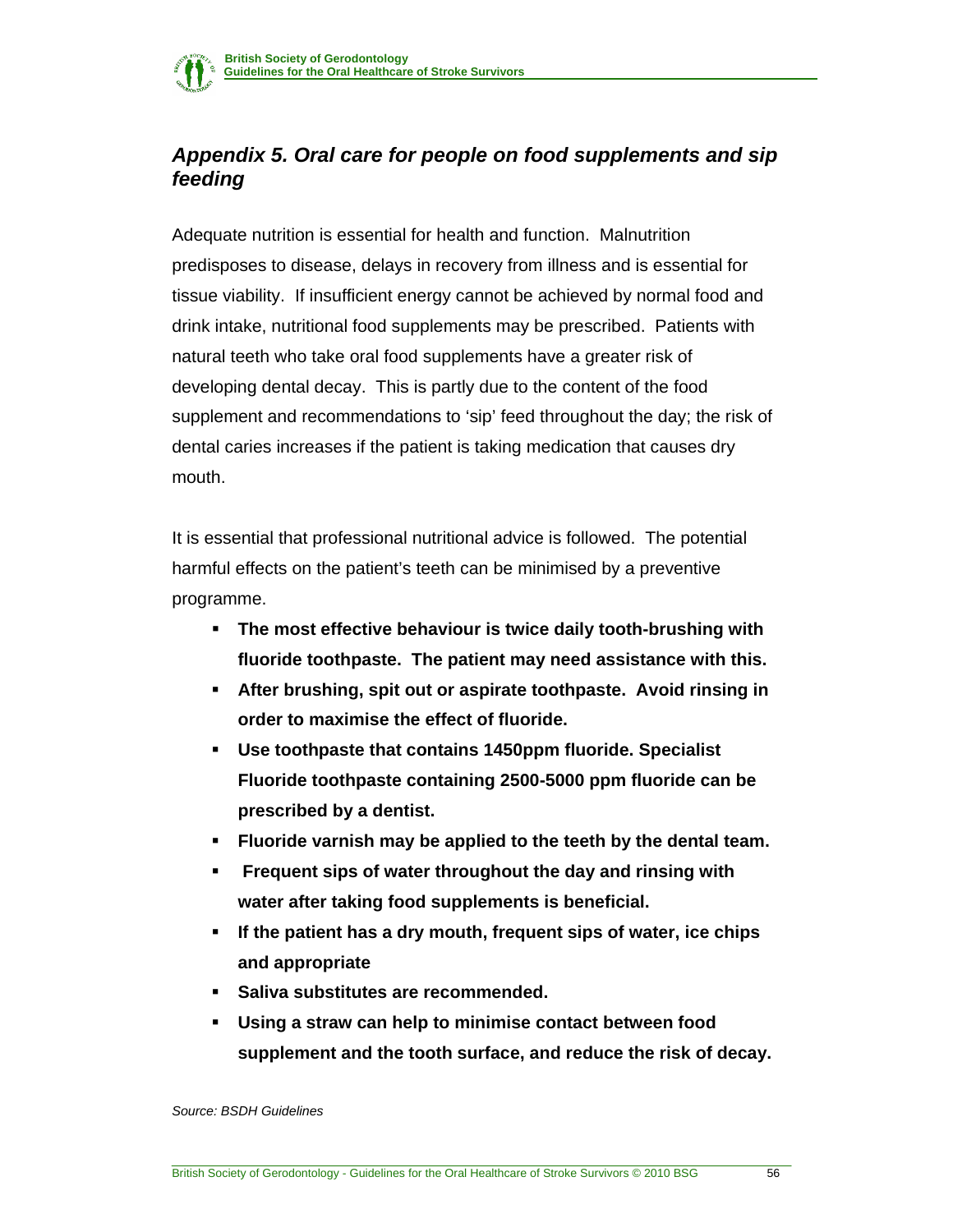<span id="page-58-0"></span>

## *Appendix 6. Nursing Standards For Oral Health In Continuing Care*

#### **Standards for oral health must address**:

Needs of residents / clients Knowledge Environment Equipment Oral hygiene practices Resources

#### **STANDARD**

Residents will have equal opportunity for good oral health as the self-caring individual.

#### **STRUCTURE**

All qualified nurses will have a basic knowledge and understanding of the importance of oral health and disease.

Oral assessment will be used to identify oral status and oral hygiene needs.

There will be a clear referral procedure for routine and emergency dental advice and treatment.

Oral hygiene equipment appropriate to a resident's needs will be available.

Standard equipment will include: Tooth brushes

## **Toothpaste**  Denture brush Denture bowl

Specific oral hygiene aids recommended by the dental team will be available. Residents will have access to privacy for oral hygiene.

Information will be available for residents / staff.

#### **PROCESS**

A baseline oral assessment will be carried out to identify the resident's oral status and risk factors.

After assessment, the resident will be provided with equipment appropriate to their oral needs.

Oral assessment will be repeated at specified intervals to monitor the effectiveness of oral care.

Oral hygiene will be carried out as specified and according to resident's needs.

Staff will support, motivate and assist residents to carry out oral hygiene as necessary.

#### **OUTCOME**

Identified oral care plan for resident's needs.

Provision of appropriate oral hygiene equipment and regular oral assessment will seek to maintain and prevent deterioration in the resident's oral status. To maintain oral health, enhance oral comfort, prevent oral disease and

#### handicap.

*Source: BSDH Guidelines - Gerodontology (2000), 17(1): 63*